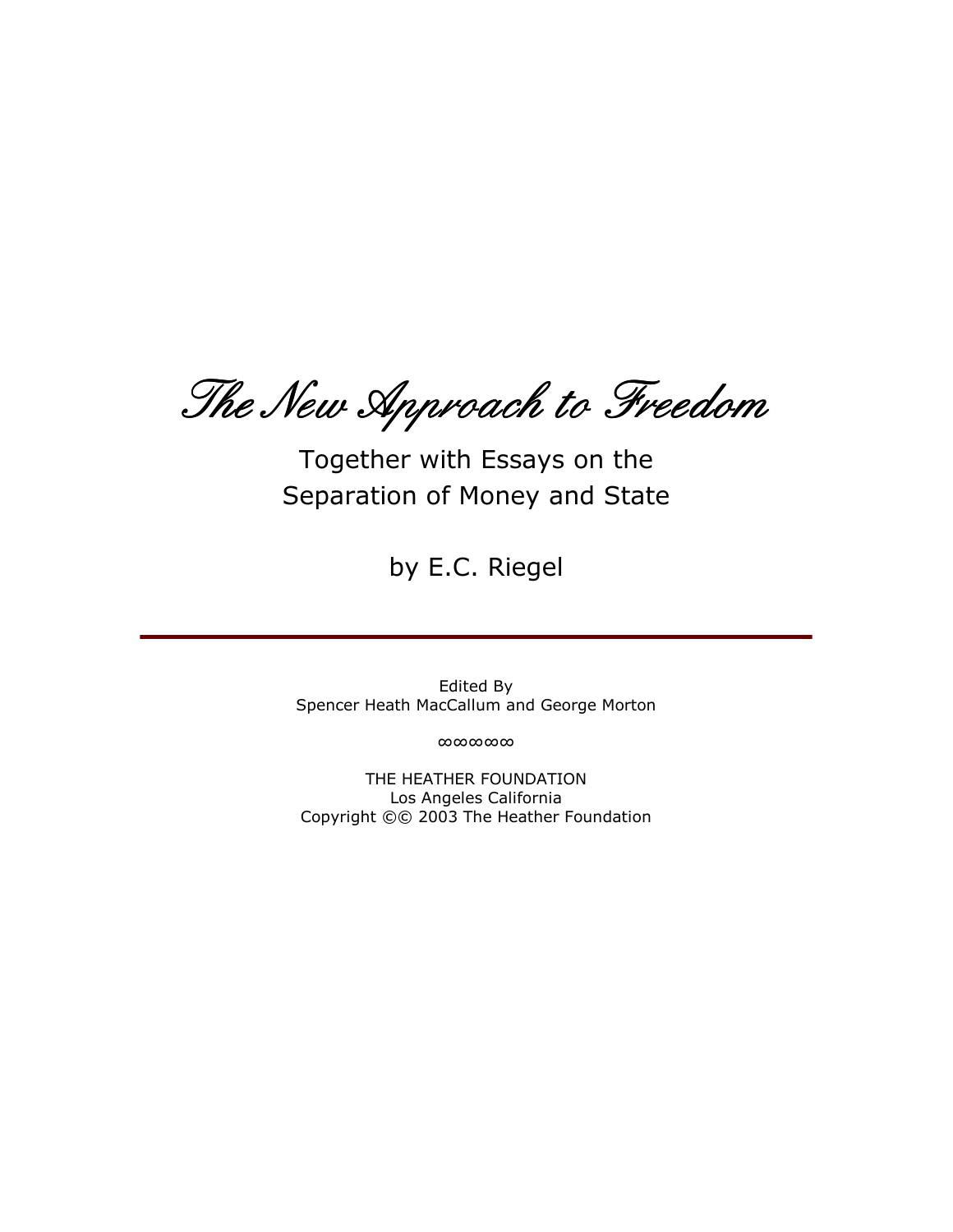## Author Preface

Self-government, so-called, is the art of governing government. It has been slowly and painfully developed. Now, through an Open Sesame to tyranny offered by the universal ignorance of money, it is threatened with becoming a lost art. The state's modern method of deceiving the citizen with counterfeit money menaces civilization through a confusion of monetary tongues and renders society unfit for self government until its ignorance of money shall be dispelled and government of government restored by the separation of money and state. In view of the transcendency of this issue, where is there a friend of freedom who will not give its solution priority over any and all other reforms?

I ask you, Earnestly, E. C .Riegel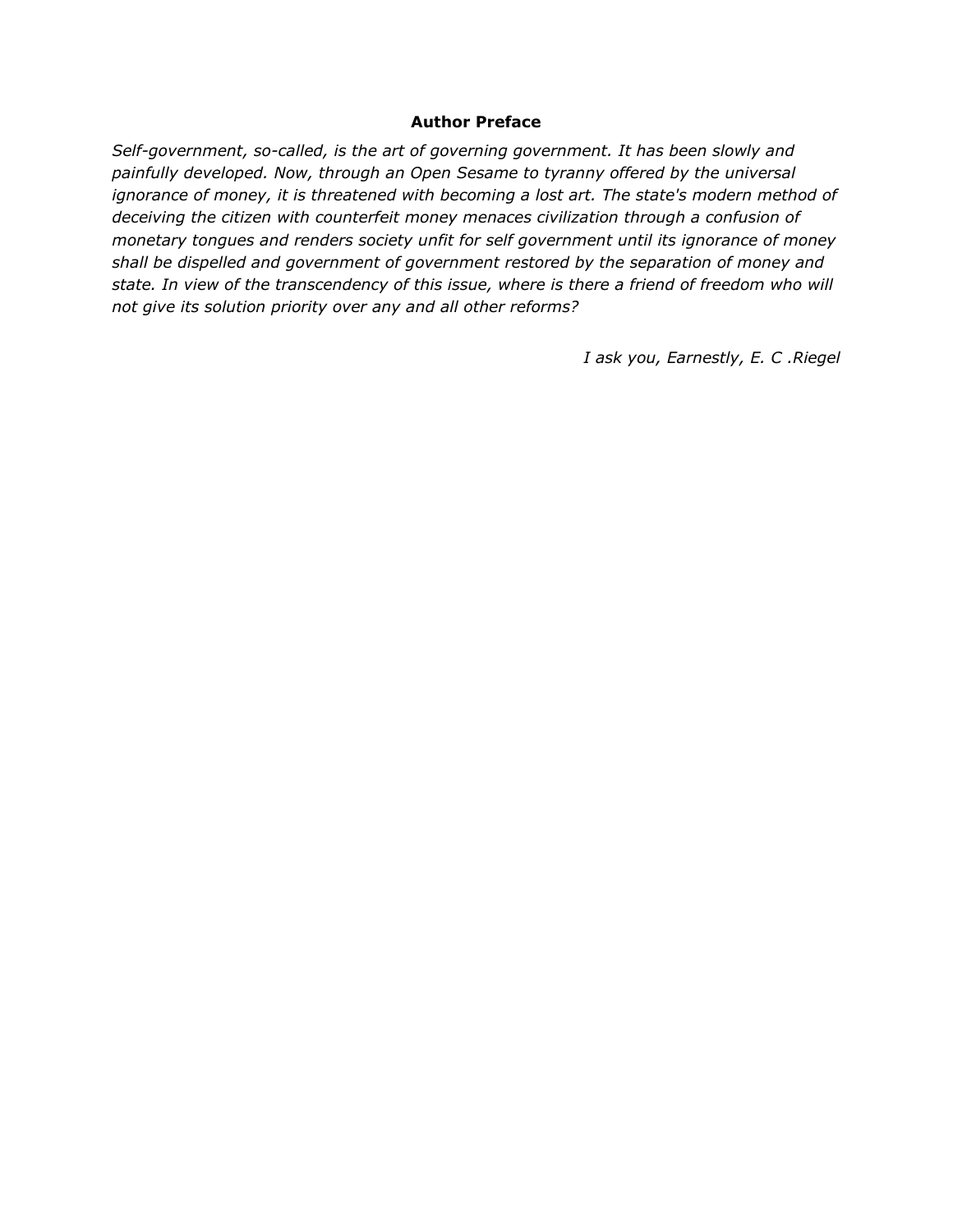### Editorial Preface

THIS BOOK was printed privately by its author in 1949, under the name of the Valun Institute for Monetary Research, of New York City. The author died in 1954. When I acquired his papers from the widow of his friend and colleague, Major Ivan Firth, on the latter''s death ten years later, the papers included a small inventory of a few hundred copies of this paperback booklet. Among the people to whom I gave copies was Harry Browne, who was later to write a series of best-selling, popular books on personal economic survival in troubled times. In one of these (You Can Profit from a Monetary Crisis, Macmillan, New York, 1974), he made this reference to The New Approach to Freedom: ""The best explanation of the free market I''ve seen." The result was a flurry of orders that are still continuing at the rate of several per week. It was obvious that the supply would soon be exhausted. I decided to reprint the booklet, therefore, to keep it available, and this also seemed a good time to read through and organize Riegel''s papers——a task I had procrastinated for ten years. Perhaps new material would come to light that should be printed with it. This led to an extraordinary discovery: the manuscript of a major book, Flight From Inflation, which Riegel had managed (painfully, as his correspondence revealed, because of the progressive effects of Parkinson''s disease) to complete before his death. The existence of such a manuscript had been totally unsuspected by me. There were also numerous essays, as well as a partial file of correspondence covering the last ten years of his active life. Reading these papers, both for the thinking they contained and for the occasional glimpses into the extraordinary personality of E. C. Riegel, especially his idealism and his uncompromising personal integrity, was a fascinating education. Bringing Riegel into print, therefore, in a way appropriate to the highly original views which he had to offer the world, now became a primary objective. With the very able help of friend and associate, George Morton, I edited Flight and prepared it for simultaneous publication with New Approach.

In preparing the present edition of The New Approach to Freedom, I made very little change in the main text beyond some judicious pruning. The Appendix material, however, which sets out Riegel"s thoughts on the practical application of his monetary ideas, seemed wholly inadequate, particularly now in the light of the newly discovered Flight From Inflation. I have deleted it entirely, therefore, and in its place pieced together a new essay in Riegel''s own words but drawn from various places in his unpublished writings. This essay, "" Design Requirements for a Personal Enterprise Monetary System,"" describes only the main features that Riegel believed a natural monetary system would have to incorporate in order to be successful. The reader who is interested in the more practical aspects of Riegel''s thought, therefore, as well as a further development of his underlying philosophy, is referred to Flight From Inflation. The presentation of the Valun Plan in the latter volume is more complete and differs in substance from that in the first (pamphlet) edition of The New Approach to Freedom. In addition to these changes, I have added eight short essays, previously unpublished, that I feel will add interest to this little volume.

In all of his writings, Riegel was interested in human freedom. In the present volume, that is the main thrust, and the understanding of money is presented as a vehicle to serve that end. In Flight From Inflation, on the other hand, understanding money and inflation is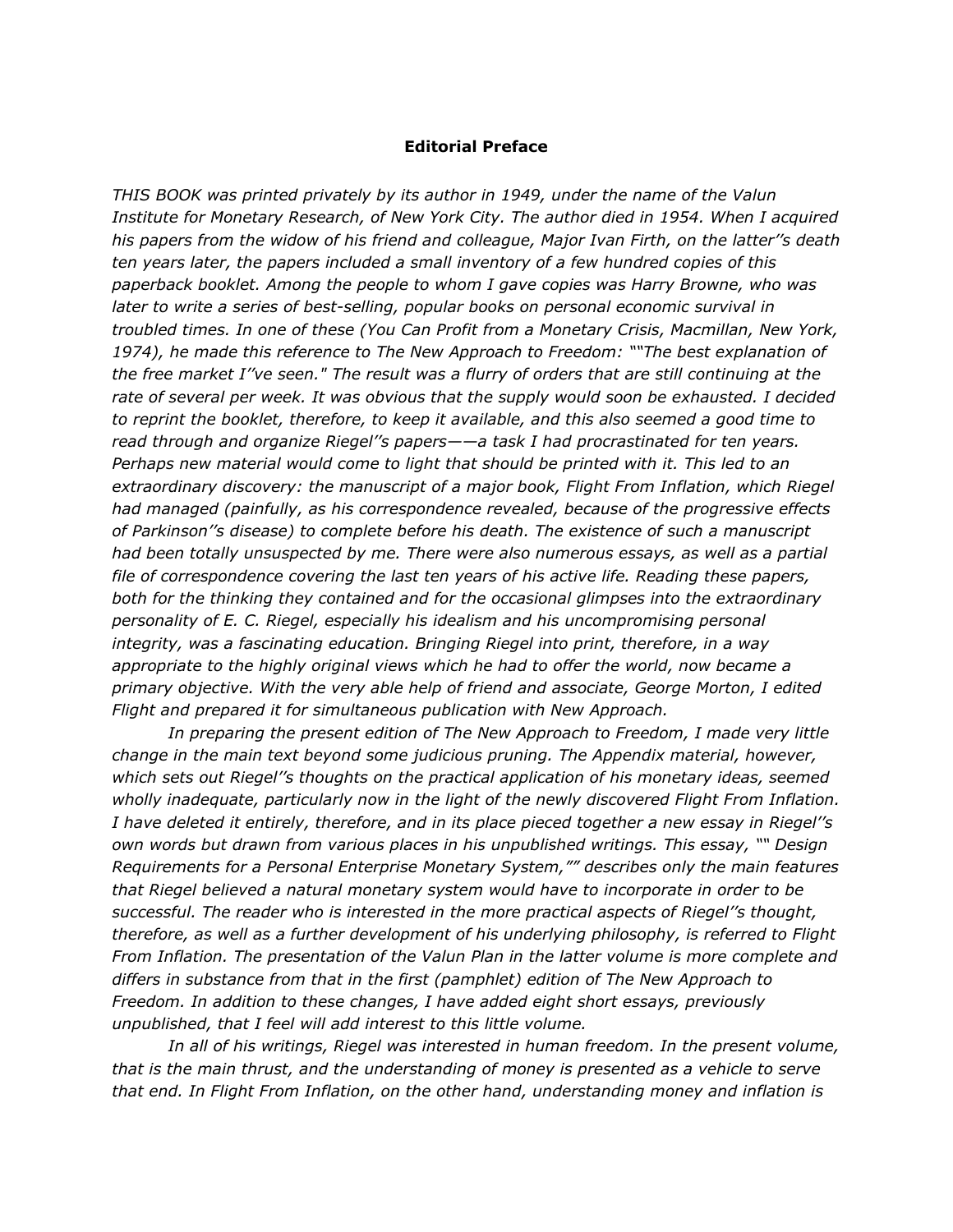the main subject, and the implications for human freedom are secondary, even if very much present. Because of this difference in orientation, it did not seem appropriate to try to combine both in a single volume. Each has its separate integrity. The material in each is complementary to the other, and the degree of over-lap is not enough to detract from either. The reader who enjoys this volume, therefore, is invited to look into Riegel's major presentation of his monetary ideas in Flight From Inflation.

S.H.M.

San Pedro, CaliforniaJuly 21,1975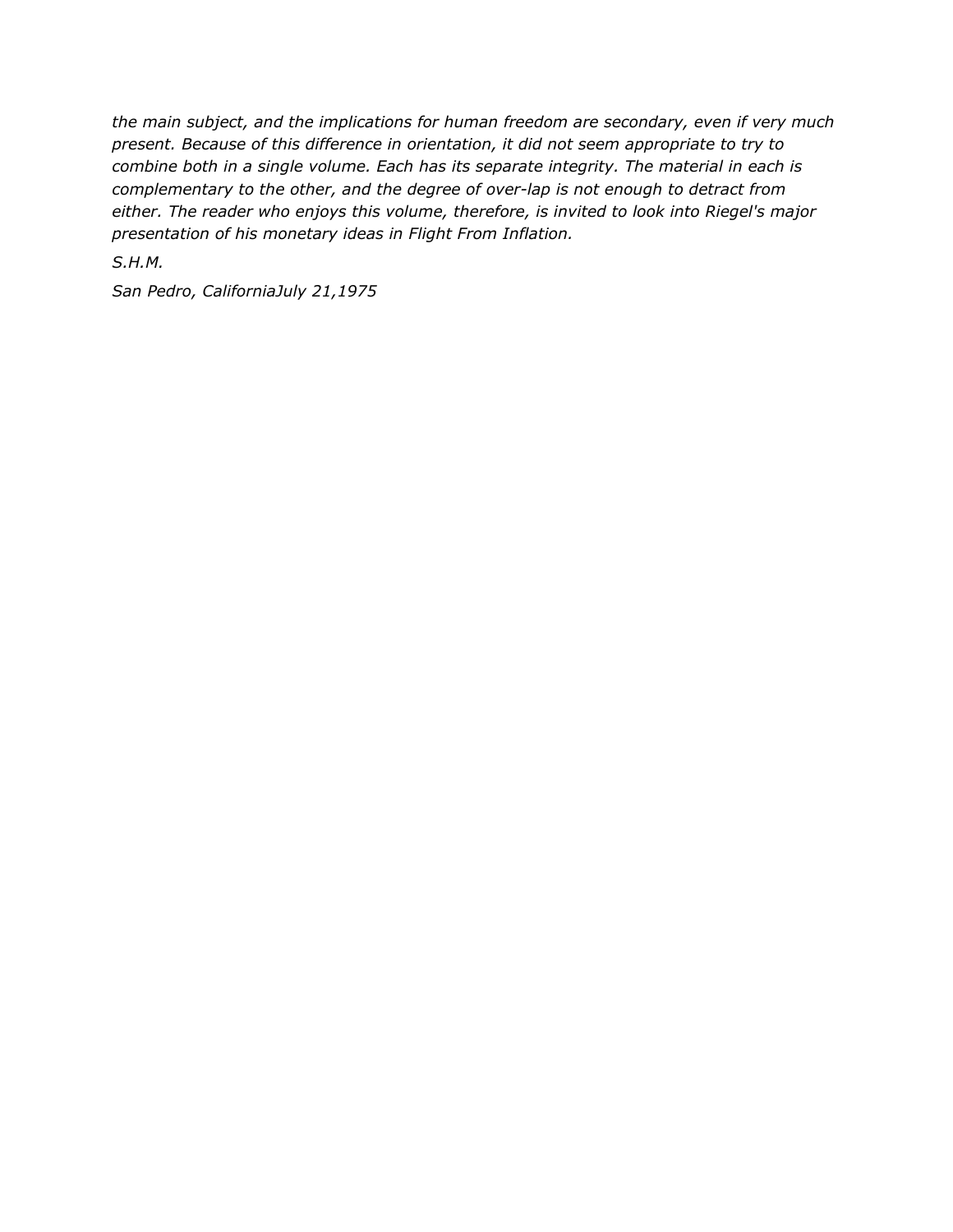### Foreword

WHY IS IT that human aspirations to freedom are thwarted in spite of all the devices that man has thus far adopted? To answer that question and offer a new approach is the purpose of this book.

Man has ever dreamed of a promised land of freedom and steadily pursued his ideal. Though ever dissatisfied with today's accomplishment, he has held to his hope of tomorrow. He has rejected the autocratic idea of government and adopted the democratic. But in his assertion of self-sovereignty he has, through ignorance, abdicated his most vital inherent power. He has not only permitted the state to pervert this power, but he has actually thrust it upon the state, to the inevitable miscarriage of all his devices to conserve freedom.

So universal is this innocence of self-power and this self-imposed frustration in the pursuit of freedom that man is himself the tyrant over man, and no imposing power exists to be overthrown. Only a revolution in the mind of the individual is needed to accomplish the greatest stroke for freedom of all time. The present perplexity induced by the worldwide perversion of the social order is conducive to introspection as the impotency of the state becomes apparent in its effort to free man from a vice that man has imposed upon himself. Man must free the state, not the state the man.

When the earth was believed to be flat, the belief was based upon the immediately obvious and hence was universal. Until there arose thinkers who dared to challenge the obvious, mankind remained oblivious of its self imposed physical, intellectual and moral limitations.

So it is today. The obvious must be challenged by reason. A universal misconception must be abandoned and replaced with the true concept to effect the liberation of mankind— —indeed, to save it from decline into another dark age. What is this universal misconception?

It is the belief that money issuance is a function of the state. True, men divide in their ideas as to just how the function is to be performed, some believing that so called safeguards must be imposed, others at the other end of the gamut believing that the state alone should exert the money power, to the complete exclusion of private issue. Take a world poll of the academies, the parliaments, the banking houses, the market places, urban and rural homes. Include persons of all ages, from the child barely conscious of money to the gray heads, and you will find 100 percent holding to the superstition that the state serves some indispensable part in the monetary system. From school primer to scholarly tome, all literature salutes the political money idea. Is it not just as obvious to us that money and state are inseparable as it was to ancient man that the world was flat? Do we not see the Government's name stamped on bills and coins? And if we are enlightened enough to know that checks are as truly money as currency, do we not see the Government issuing checks? Do we not see the banking system under the apparent necessity of regulation by Government? Is not the monetary unit defined by law, and are there not innumerable laws apparently regulating it?

Set against this evidence and traditional belief the statement——which this book undertakes to prove——that no government ever has or ever can emit anything but counterfeit money, which gains its substance by robbing the genuine money with which it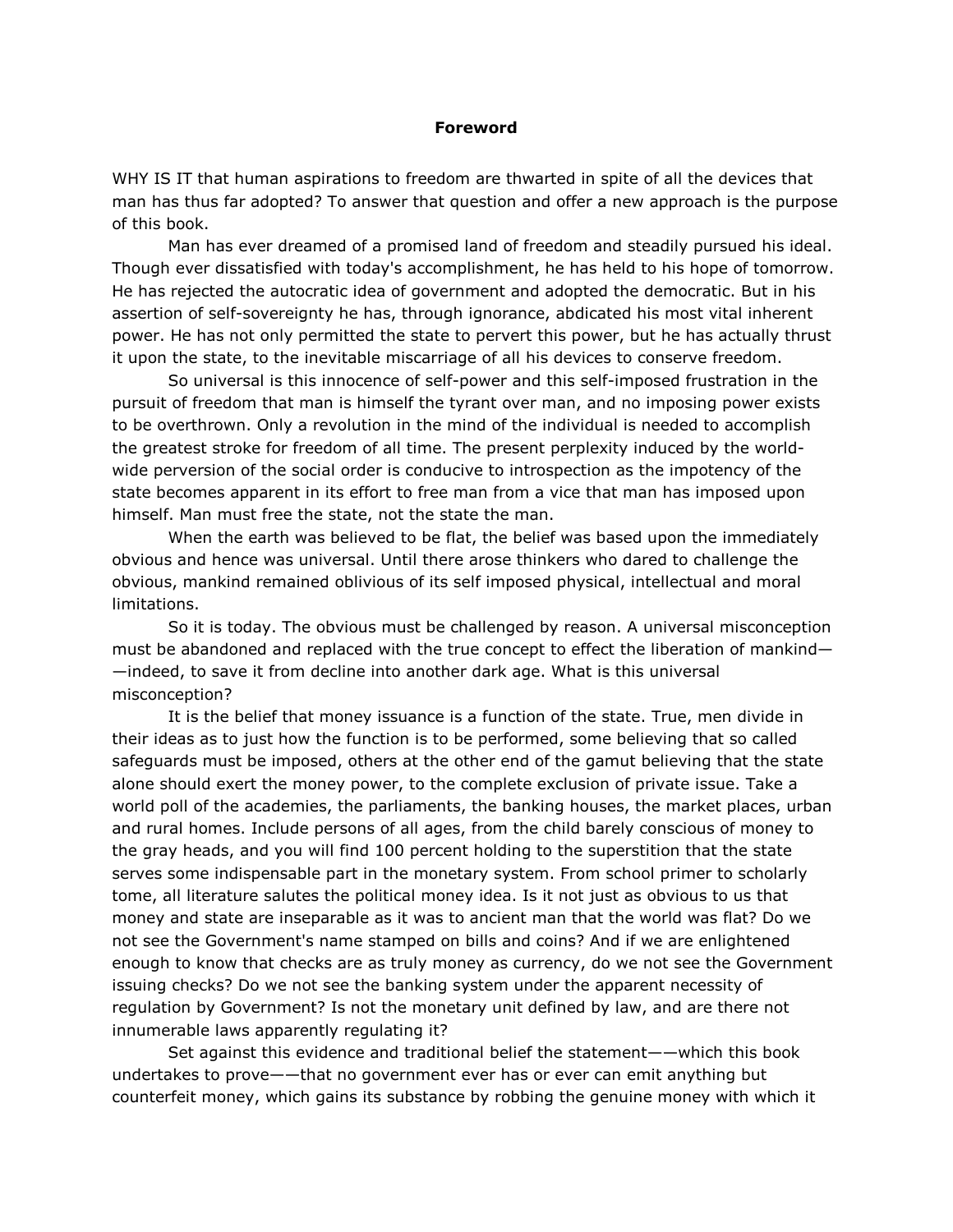blends, and the issue is sharply joined between old and new thought. If the new thought, which asserts that money can spring only from private sources, is correct, it may be realized that society has enslaved itself under a false concept and left unopened the door to the liberating concept of the new approach to freedom.

It is a remarkable fact that no constitution of any state, nor any declaration of human rights, has ever proclaimed the right of freedom of money issue. Yet this right is inseparable from the right of bargain or exchange, which is the very foundation of liberty. Man's ignorance of the laws of money has blinded him to the very touchstone of freedom, without which the state cannot be curbed or his own capacity for progress and prosperity facilitated. We stand now at the dawn of a new approach to the ages old problem of human emancipation from superstition, with prospect of a tremendous lift to the spirit of conquest over the forces of darkness and depression.

Since all schools of monetary thought honor the political money concept, it follows that the new approach is a challenge to all. It matters little whether the reader has been academically taught his ideas of money or whether he has merely absorbed them; he must be prepared to reexamine the subject, without prejudice, if he could gain the mastery and liberation that this book promises.

There are no black beasts or scapegoats in this treatise upon which the reader can pin the blame for the evils from which we suffer and thus ease his conscience or vent his emotions. Where guilt is found, the finger points straight at you, and there are no alibis. There are no monetary master minds who have conspired to enslave or exploit society by imposing the prevailing system. All are as ignorant of the fundamentals of money as you, though some are cunning enough to favorably align themselves with the existing order, just as you would like to do.

But since all responsibility is yours, so is all power. Is it not a satisfaction to begin the study of a problem that offers a solution within your own power to realize? For once you are not confronted with the discouraging, if not hopeless, endeavor of seeking relief through political action with all that that involves. You are indeed sovereign, if you but realize that your money power is your sovereign power. You need no political laws to liberate your power for prosperity and peace; you are the master of your fate by natural law, if you but discover that law.

Realize that the state's power of disservice as well as service springs solely from your delegation of wholesome power and your imposition of perversive power . Money power is one power that you cannot delegate, nor can the state usurp it. It can only pervert it and thus pervert the whole social order. You and your fellows must exert it, for unless you exert it, this greatest of all social agencies lies fallow and human progress is stayed.

As you scan the world scene with all its miseries, its drab outlook, the discouraging prospect of a solution for humanity's problems by political means, and the remoteness from you of the capitols through which promised salvation is desperately hoped for, you are saddened by a sense of frustration. But if you realize that the citadel of power is your own home and that yours is the majesty and sovereignty, sadness will be dispelled by gladness. To bring this transformation, you must comprehend the power of money and that you are the money power.

The world is not flat, as we now know, and the money power of the state is a delusion. The inherency of money power in man is a fact, as we shall learn. This revolution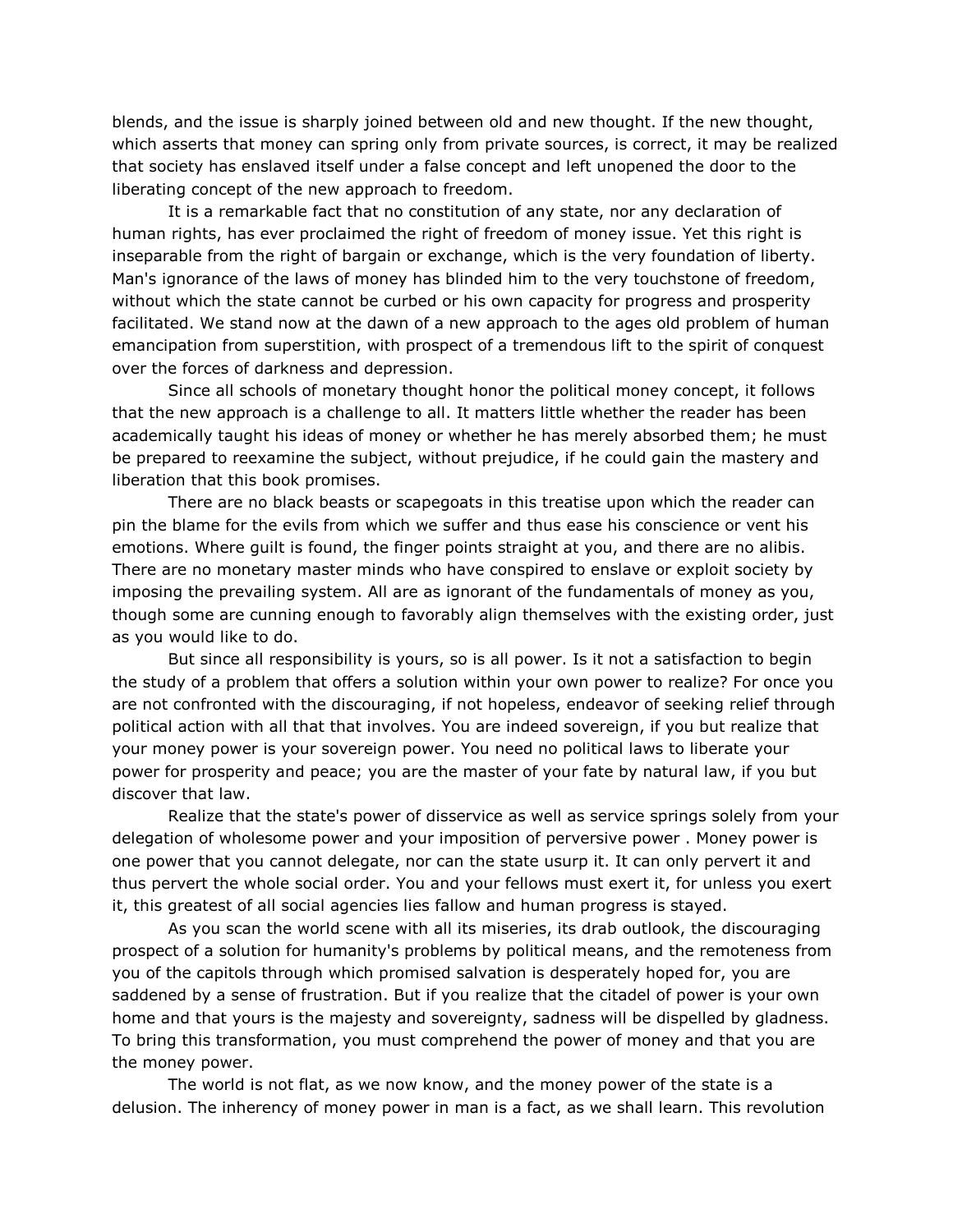in the minds of men will assure freedom, for freedom is constituted in unrestricted power to exchange, which in turn means prosperity and peace.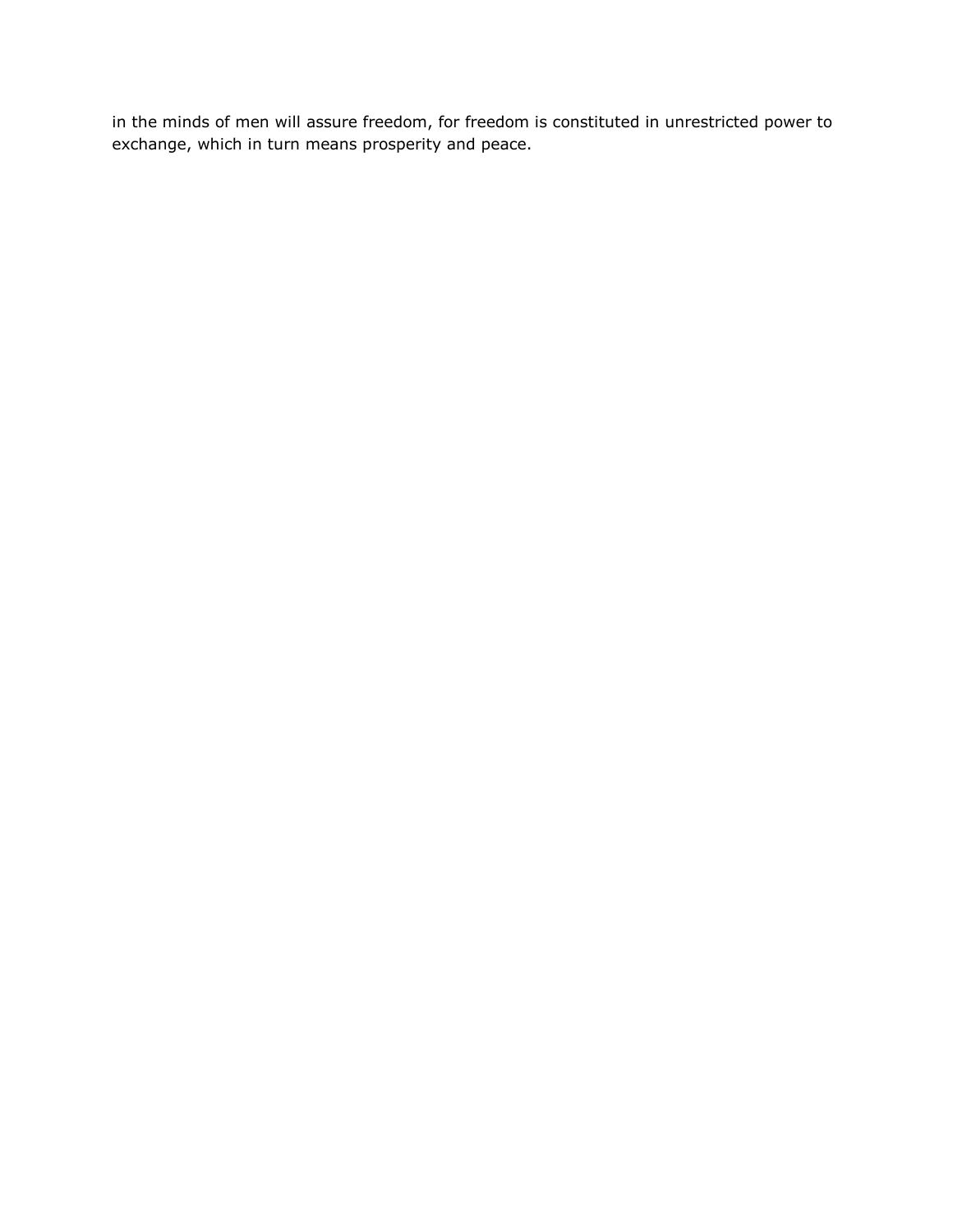# CHAPTER 1

#### What is Freedom?

SELF PRESERVATION is the first law of nature, and self advancement is the second. We cannot quarrel with this natural order even if we would. But one can pay lip tribute to the natural law and at the same time rob words of their full meaning. Do we realize that when we salute the natural law, we honor the so-called capitalistic or private enterprise system and accept it as the sole possible way of life?

Unfortunately, the terms capitalism and private enterprise are interpreted as the pursuit of segments of the community rather than the whole. An employee is as much a private enterpriser as an employer and as much a capitalist, because he strives for selfadvancement and owns tools of production and things of consumption. Because of the bias attaching to the quoted terms, we shall henceforth use the term personal enterprise, or personal enterprise system, since all enterprise, all profits, all consumption are personal.

Man is induced to personal enterprise by hope of gain, but this hope may be inspired by illusion as well as reality. He may be "educated" to accept a detour to his objective rather than taking the direct route, but he is always inspired by his acquisitive instincts—personal gain. Socialism, communism, fascism and all other forms of state interventionism are but unintelligent methods of pursuing the personal enterprise system. There is but one productive way of life, and that is the personal enterprise system. But to date, it has always been encumbered by the delusion that the state can intervene helpfully. The personal enterprise system has never had to be "sold" to man, and that very fact proves that it is natural and not synthetic. Conclusive proof of its basic truth is the invariable appeal to the citizen's self interest by every advocate of state intervention, however deceptive the means proposed of attainment be.

Not only is man beset by the delusion that the state is or can be his helper in his pursuit of gain, but his acquisitive instincts are attacked on moral grounds as selfish. Selfishness is confused with greed, which is the antithesis of selfishness. For a greedy person covets the property of others, and thus sets up against himself a resistance that defeats his hope of unfair gain. Selfishness in its various gradations constitutes the cultural ladder by which man ascends from the brute to the most refined civilization. It can become so sublimated that it may seem like unselfishness, yet it follows a straight line, becoming ever more intelligent and gaining gratification from ever widening orbits of social indulgences.

Yes, man is selfish, for his first law is self-preservation and his second is selfadvancement. Therefore selfishness is the sublime law of being. But to be intelligently selfish, man must win the respect and cooperation of his fellows, and here is where the social order stems directly from the individualistic. Before man can win cooperation, he must be able and willing to give it, and to do so he must develop himself materially and spiritually. Until he has attained the selfish level of cooperation with his fellows, no social order exists. Society could not have got started on the socialistic principle, ""from each according to his ability;" it began and develops on the principle "to each according to his ability".

Cooperation comes into existence when men are able to gratify one another's desires, and this ability arises when they can produce more of a given thing than they have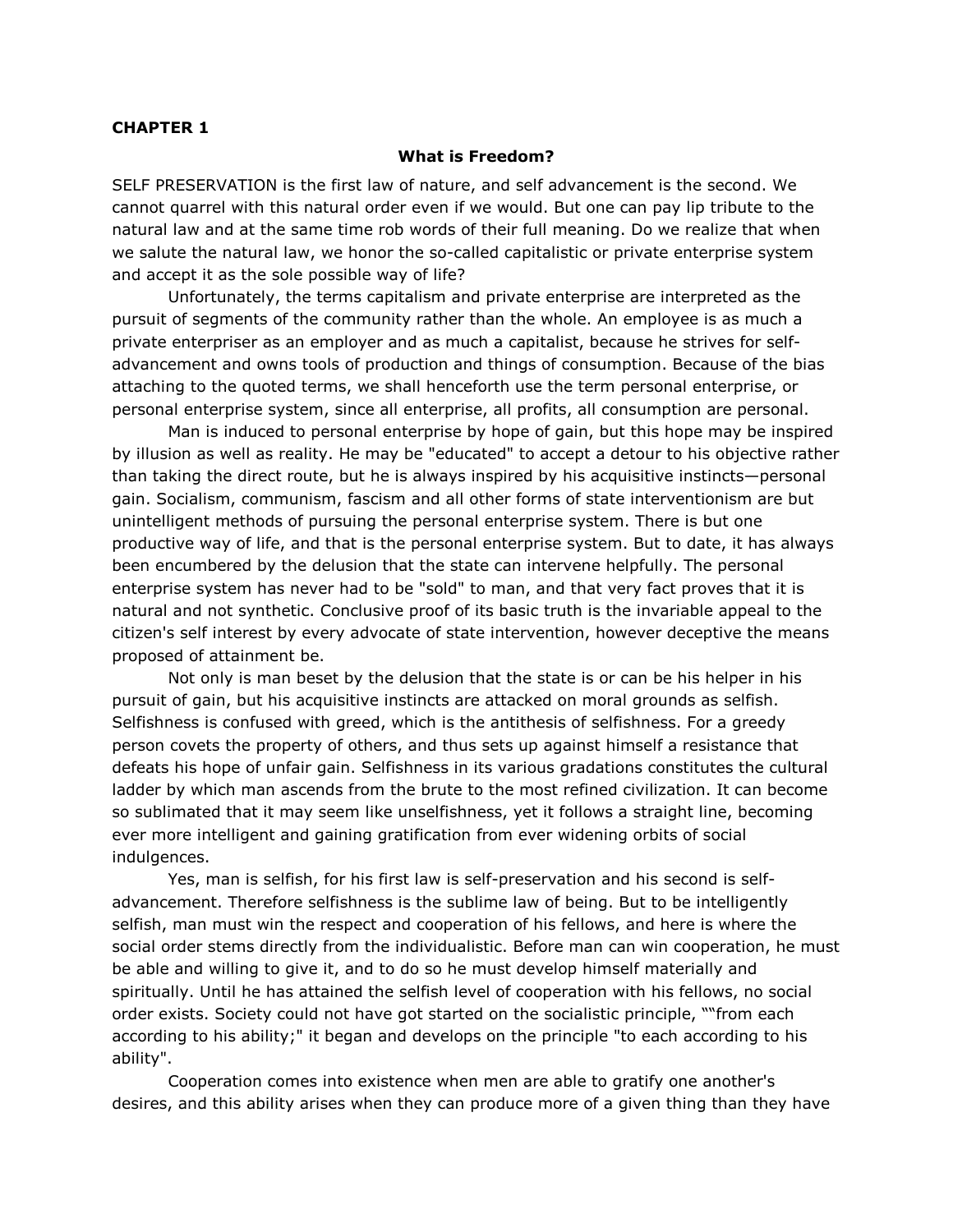immediate use for. In other words, cooperation finds its expression in exchange. Whatever promotes exchange promotes cooperation and economic and social advancement. Conversely, whatever impedes exchange is anti-social. Exchange, then, is the criterion of social and economic progress. The growth of freedom is entirely the growth of unhampered exchange.

Man is civilized to the exact extent that he has developed his exchange facilities. A people enjoying free exchange are a liberated people, and such have never yet existed, due largely to the interference of the state. Beginning on a barter basis, man slowly raised the social order until an escape from the limitations of barter became necessary. Then he invented money, which, properly understood and utilized, removes all limitations to progress.

The secret of productivity is in the specialization of labor, i.e. concentration upon a particular task regardless of the individual's immediate or remote need for the product thereof. Obviously, the value of such product is dependent upon its exchangeability, or as we say in a money economy, upon its salability. Just to the degree of salability is it feasible to pursue the production of a given commodity. So we see that exchange limits or expands production in accordance as it (exchange) is facile, and this facility is governed by the intelligence or ignorance that prevails over the monetary system. If man would be liberated, he must master money.

Natural law, inspiring personal enterprise, induces man to help himself by helping others. To advance himself, he must contemplate and gratify the wants of others, who in turn gratify his wants through the process of specialization of labor and exchange. Thus we see that personal enterprise is cooperative and social. The individual cannot determine his vocation or activity in contempt of the wishes of his fellows, for it is they who decide the value to them of such activity and reward him accordingly. Every man is the servant of every other man. This is the law of life. Therefore the most intelligently selfish individual is the most socially minded, productive, creative.

## THE ENFORCER OF THE NATURAL LAW

Nature does not make a law without a policing agency. The natural law has a natural enforcer. In the process of exchange, there is the rule of competition, or comparison, whereby equity is established. Buyers, on one side of the trading line, compete with each other, and sellers, on the other side, compete with each other. Thus both buyers and sellers are assured of a square deal.

Competition compels cooperation, for he who will not deal fairly is defeated by his competitor. Therefore, that exchange that operates under the freest competition is the fairest. Such stigmatic phrases as unbridled competition and cut-throat competition reflect on the user rather than on the principle of competition, for no such conditions can possibly exist. Competition always maintains the perfect balance, since buyer restrains buyer and seller restrains seller. The market price under free competition is above criticism, for no higher judgment can possibly be invoked than the composite will of those who trade.

Under a money economy, competition is particularly essential, since values are expressed in terms of the monetary unit, or value unit, and values would not be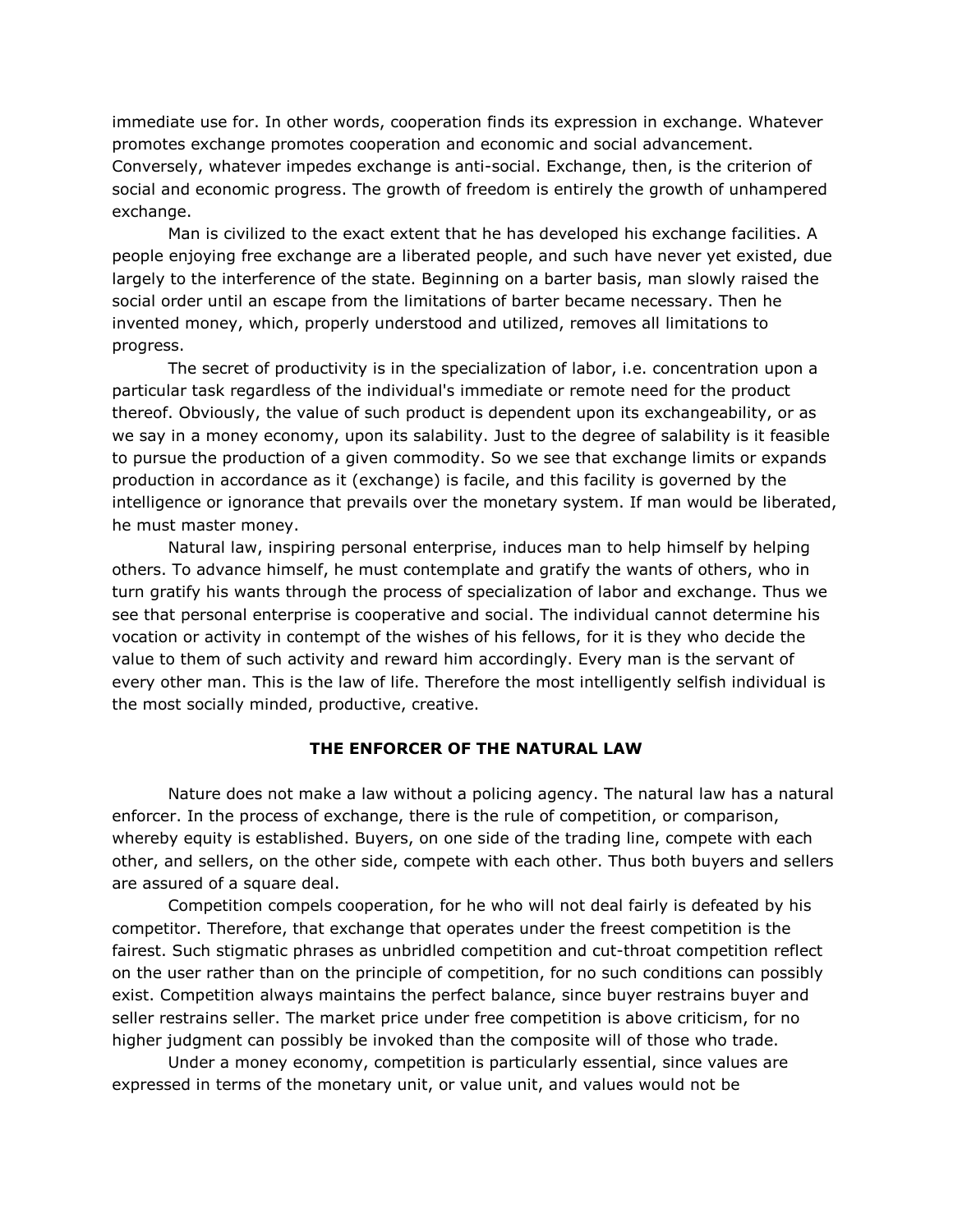determinable without the comparison process of competition. Thus competition is indispensable to the operation of a monetary system.

The natural phenomena of the personal enterprise system are specialization of labor, exchange, and competition. No man planned it so; it is purely natural, and any man-made laws professing to support them or thwart them are the purest profanation. All spring out of the acquisitive instincts, guided by natural intelligence.

The regulatory power of competition is all-pervasive when left to natural operation. Any effort to thwart it by monopoly is self-defeating if the state does not intervene, first to bias exchange and, later, to "outlaw monopoly." Under free competition, any trader who tries to escape its discipline may make a temporary gain, but when the reaction sets, finds himself suffering a loss. This is the penalty for violating the natural law of the personal enterprise system.

Competition subserves the law of progress and brings society to ever higher living standards. This it does by withholding patronage from the obsolescent and bestowing it upon the modern or improved. Competition is constantly regrouping buyers so as to bring the majority into support of the better. Thus it carries on a constant elective process that carries the democratic principle far beyond its political operation. It establishes majorities without tyranny over minorities. Everyone may patronize the product or maker of his choice by paying the price that its category merits.

Competition is social insurance. It is constantly operating for the benefit of society as a whole and against the individual's impulses of greed. By restraining the avarice of each, it works for the benefit of all, and by thus defeating the anti-social impulses brings greater benefit to each member of society. Man could not progress in the social scale or sustain his progress, but for the law of competition.

It is not given man to think socially. He thinks only individually, which is in accordance with the law of his being. But governing him against self-destruction is the law of competition, or enforced cooperation.

Man does not govern himself; he is governed by his fellows. Each man polices every other man, thus reciprocally keeping each within the bounds of equity and decency, or, as a penalty for transgression, imposing economic or social ostracism. Thus there is among men a natural government, unheralded by proclamation or formal constitution.

This government is far more effective in maintaining an orderly society than is political government. In fact, as we shall see, the latter is a disturber to a much greater degree than it is a harmonizer. The reason why the natural government is more pervasive and persuasive is not only that it is taxless, but that it actually pays dividends to its constituency by reason of the social advancement that its laws procure. It governs by positive good, and punishes only negatively, by diminishing that good through fellowreaction to unpopular conduct.

No man can enjoy life without the respect, patronage and society of his fellows, and he need not be tried and convicted in any formal procedure to lose these. He can be punished more severely by silence and avoidance than by any positive penalty. From fellow judgment there is no appeal; it is a court of first and last resort.

Specialization of labor, exchange, and competition, the triune principle of the personal enterprise system and the sublime law of nature, cannot be improved. Hence any plan of the political planners may be looked upon as an attempt at subversion and an effort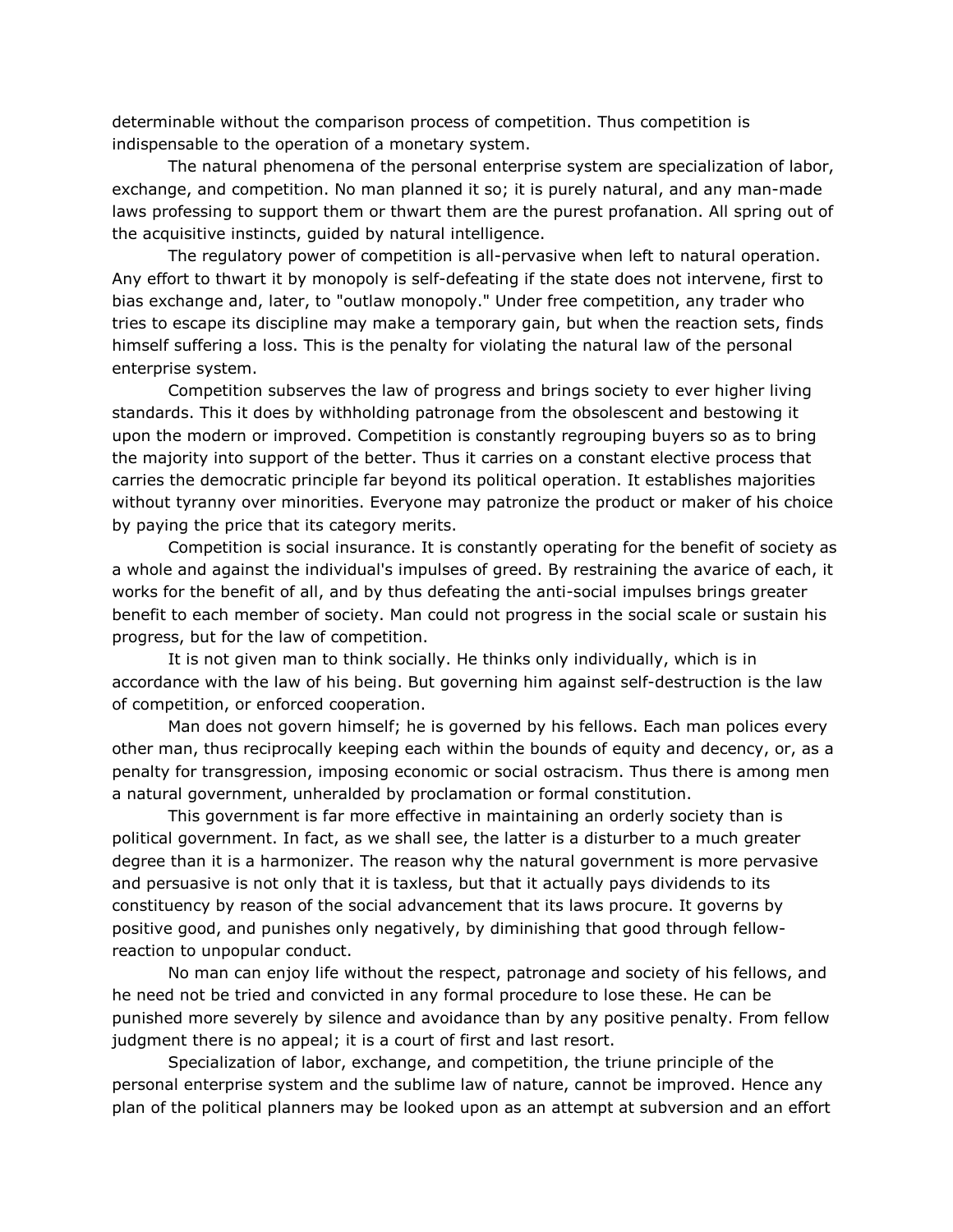to advance the planners at the expense of society. Any plan to "protect," "improve," or "curb" the personal enterprise system is perversive, though this does not imply that the private or personal enterprise system is operating perfectly or has ever done so, because it has never been free of political perversion. It has always been the victim of political planners.

### THE BREAKER OF THE NATURAL LAW

The motive of the individual is to get as much and give as little as possible. But for this motive, man could never have lifted himself above the brute. It causes him to invent methods of reducing labor, and, thus, with a given amount of energy expenditure, he constantly increases his productivity and raises his standard of living. But the get-muchgive-little motive not only leads to greater production, it also tempts man to take the production of others. Therefore, man must be governed for the social good. The law of competition is this government.

Competition is a world government. It reigns wherever there are exchanges and social relations among men. It has no capitol, but operates in every market place and over every counter. It detects the non-cooperator and the cheater and swiftly metes out condign punishment. It is the acme of fairness. It disciplines the rich as well as the poor, the great and the humble, with even-handed justice. This irks the would-be lawbreaker.

Generally speaking, competition is liked by buyers and disliked by sellers. Since all of us are both sellers and buyers, it may be seen that none of us counts the law of competition an unmixed blessing. We are not divided fifty-fifty, however, in our support of, or our aversion for the law, because some of us act more often as buyers and others act more often as sellers. A wage or salary worker may sell his services in a single sale covering a period of weeks, months or years, while he is a buyer several times a day. Naturally he is more buyer-conscious, and is generally called a consumer. Employers and merchandisers buy services or goods in larger quantities——fewer transactions——than they sell them. Hence they are more seller conscious, and among them are the greatest number of wouldbe breakers of the law of competition.

Now, how does the law-breaking impulse find an escape from the strict and impartial law of competition? Paradoxically, it finds it in that which is commonly regarded as the lawenforcing agency: political government. Through the centuries, the state has masqueraded as the upholder of law and order. But in fact, it is the great propagator of lawlessness and disorder. It would appear as the palladium of our liberties, whereas its laws and enactments tend continuously to destroy them. It is to the capitols of the world that the would-be breakers of the natural law look for devices to bias exchange in their favor. Being the supreme monopoly in its realm, the state is the mother of all other monopolies that plague mankind. But for its intervention in the economic affairs of men, no monopoly could endure but a brief period and at heavy cost to the projectors. Yet here, again, it presents itself as the protector of the people against monopoly. Does it not enact anti-monopoly laws to prove it to the unthinking? It does not reveal, however, how, through its power to tax, grant patents, licenses, subsidies, tariffs, preferentials, and, above all, by its control of the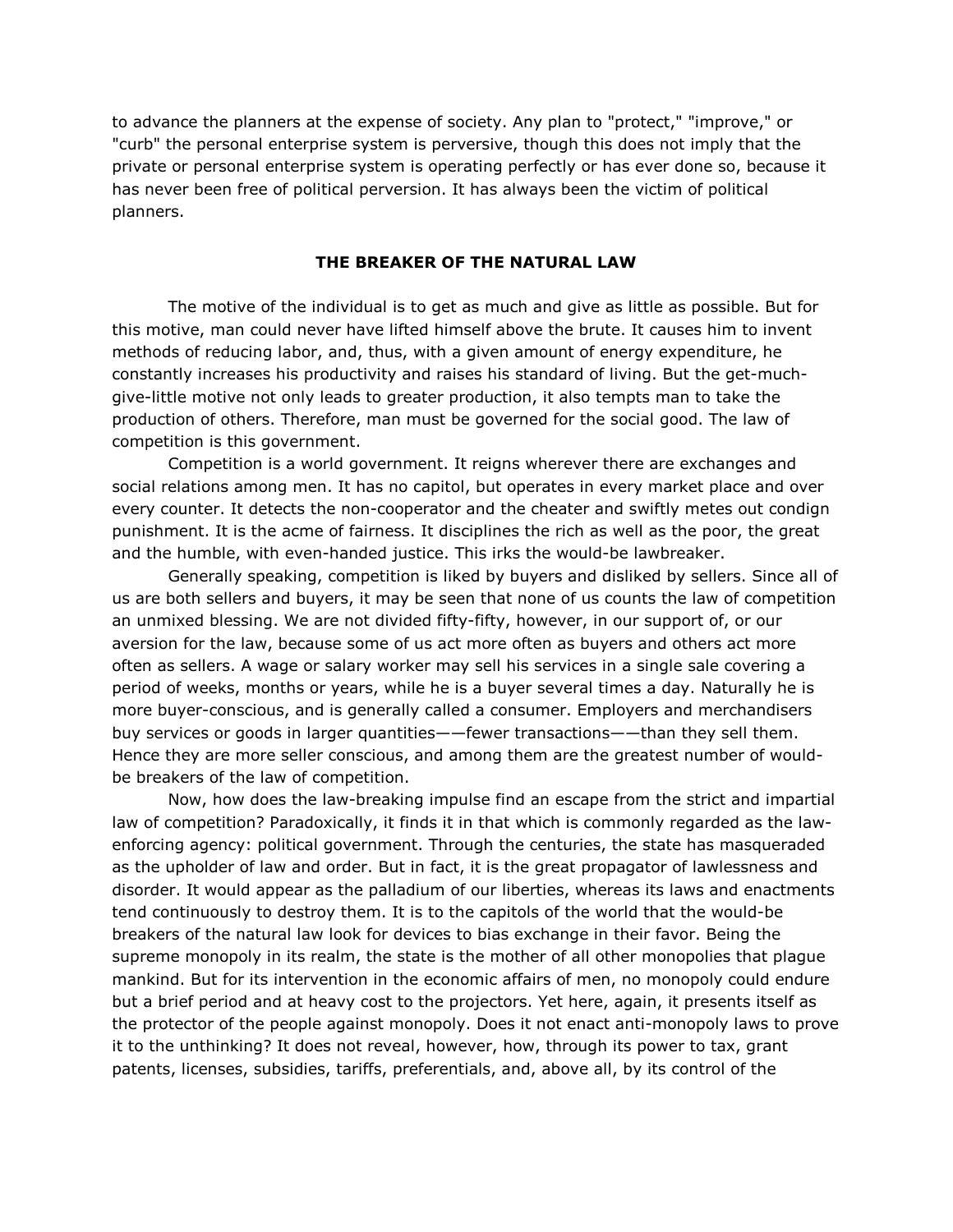monetary system, it restrains competition and, thereby, establishes and maintains monopolies.

Through its power to bias exchange in favor of pressure groups, the state attracts the lobbyists and special pleaders who do not like the natural law of competition applied to themselves. Their example is followed by more and more groups until, ultimately, unless curbed or thwarted, they must impair the personal enterprise system to the point of paralysis, with consequent dictatorship and social devolution.

The process is insidious, because it is only the minority among the citizenry who are seller conscious and tend to utilize the state in a conspiracy against competition. To organized groups within this minority, the politician looks for election, because they can marshal votes or supply campaign funds. Usually, not more than half the qualified electors go to the polls, thus making it possible for approximately one quarter of the total to decide the election. So-called democracy——in the political sphere——functions, not by the rule of the majority, but by the rule of organized minorities. Among these minorities are, of course, many dupes, who gain no special advantage therefrom, but fall in the class of the great majority who are exploited thereby. Thus it is possible for minority groups within the minority to prostitute the state and render it the enemy of the natural order.

These attacks upon the personal enterprise system are invariably made under the pretense of aiding it. Witness the statement of President Truman in his message of July 30, 1948, to the Congress:

We are now challenged to carry out the pledge to the American people contained in the Employment Act of 1946 that it shall be the policy of our Government to "utilize all its plans, functions and resources...to promote maximum employment, production and purchasing power" in an economy of free enterprise.

Here is stated in concise language the purpose of Congress and the Executive to deliver the kiss of death to competitive enterprise, since every measure to ""promote" competitive enterprise acts but to further distort it. There would be no unemployment or failure of production or purchasing power but for the intervention of government in free and competitive enterprise.

It is difficult to explain the obsession of the public mind favorable to the state, in view of its present and historic record of practices adverse to the public interest.

In the complex interlacing of the effects of the state's intervention in commerce, it is invariably able to deflect blame from itself to business for the bad consequences, all the time posing as a friend of free, competitive enterprise. It even succeeds in stigmatizing as black marketeers those who keep competitive exchange alive in the face of laws of the state to suppress it.

Whatever may be the real or professed ideals of those who organize and conduct political governments, the record shows that all that has been accomplished thus far is the concentration of power——power which invariably is captured by self-seeking and often secret groups who use it to thwart the operation of natural laws. It stands in the midst of natural men as a ready-made mechanism useful for conspiracies against the public interest and available to those who wish to gang up against the people to exploit and mislead them.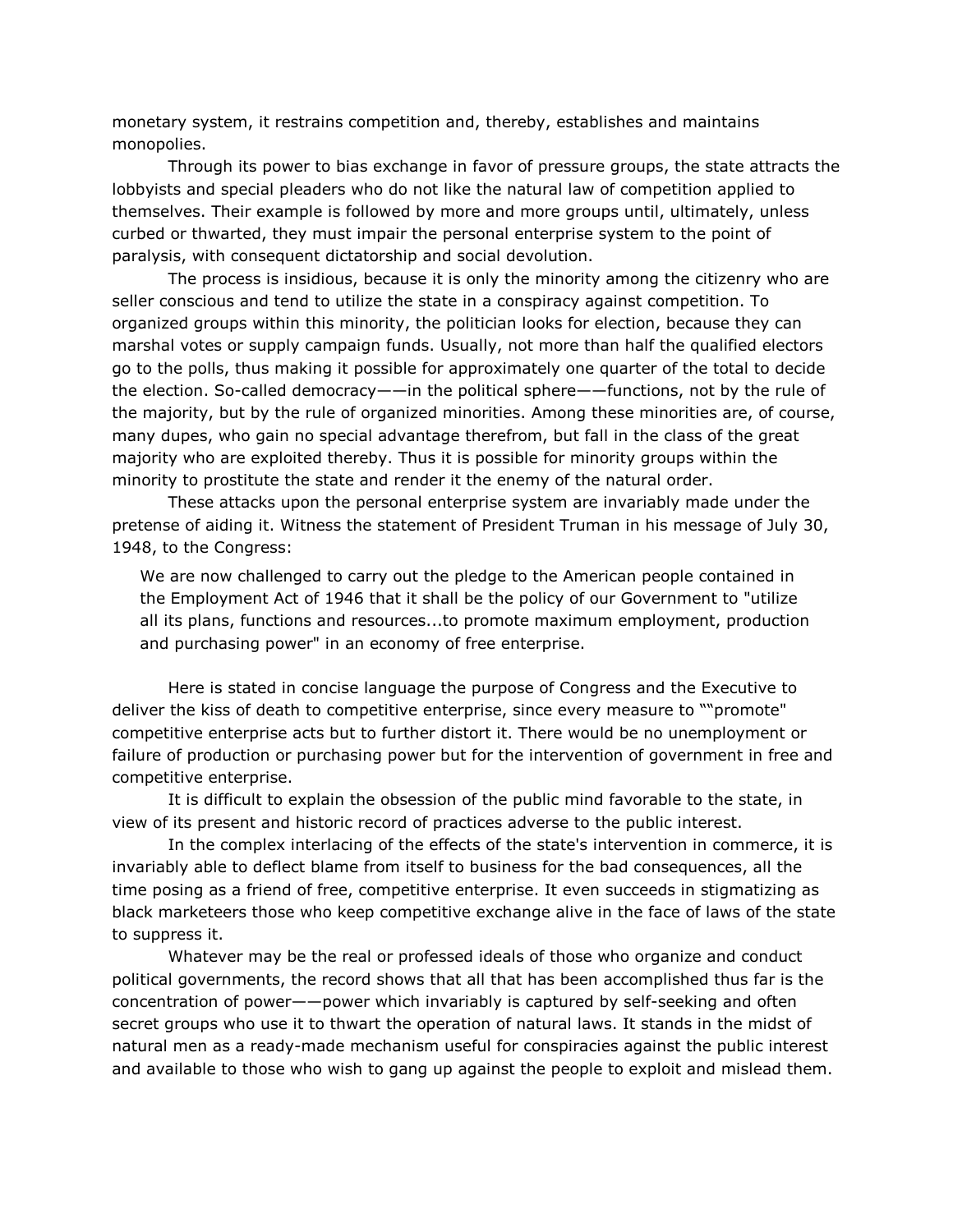There appears to be no safeguard against this but to drastically curb the power of the state. This book is designed to show a heretofore unused implement for this purpose—a new approach to freedom.

### SELF GOVERNMENT

Self government is a clichéé of political democracy, which latter phrase is the name of a fiction. Democracy and self government begin and end in commerce. Once power is delegated to the state, self government is, to that extent, surrendered. The only self government man can enjoy is that which he reserves to himself and does not delegate to others. The highest attainment of "political democracy" and "political self government" can only be the minimization of interference with the operation of actual democracy and self government that is natural to man through his bargaining power in the market place.

Man has not yet devised a scheme of living that permits full self government. He has ever been under the illusion that the goal can be attained by political processes, whereas these processes are the very ones that obstruct him. The best that he can hope for from the state is the least obstruction.

The natural government of man is the free market. Here alone equality, democracy, and self government obtain, because the exchange system offers free choice to everyone and automatically rewards for service and punishes for disservice. The synthetic checks and balances that constitution builders so laboriously and futilely construct in political government are present in natural form in the free market, for seller restrains seller and buyer restrains buyer under the beneficent law of competition, which is the law of cooperation. For every evil manifestation in the free market there is a natural corrective, and this corrective power flows directly from the individual and merges with that of other individuals similarly disposed. Thus there arises automatically and instantly a juncture of the virtuous forces to overcome the vicious.

The common concept of the market is that it is purely a materialistic mechanism where avarice must be governed by an outside force. But it is the most spiritual agenda possible to contrive. It contains within it the power to amalgamate the idealism of its members in invariable triumph over evil, and it is the only such agency available to man. The free market can bring to earth an approximation of the kingdom of heaven, for it would enforce the golden rule.

Man has never enjoyed a free market, because political government has always interfered with its benign operation. The imbalance between traders thus created has induced man to seek compensatory interferences, thus progressively magnifying political government intervention and reducing democracy and self government.

The market place is the only realm where man can be sovereign, and the so-called self government of the state is but a curbing of that sovereignty. Every power of the state is a diminishment of the power of the individual——a reduction of self government. If man could realize that every enactment of a political law means the repeal of a natural law, and that it is by the latter alone he can govern, and that the free market is the ideal government for which he yearns, the trend toward statism would be reversed and liberty gained.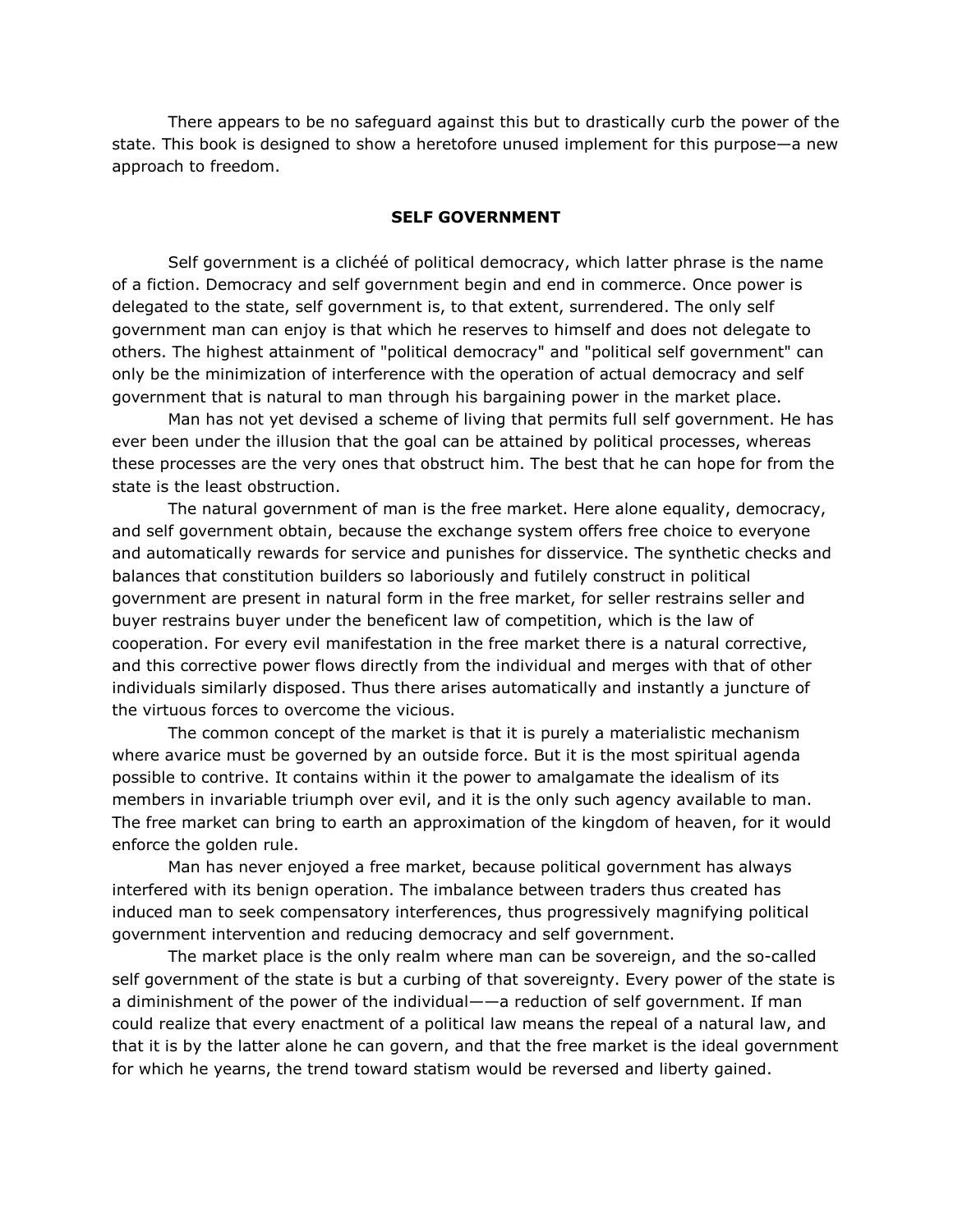The most effective political law by which the state invades self government and democracy is that which enables it to counterfeit the citizen's money ballot by which alone he can exercise his sovereignty over the market and govern government. Until man denies to the state this invasive power, the pursuit of freedom is useless, for with his money power lost he is doomed to subjection. We must govern through the market or be governed by the state, as nature abhors a vacuum. Where democratic government ends, there tyrannic government begins. If we will not govern ourselves democratically through the exercise and protection of our money ballot in the market place, the political ballot becomes a mockery as an instrument of democratic defense against tyranny. Our concern over the growing apathy among the citizenry in the exercise of their political franchise should be directed toward assuring the integrity and power of the people's money ballot, for our money ballot and not our political ballot is our instrument of democracy and self government.

Indeed, a people that do not know the difference between money created by personal enterprise and mock money created by the state, have not the qualification for self government in these modern times when the new method of counterfeiting through bank "loans" is resorted to so freely by political governments. We shall explore this at greater length. For now, let it suffice that monetary illiteracy disqualifies the voter in the only democracy wherein he can exercise self government. It leaves him with the delusive political ballot, which he vainly casts in an effort to stay the progressive enslavement that results from the corruption of his money ballot.

All the declarations of freedom and magna cartas of history, devoted to winning and protecting the political ballot, could not equal the liberating power of a declaration of the separation of money and state, entailing as it would, the free exercise of an incorruptible money ballot.

## WHAT IS FREEDOM?

Freedoms may be numbered from four to forty, but these are but branches of the trunk freedom which is unrestricted exchange. Freedom, on the civilized plane, began with exchange and has expanded as exchange has expanded.

We are free in the degree that we are able to enjoy social intercourse. This enjoyment is measured by our mental and material wealth, which in turn depends upon our productivity, and this depends upon our exchange facility, since we produce for ourselves only indirectly through exchanges with our fellows. Thus exchange is the neck of the bottle of freedom and enjoyments.

So-called political freedom is negative in that its maximum is attained by the least intervention in our affairs which leaves us free to enlarge our freedom by our cooperative efforts with our fellows. This ideal state has never been attained, as the state has always impeded exchange and thus impeded freedom. Constitutional guarantees, in so far as they are effective, are merely restraints upon the state's powers of invasion of human rights. They bring no freedom. They merely undertake to curb the state and leave unimpeded our pursuit of freedom. There are no political methods for gaining freedom.

To gain freedom, we must invent methods of maximizing our productivity and minimizing our labor expenditure therefore. But it is useless to strive for this, except in so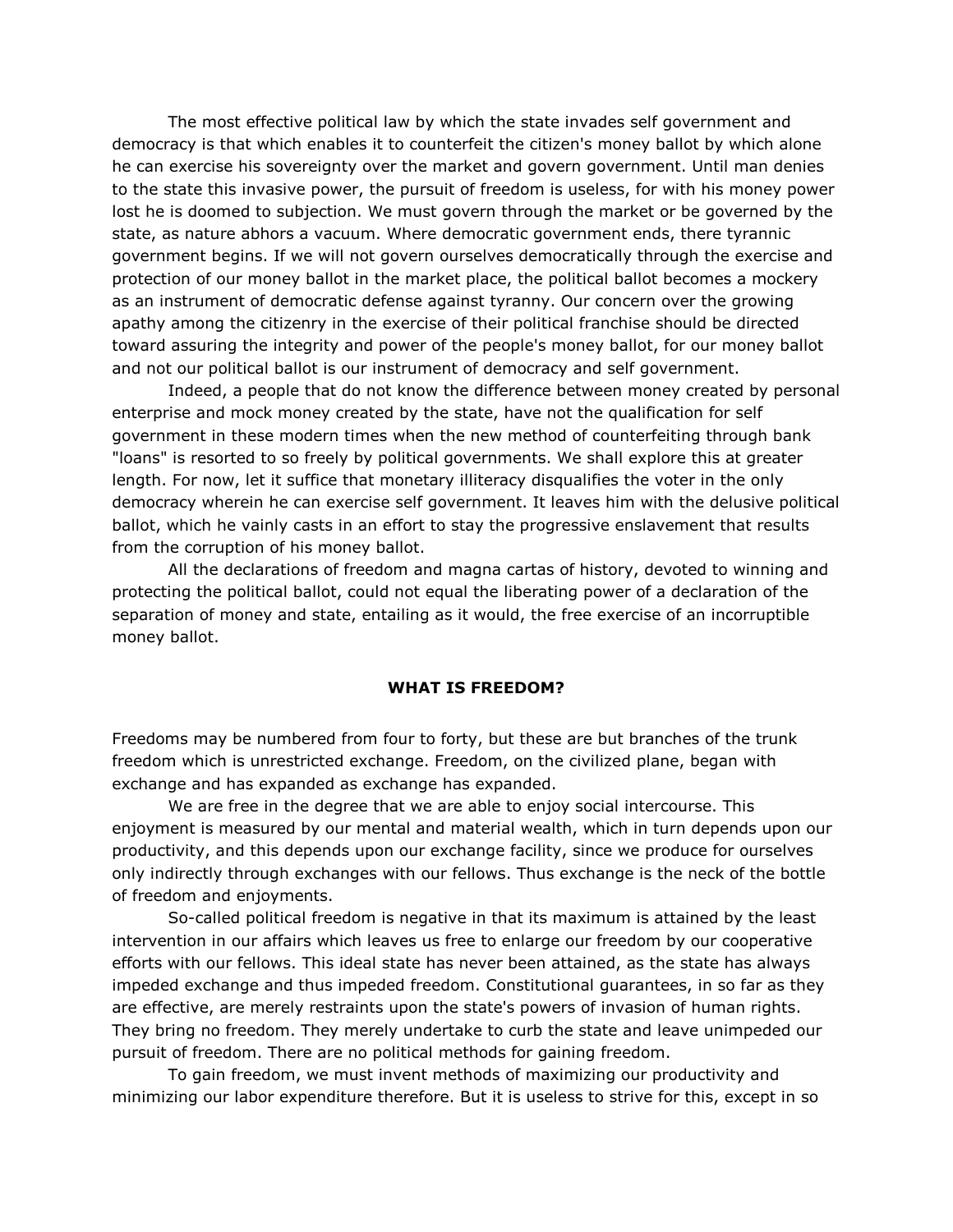far as we develop our exchange capacity, since it is through the reciprocal action of exchange that production is digested. Our ability to invent methods of labor saving and increasing production has thus far outrun our ability to facilitate exchange. This deficiency stands astride our path of progress.

All the impediments to exchange spring from the state, for which man in his ignorance of natural laws is to blame. The state's perverseness does not arise from the design of statesmen, but from its receptivity to the schemes of pressure groups and the lack in the minds of its constituency of a true concept of the bounds of proper state activities. There is a deep superstition in the citizens' minds that projects the state as the supreme instrument of progress and prosperity, and thus man gives moral support to plans and schemes that subvert both the state and the economy.

This belief in the efficacy of political intervention in the personal enterprise system, with resultant increasing political perversion and restriction of freedom, is a force running counter to the liberating power of mechanical inventiveness seeking to reduce the labor price of production and enlarge freedom. The former has greatly retarded the latter, and, if the trend continues, will gain the ascendancy and reverse the social movement into devolution. The danger of this is very real, because as increasing intervention by the state causes greater distortion of personal enterprise, blame falls, not upon the true cause, but upon the seeming malfunctioning of business, the remedy for which is wrongly thought to be greater and greater political control, until dictatorship results.

From this false diagnosis of economic maladies spring the so-called ideologies of socialism, communism, fascism, and so forth. No one ever ideologizes personal enterprise; it has no ideology .It is not a way of life; it is the way of life. It is unplanned and springs from the natural impulses of man. It is not even necessary that it be understood, because man naturally and instinctively engages in it. But it is necessary to understand what is inimical to it. That which is inimical to it is inimical to freedom.

Consider whatever intercourse you may desire with your fellow man, and you will find that it is facilitated or retarded by the extent to which you and he have enjoyed freedom of exchange, even though there be no material exchange in the particular intercourse you visualize. Life is constituted in freedom of intercourse and mutual agreement, and exchange is the touchstone of mutual agreement because it implies satisfaction to both parties. Anything that impedes free exchange is a force against harmony and mutuality and an antisocial influence. All political laws controlling exchange limit man's right of untrammeled choice and strike at the very base of his freedom.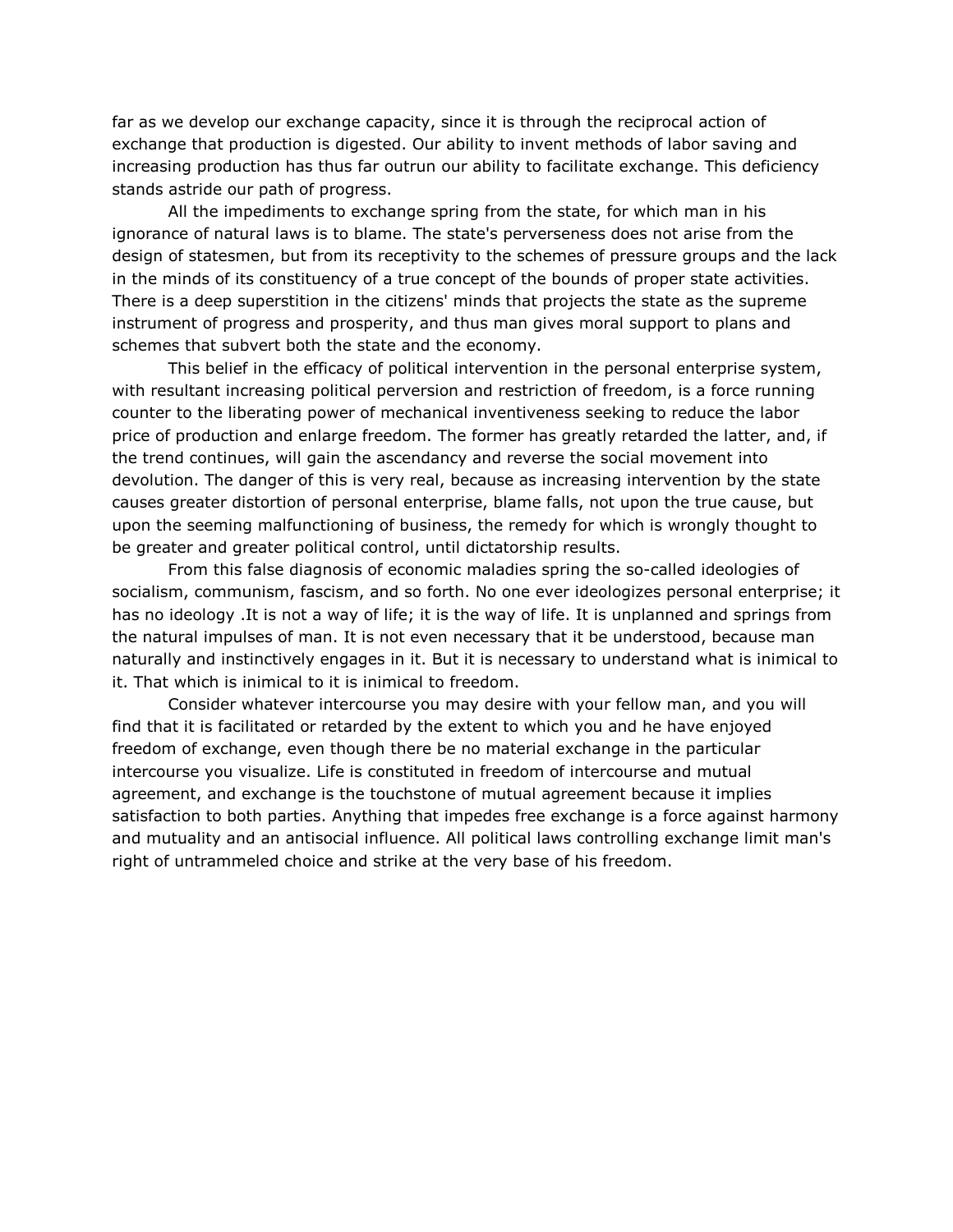## CHAPTER 2

### What is Money?

CIVILIZATION began with exchange, and exchange began with barter. Barter means the exchange of things for things, with each transaction complete in itself, leaving no claim or obligation by either trader. Obviously, such transactions require contact of two traders, each of whom has something the other wants. Such contacts are not easy to make, and an escape from this limited exchange method had to be found to permit man to raise his standard of living beyond that of bare necessities.

The first device resorted to was to adopt, for a criterion of value, some commodity that was in common use. A list of the commodities adopted in this way at various times and places would include salt, hides, grains, cattle, tobacco, metals, and so forth. The trader accepting these found them useful not only to himself, but on account of their general acceptance, he was assured that he could use them to secure desired commodities in exchange. This was the first step in the process of liberating exchange, a process that would culminate with money. A refinement in this important first step came about with the adoption of precious metals such as gold and silver as intermediating commodities. This manifested a greater emphasis upon usefulness for exchange rather than for consumption, and marked the final phase of whole barter, or value-for-value exchange, before the dawn of money.

Because of the use of precious metals as the last and highest phase of whole barter exchange, the next step in the direction and harbinger of money was the introduction of a promise to deliver these metals. The belief persists to this day that money, to be sound, must promise the delivery of gold or silver. The essential quality of money, however, is its promise to deliver value in any commodity at the choice of the holder. But in spite of the specification of a given commodity stipulated in the promise, the promise came closer to being money than anything previous because it involved a time interval between the first transaction and the final completion of the exchange, when value has been received on both sides. It introduced also the element of faith.

The need for money has always been far in advance of the implements available for utilizing it. Because the need was and always is so urgent, the trader has accepted anything that has offered the prospect of effecting non-direct barter exchange. In doing so, he has exposed himself to the devices of the charlatan as well as the sincere reformer. He has had no rationale to guide him. The only logic he has been able to employ has been to choose the better media when two or more have been available.

Why has man consistently endeavored to escape simple barter when, because of its very simplicity, it has offered security against deception while monetary systems have invariably betrayed him? Why must man have money? It is neither a tool of production nor a product. It is neither food, raiment, housing nor adornment. It has no value, yet it is indispensable to modern man.

Why indispensable? Because man's wealth producing potentialities through specialization of labor cannot be exploited unless the exchange of goods and services can be split in two parts, with one trader receiving value and the other receiving only the prospect of value. Therefore what man has been striving for is the opportunity to acquire without coincidentally surrendering value. If he must complete the exchange in one transaction, he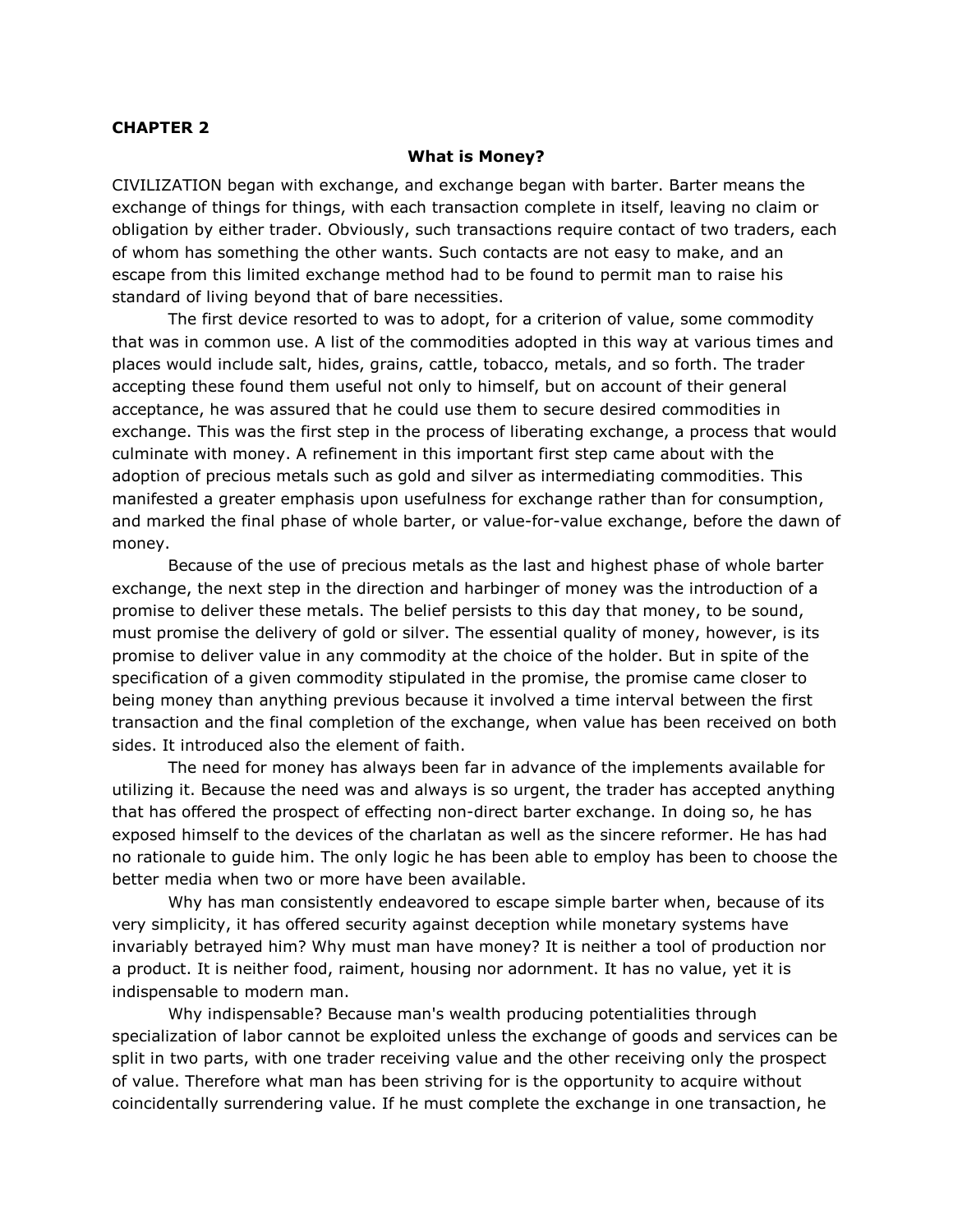is reduced to simple barter, and simple barter requires him to find someone who has what he wants and wants what he has. To do this requires so much time and effort that he loses what he might otherwise gain from the specialization of labor.

Visualize two persons facing each other, one holding a value that the other desires, and the other holding nothing of value. How can they do business? Obviously the emptyhanded, would-be trader must have some means of inducing the possessing trader to transfer the desired value. If he asks what the possessor would like in exchange and promises to deliver this desired commodity at a later time, and if this promise is accepted and the possessor surrenders his value, the promisor has established credit. But the transaction is not a monetary transaction, even though the promisee accepts a written evidence of the promise. Here, then, we should pause to comprehend that money and credit are not synonymous. The promisor has not gained the freedom of money, because he must now seek and find and deliver the specific commodity pledged. The barter transaction has been only partly split, by the introduction of the time interval. To invoke the facility of monetary exchange, the would-be trader must deliver requisitionary power upon some unidentified trader or traders who can and will surrender an equivalent value at the holder's option.

The utilization of money as the medium of exchange does not mean departure from barter. It is but a method of splitting barter completely in two halves. The acceptor of money gives value therefore but receives only a promise of value, which, when conveyed to a subsequent seller, requisitions his half of the split-barter transaction. Introducing a time element into barter and giving the acceptor the power to requisition his half from any trader and in any commodity, at any time, is what expedites and multiplies exchange, thus releasing more and greater variety of production and hence raising living standards.

While money is the liberator of exchange, it is also the vehicle of human trust and confidence. Its substance is the pledge that he who takes will also give. This pledge of faith is the basis of the power to issue money. In simple terms, it means that he who would issue money to cover his purchases must be prepared to redeem his pledge by selling. In other words, persons who enter a monetary exchange agree to give and take things in trade, at the market price, on the tender of the monetary instrument from any quarter. Thus every trader relies upon the pledge of the issuer that he will honor his issue on demand.

A society accustomed to trade on the basis of its faith in its money is vulnerable to deception as it never was on the whole barter system. It is imperative, therefore, that man master money, so that he can assure the fidelity of the promise implicit in what he accepts as money, and can not only exclude from the issue power all unworthy of it, but can admit to it all of those who are worthy of it——including those now excluded under the existing political monetary system.

If money is to fulfill its function as the liberator of exchange, it must be protected from pollution by false issuers, and it must also be free to draw its supply from all worthy sources. The broader its base, the higher can be its apex and the greater its service to mankind.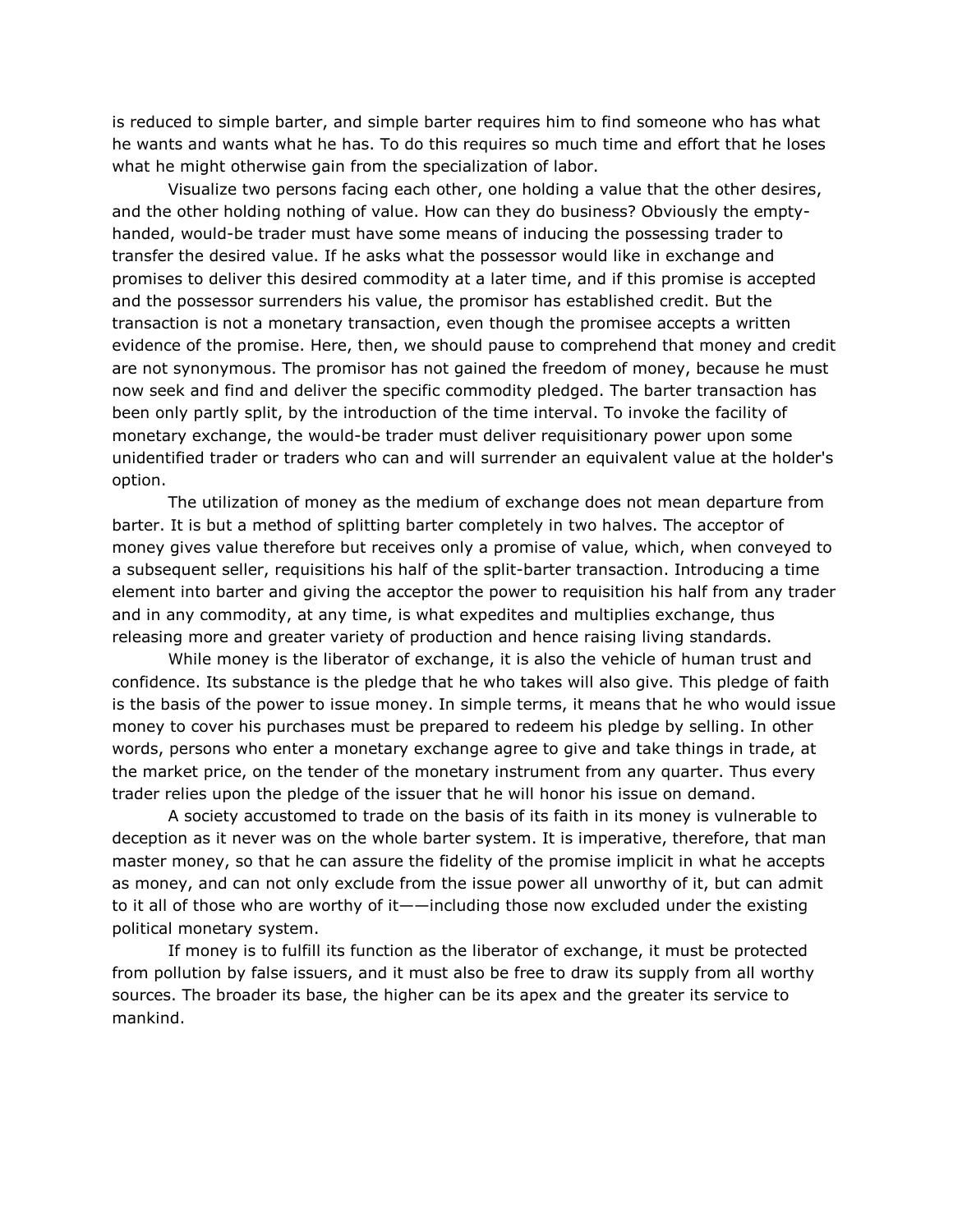## MONEY THE ORGANIZER

For economic and social advancement, men must specialize their labor and facilitate their exchanges. To reap the fruits of this operation, they must organize in cooperative groups even though widely dispersed. Money fulfills this function through its circulation. The whole cooperative scheme is made up of monetary circles, tying together men who mostly are strangers to one another but who have a common interest in the cooperative circle. Money organizes these circles of cooperators on a democratic basis, for each in turn is able to choose his supplier. While each has contact with and knowledge of only the ones immediately to the right and left of him, i.e. the ones to whom he sold and from whom he bought, the circle formed by the money that passed through his hands may involve scores or hundreds of others, all of whom are essential to the successful operation of his exchange.

Let us take a hypothetical example. An Ohio clothing merchant borrows a sum of money from a bank which he sends to a New York clothing manufacturer, who sends it to an Australian wool grower, who sends it to a supplier in England, who sends it to his supplier in Argentina, who sends it to a French supplier, who sends it to a Swedish supplier, who sends it to a supplier in the East Indies, who sends it to a Cuban supplier, and so forth until it gets back to the merchant in Ohio who started the circle. Such a circle is very unlikely, because it is confined to wholesale traders without the money getting into the hands of employees through payrolls at some point. This was avoided in the example because the ramifications would have been too complex to follow.

The point intended to be conveyed by the example is that the Ohio merchant started and finished a monetary circle that went around the world and effected exchanges among traders who were strangers to each other, except that each knew his supplier and his customer. Of such circles the economic and social fabric is woven. Visualize the intricate interlacing of economic interest and activity if some or all of the factors in the circle borrowed money from their banks and started new monetary circles of their own, and contemplate how essential to the economy it is that this power to issue be widely held.

We are apt to think that money circulates indefinitely, but this is a mistake. Money has a life span that lasts from issue to redemption. This does not imply that individual issues are identified. It means that an equivalent amount is normally retired by the issuer through payment of his bank "loan," and thus the money is retired. Nor is there a definite life span. Some monetary circles are longer than others. The length is determined by when in the circle a buyer is found for the goods or services offered by the issuer. Also, an issuer can balance his account by retiring money from circles other than the one that he initiated He discharges his obligation to the economy by retiring from any quarter whatsoever an equal amount of money as compared to his own issue.

Money is the organizer of true cooperators, i.e. those who meet competition, and the eliminator of those who do not. Thus it raises standards of living and culture ever to higher levels. It is the greatest civilizing agent available to man, and his greatest liberator. An eloquent statement of the social order, as developed through the use of money in exchange, is given by Spencer Heath:

The social organization raises the individual member from the state of being as a creature, dependent on and arbitrarily enslaved to environment, into freedom and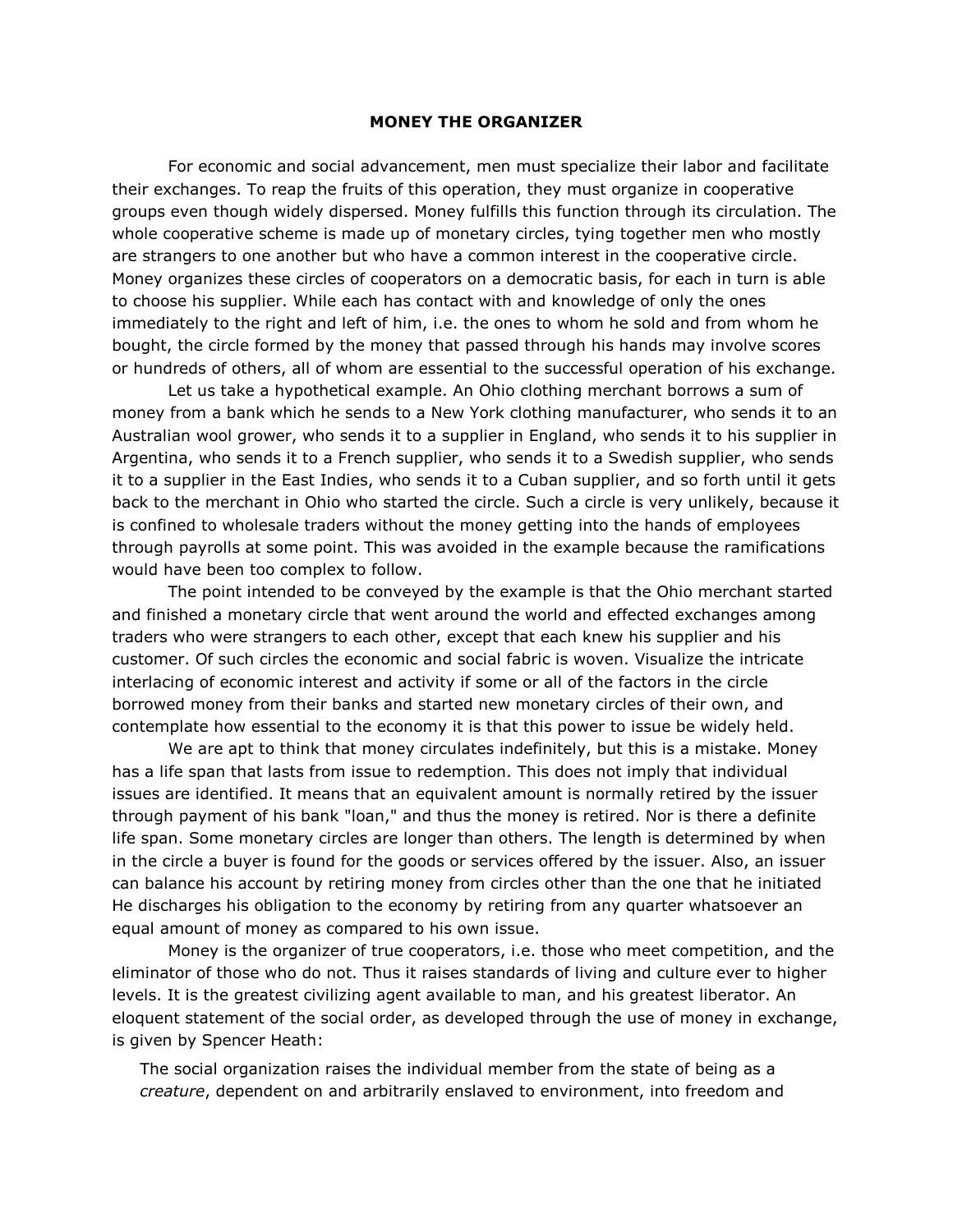abundance, dependent on but not enslaved by the society of which he is a functioning part. Without the services of his fellow social units, his whole life is ruled by the exigencies of environment and circumstance. His life is determined without regard to his choice or will, and he must obey, under penalty of his death and the extinction of his race. But when he enters into the social relationship of serving many persons and being by many served, the productivity, the creativeness of this golden rule of exchange lifts him out of an almost completely necessitous state and into a relative abundance that relieves him from the compulsions of an un-socialized environment and endows him with wide alternatives and options for the exercise of his spontaneous will. And when he has entered, his acts of service and exchange are by voluntary contracts under consent of his own will in accord with that of his fellow man——the 'social will'——as its unforced expressions arise in the forums of exchange. Out of the fruitfulness of the services performed and exchanged, this as yet too limited mutual freedom and accord of individual wills, the energies of men are emancipated to activities not prescribed by necessities from without but by preference and choice——by realizations of the intrinsic and spontaneous will. For this gift of freedom to its members, the society is requited with all spontaneous researches, discoveries, and recreations and the practice and enjoyment of the esthetic and creative arts.\*

\* Citadel, Market and Altar, The Heather Foundation, 1957, page 196 (from the book draft prior to publication).

## SYSTEM AND UNIT

The word "money" has two meanings: the concept and the instrument that manifests the concept. The monetary concept is a bookkeeping concept and system of split-barter trading in which money springs from a debit and is returned by an offsetting credit. The debits represent money issued and the credits money accepted. The monetary instrument may specify the transferee, as with a check, or it may take the form of currency (bills and coins), which specifies no transferee and is valid in the hands of any holder.

The moving instruments evidencing the bookkeeping process need have no intrinsic value. They are floating ledger items that, on reaching the authorizing bank which acts as central bookkeeper and clearing house for the system, cause the transfer of their sum from the account of the transferer to the transferee. The system is thus a reflection of and dependent upon the private book records of traders. When a trader sends through the monetary system a money manifest, he figuratively tears a page from his ledger to permit the entry to pass through the system.

The bank has no power to issue money in any form. It merely authorizes traders to do so by incurring debits on the books of the system. The only way that such an issue of money can be effected is for the issuer to write an order on the authorizing bank. Thus the check becomes the initial form of money. If it is desired that the credit be transferred to a specific person, the check so states. If it is intended to convey the credit to unidentified persons, it orders the bank to supply currency. Thus we see that checks are the initiating form of money, and that currency is but a transformation. It should be noted also that the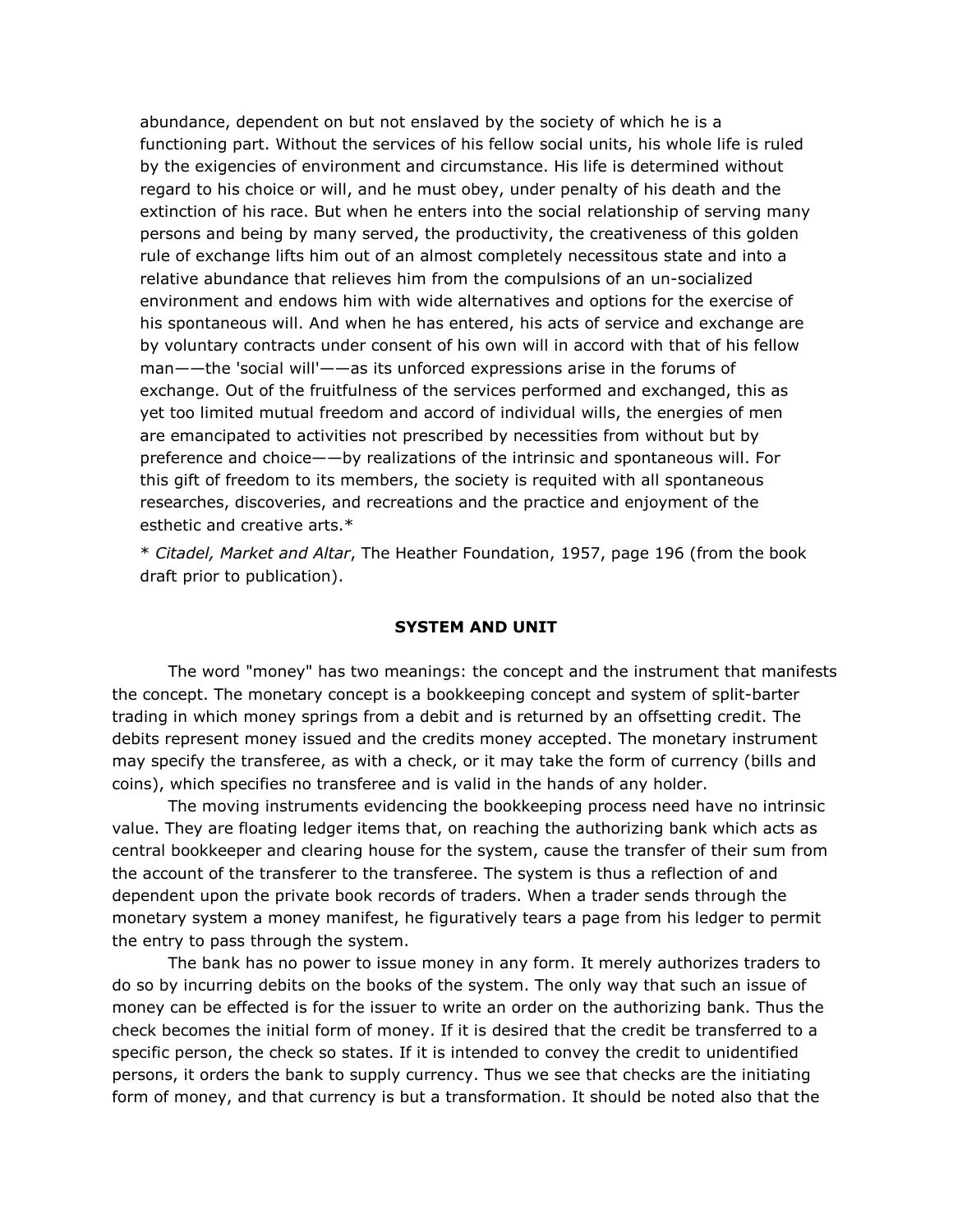currency is as much the issue of the check writer who requisitioned it as was his check. In effect, he merely ordered the bank to certify his credit by issuing instruments in the name of the bank, who in exchange for assuming the liability acquired a credit from the check writer's account. To think of currency as money and checks as "substitute money" is profoundly mistaken.

The authorizing bank has power neither to issue nor to loan money, though it seems at a cursory glance to exert both these powers. It loans neither its capital, its surplus or its depositors' funds. It merely authorizes the borrower, so-called, to increase the money supply, and its deposits show an immediate increase in the sum of the so-called loan. The currency that the bank gives out may bear a bank's name or that of the Government, but it is nevertheless the issue of the writer of the check that requisitioned it.

Money, as we have seen, has no value, and this is not any less true of currency. Money merely permits value in the abstract, dissociated from any specific commodity, to be exchanged for an equivalent value in any commodity at any time or place, at the behest of the holder. While metallic coins are useful as currency for small transactions or making change, the fact that they may have intrinsic value does not, therefore, make them superior to paper as money. Indeed, the reverse is true. For to the extent of their intrinsic value, they are not money at all, but instruments of whole barter. They are only monetary (splitbarter) instruments for the balance of their face sum. A commodity can never act as money, for the very purpose of money is to obviate the necessity of transfer of value from the buyer to the seller and, thusly, to escape the limitation of whole barter and gain the freedom and facility of split barter.

As money is the mathematics of value, so a sum of money is expressed in terms of an abstract unit of value. Such a value unit might be arrived at initially by equating it with the value of any commodity or group of commodities a given point in time. Whatever value might be selected in this way then becomes the unit, or the figure 1. To establish it as the monetary unit, however, there must be actual exchanges, whereunder buyers issue and sellers accept the issue on the basis selected. Such actual exchanges establish the power of the unit, and the acceptors, i.e. the sellers, then have a fixed power established in their minds and undertake to get in exchange for the units as much or greater value than they gave. Thus a monetary unit is established by the precedent of actual exchanges and in no other way. No law or authority can give a fixed power to a monetary unit. It must be fixed in actual competitive trade.

At the inception of a new monetary unit, it would be theoretically correct to launch it at par with some item or items of commodity value. Since we already have operating monetary units in existence, however, it would only be necessary in practice to base a new unit upon some such existing unit or fraction or multiple. For if we made up a market basket of some or all commodities that are now passing in exchange and tabulated, say, their dollar prices, we would find that one dollar represented some fraction of the whole. In other words, all existing monetary units are already based upon a market basket, and a new monetary unit would be based upon a market basket by accepting an existing unit as the criterion for the new. That is how the American dollar was established, by introducing it at par with the Spanish dollar then current in the States. Thereafter, it followed its own course. The Spanish dollar has long since passed out, but it provided the springboard for what has proven to be the most stable unit in the world.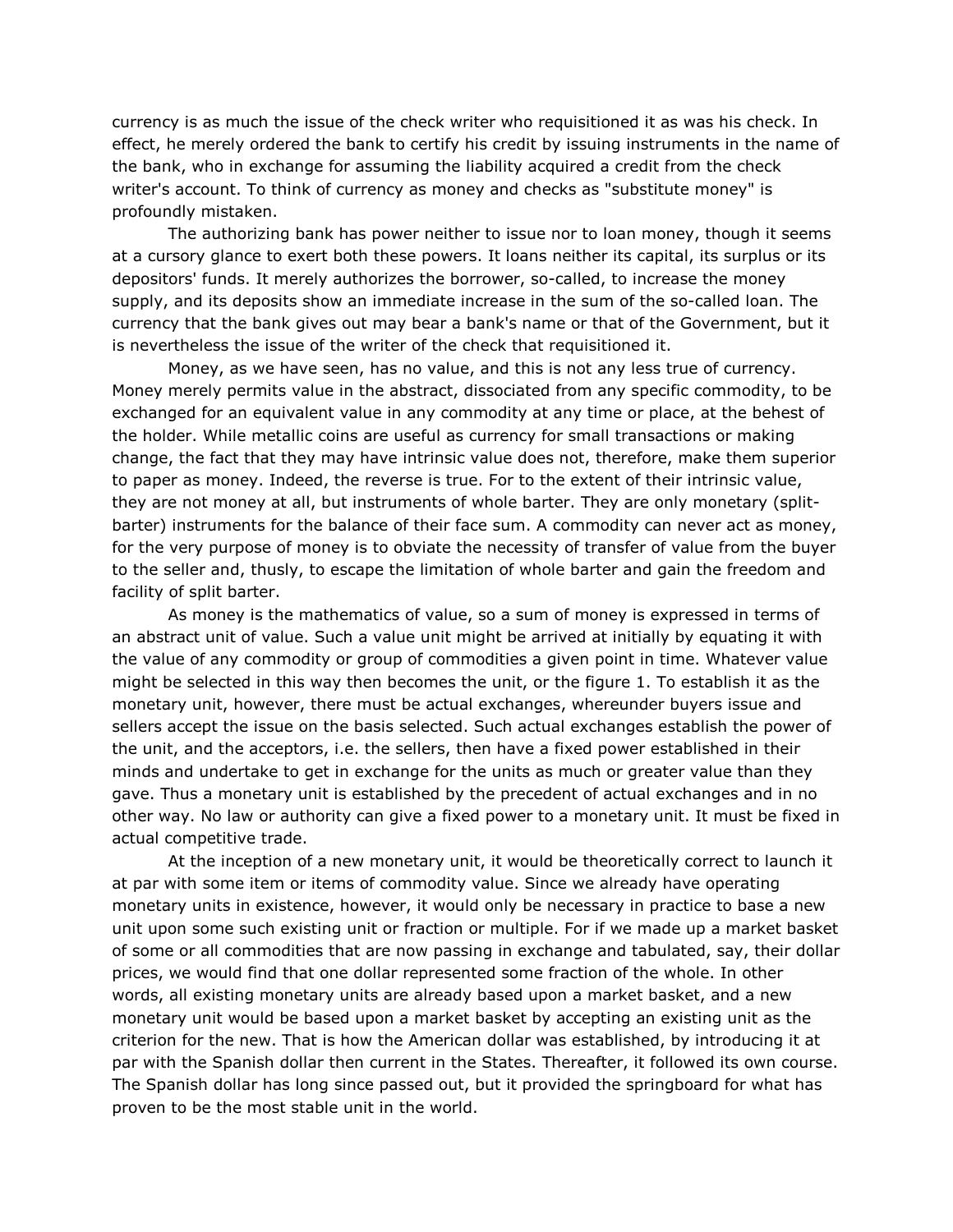Bearing in mind that value can only be determined by competition, we might now define money as follows:

Money is an obligation expressed in terms of a value unit and issued by a buyer in exchange for value from a seller. It is transferable and acceptable to other sellers for equivalent value, and is ultimately redeemed for equivalent value by the issuer.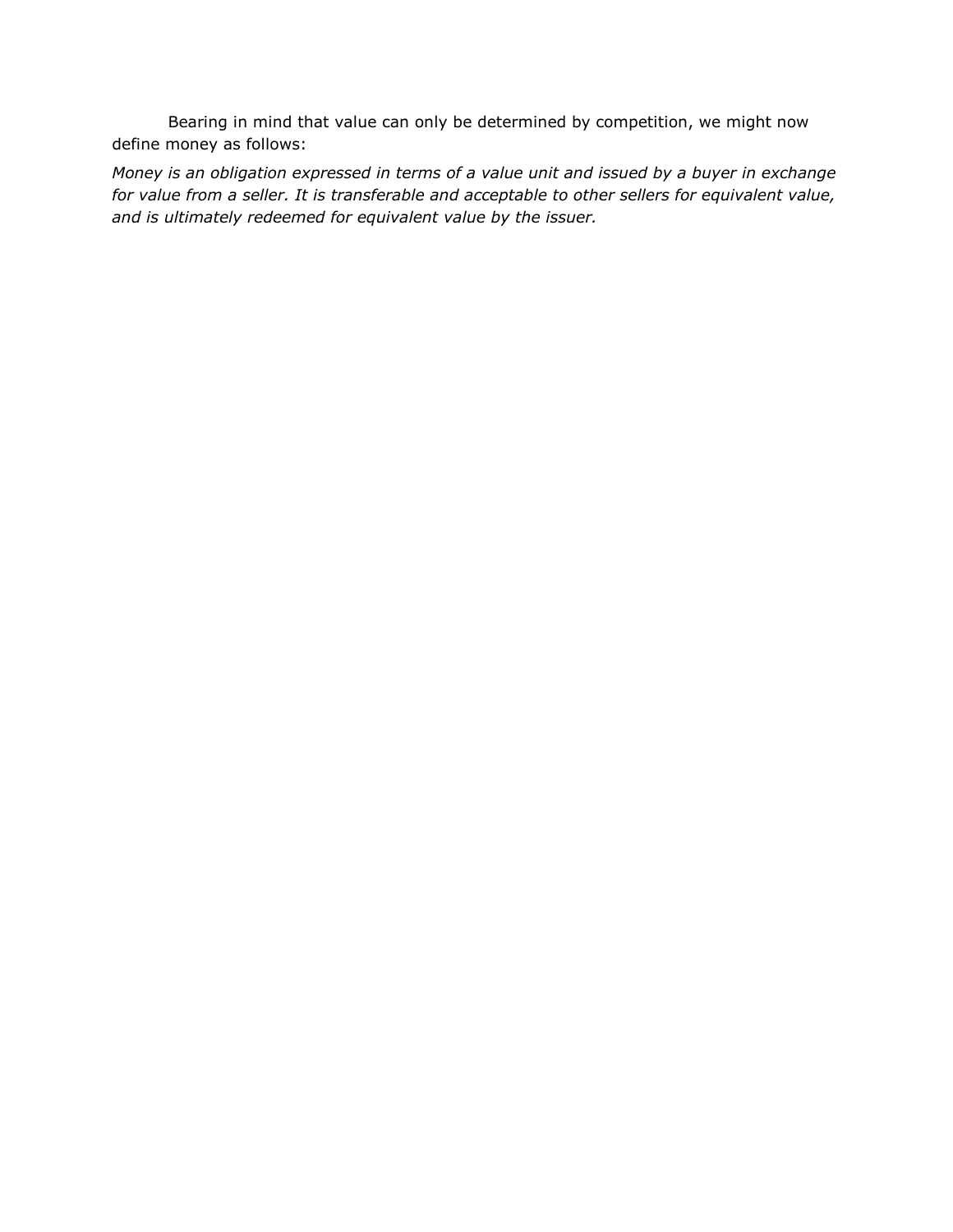## CHAPTER 3

### The Separation of Money and State

As has been stated, money operates in circles from birth by the issuer to death by the issuer. In other words, money circulation is a credit chain in which the issuer is the first and last link. The intermediate links accept it and pass it on, in the expectation that its implied promise of value will be redeemed by the issuer, who was the first to receive value therefor——though his identity is unknown. There is no way of determining when the issuer will redeem a sum equivalent to his issue, but since his credit, i.e. his power to issue money, is limited in both time and amount, he is obliged to bid for money by offering his goods or services on the market at competitive prices. Two factors are therefore indispensable to a monetary system——limitation of issue power, and competition.

Under the prevailing political monetary system, neither of these two factors is present in the so-called money issues of the state. Hence, they are not money. The state dominates the monetary system and authorizes itself to emit issues to any extent it chooses. Yet on the other hand, it offers nothing on the market with which to redeem them. Though legal by statutory law, such issues are illegal by natural law.

The state's legal counterfeit acts upon the money circulation precisely the same as illegal counterfeit issues of private criminals. But it is much more serious, because the latter, when detected, can be extracted from the circulation, whereas state issues are indistinguishable from real money and, because legalized and unlimited, do infinitely more damage.

The effect of counterfeit in the money circulation is to water it, or inflate it, thus reducing the power of each unit. This is reflected in a higher price level for goods and services. Just as water in milk increases the volume of liquid, thus requiring a larger volume for a given amount of food value, so injection of counterfeit in the money circulation reduces the power of each unit. It is a mistake, therefore, to say that the state has increased the money supply or increased purchasing power. It has merely devalued the unit and increased the number of units, without affecting the total money supply. With a greater number of monetary units bidding for a given supply of goods, the power of each unit must decline, i.e. prices must rise. This is the law of competition working its inevitable result.

While the whole money supply includes all the units accounted for in commercial bank and savings bank accounts and currency in circulation, it is only that sum that comes into the market that invokes the influence of competition. Money in the market, and goods in the market, determine the power of the unit or the price of goods. Therefore, the effect of false issues is not fully manifested while there are idle reserves and government securities outstanding that promise further units on conversion. If buyer panic should ensue and these reserves should suddenly be brought into the market, havoc would result.

When the state issues a large amount of professed money, it defers the reaction thereto by inducing the people to "save," that is, to keep from testing the power of the diluted unit in the market. Thus it puts off the day of reckoning, but creates the hazard of later sudden and cataclysmic results of its spurious money issues.

The state, having no power to issue money, cannot establish a money circulation by itself. It can only gain power for its issues by mingling them with the genuine money issued by traders. The state must therefore set up a system whereunder true money is issued by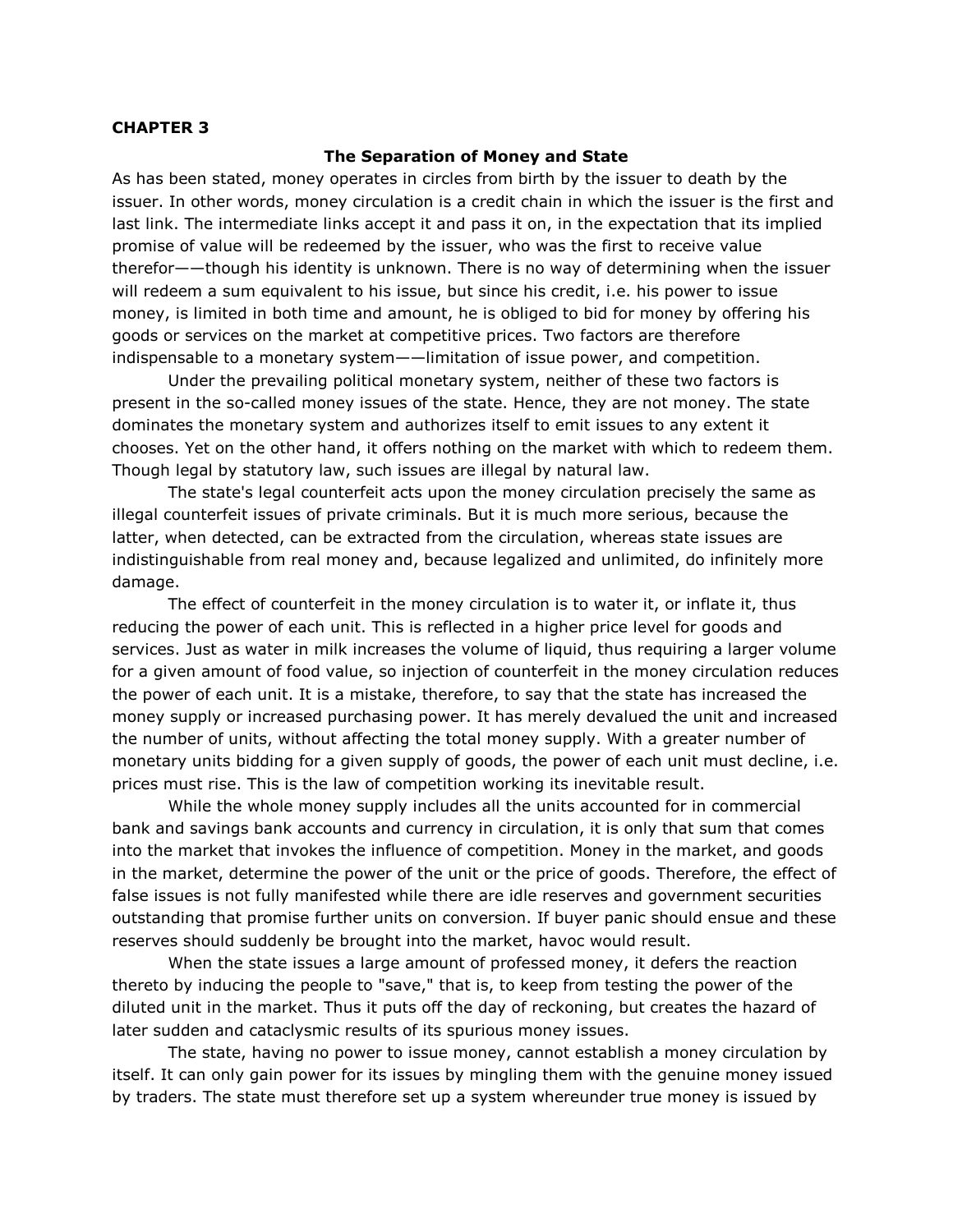personal enterprisers, as a basis for exploiting the economy with its own issues. This is the political monetary system. It will continue to plague society until the people learn to separate money and state.

Through mock money issues, the state not only taxes the people covertly by extracting goods and services through the process of "purchasing" with worthless paper, but it also disturbs exchange by causing the power of the unit to undergo frequent changes in value, thus making it impossible for tradesmen to enter into advance commitments without great hazard or to determine accurately their costs and income. It would be deemed intolerable if the state could and did proclaim a changed power of the unit frequently and without notice, yet this effect is actually what it does covertly bring about through issuing its professed money into the circulation.

## DEMOCRACY DEFEATED

This ability of governments to inject counterfeit issues into the circulation is the basis of their power to deliver wealth to pressure groups at the expense of the rest of the community. This insidious taxation underlies the whole trend toward the confiscation of wealth and the governmentalization of personal enterprise. It robs Peter, all unknown to him, to subsidize Paul, who is gratefully conscious of government largess. There comes now socialists, communists, fascists and sundry other schemers to confuse Peter who, regardless of which ism he chooses as a remedy is sure to blame business for his ills. Since government always poses before the people as their protector, obviously the thing to do is to give it more power to guard the public against "chislers," "profiteers," "black marketeers," and other wolves of business. Thus business prestige declines as political propaganda deflects upon it the blame that should fall upon government.

There is no war of ideologies. There is but an epidemic of pressure-group larcenies perpetrated against the bewildered public by means of counterfeit money. The beneficiaries of these raids would fear to issue counterfeit by their own hands, but when government does it for them, they readily join pressure groups to tap the seemingly inexhaustible fountain. Collectivist propaganda is but a collateral force in promoting seizures and controls. The influence that brings it about is the enticement offered by government of getting something for nothing. As citizens are too weak to resist this enticement, so politicians are too weak not to offer it, for to refuse "benefits" is to risk loss of office. The corrupting power of government largess cannot be allowed to continue if the social order is to avert complete demoralization.

To obscure the logical consequence of injecting into the money stream billions of counterfeit units, governments resort to suppressive price controls. With the operation of the law of supply and demand, which is cardinal to free exchange, thus impeded, industry becomes atrophied, thereby developing a public demand for government operation. The sin of counterfeiting leads government to one vice after another in an effort to escape the consequences of the original sin. It is this fleeing from the consequences of past errors, rather than consciously pursuing a goal, that is bringing dictatorship upon us. Government is being transformed by escapism into a tyranny of expediency. This explains the seeming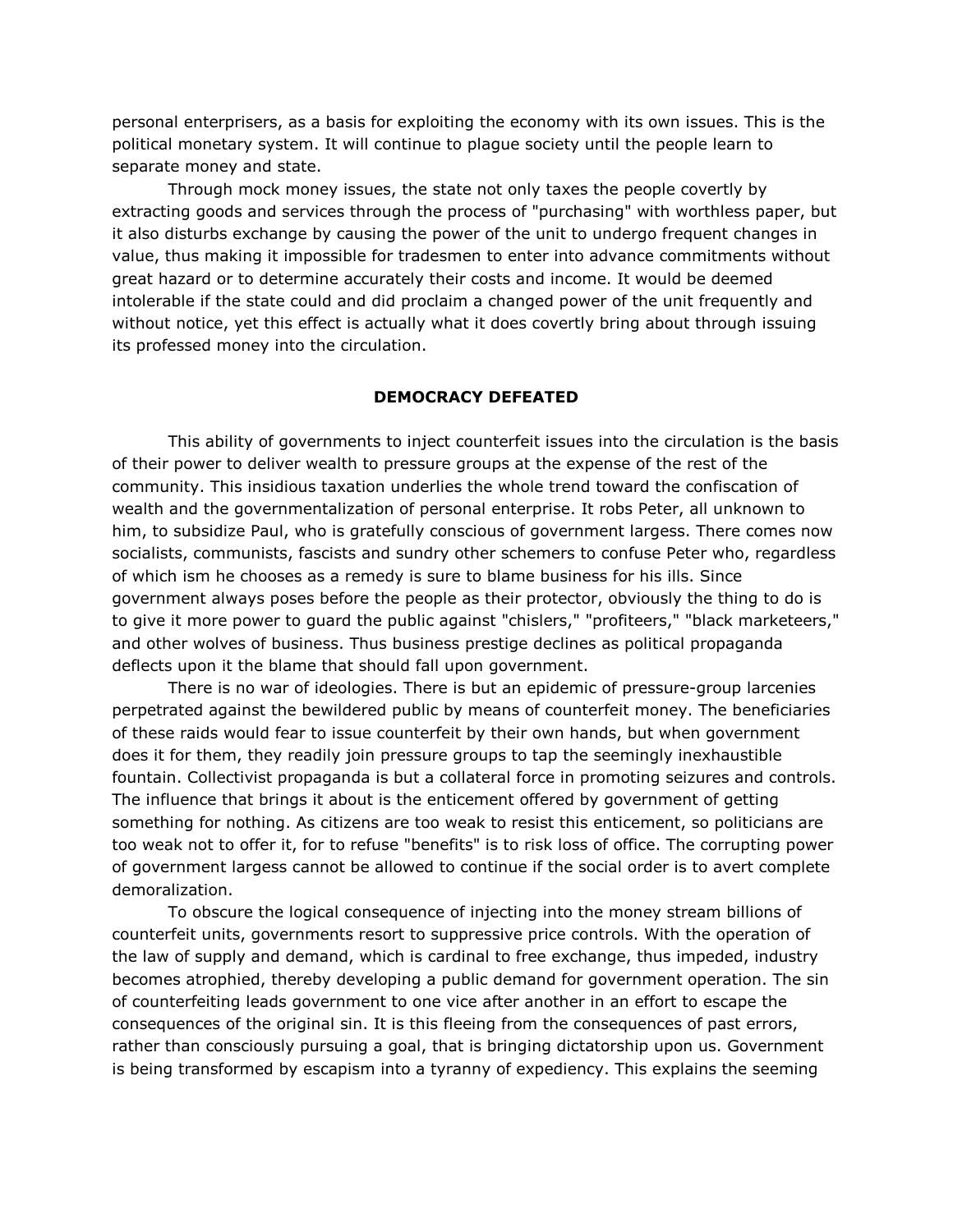paradox of the constant trend toward dictatorship in the face of official declarations espousing liberty.

The first act of the ambitious politician is to grasp the "money" issuing power of government. By this means he literally buys his way to his objectives. Its value to him lies in the fact that through it he can escape public resistance to taxation. To balance the budget requires that the cost of each project be immediately revealed to the electorate through obvious taxation. By counterfeiting money, he not only escapes the sales resistance to his projects, but he even creates the illusion of prosperity by the temporary stimulus given to business by spending. Of course, an unbalanced budget means merely deferred taxation, through inflated prices, but it can be deferred until the objective is attained, and, even then, blame can be escaped by crying "stop thief" at private business.

Examine the methods of any and every dictator or would-be dictator or blundering escapist, and we find that his essential tool is money counterfeiting. All else is propaganda and stage property. Without this tool, government would be compelled to be honest and frugal, because every citizen resists taxation if it does not fool him.

Without the money-counterfeiting tool of government, there could be no war except by popular mandate, because the price would have to be consciously and immediately paid. The would-be war maker first of all conquers and subdues his own people by the narcotic of counterfeit money. If the people would hold the veto power of war, they must deny to their government the power to counterfeit money.

Nor does communism necessarily come upon a people through a political coup or revolution. Its most insidious and dangerous process is evolutionary by means of counterfeit money, in spite of lip service sincerely rendered by politicians and reassuringly accepted by the people. To issue counterfeit dollars into the money stream is to reduce the power of all other dollars, and thus the frugal elements of the community are continuously drained and the communistic aim of leveling wealth is accomplished. As this process of robbing the productive proceeds, it destroys the incentive to production and thus sabotages personal enterprise.

The resultant impoverization and demoralization is not attributed by the public to the government issue of mock money. The blame falls upon the personal enterprise system. Thus the public mind becomes conditioned to turn from personal enterprise and to look to government for salvation, and this produces the popular support for the assumption by government of the means of production and distribution. Under the confusing and confounding term inflation, which is caused by government counterfeit in the money circulation, communization is actually proceeding and being blindly supported by personal enterprisers who think they are operating under a free economy. Under the mock money process, our so-called free economy is but a transmission belt to communism.

Monetary power is man's sovereign power. He must exert it and protect it if he would govern government and commerce and gain mastery of life. Without such mastery, we cannot have democracy, we cannot have prosperity, we cannot have peace.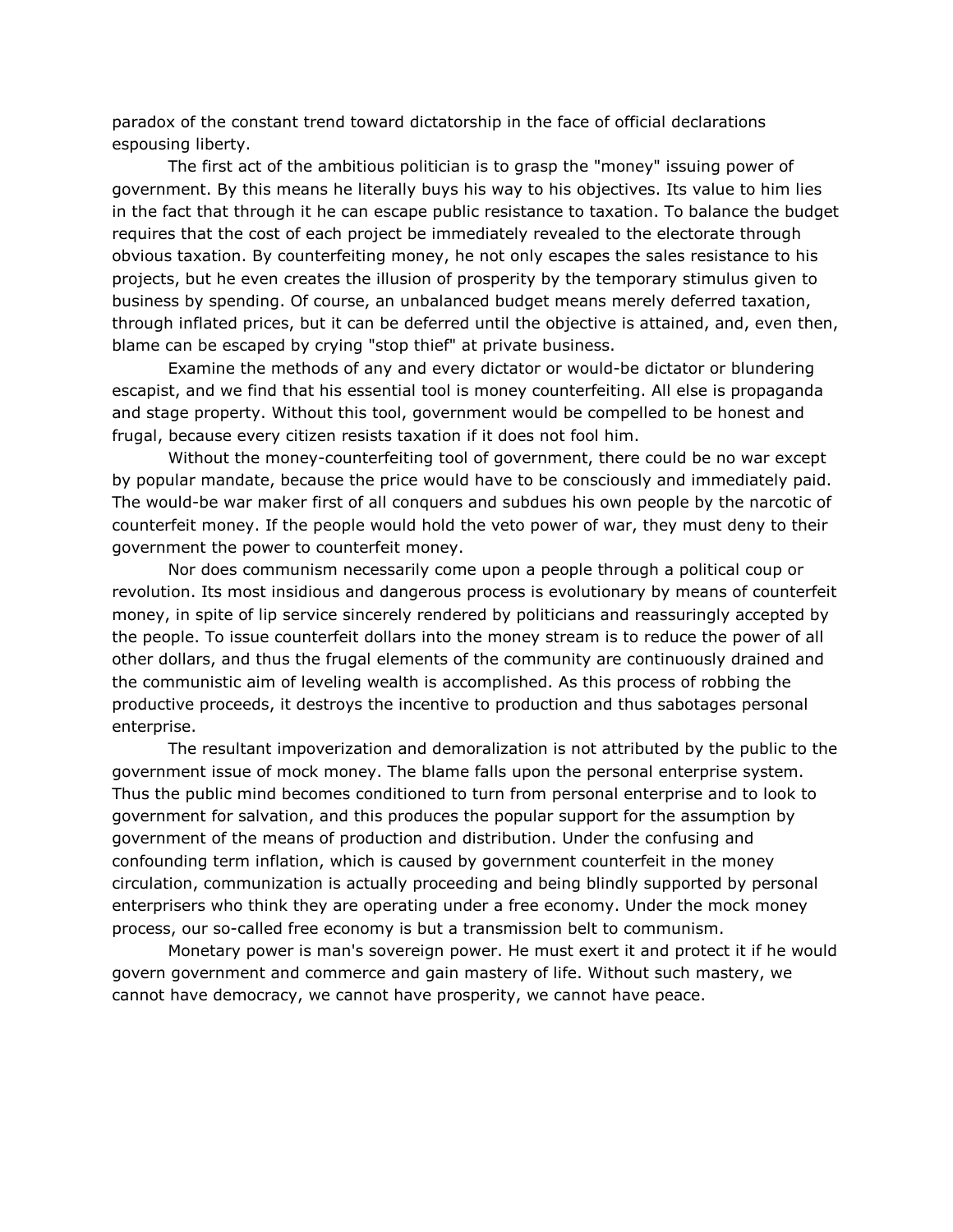## THE SEPARATION OF MONEY AND STATE

Due to the general ignorance of the laws of money, men have not been alerted to the danger to both the economy and the state in admitting the latter to participation in the monetary system. In America there had been, in the experience of both the Colonies and the Continental Government, the evil of government currency issues, and for that reason the Constitutional Convention deliberately voted down the proposition to permit the Government to issue currency, or what was then called "bills of credit".\*

\* Max Ferrand, Records of The Constitution, Volume 2; E. H. Scott, Madison''s Journal of the Constitution, Charles Morris, Making of the Constitution.

But it was not clear and is not clear to most people today, that the power to "borrow" money from a commercial bank is actually the power to create money. Therefore striking from:

Art. 1, Sec. 8, Par 5. "Congress shall have power to coin money, regulate the value thereof and of foreign coin, and fix the standard of weights and measures."

the words, "and emit bills of credit," did not, as was intended, deny the Government the right to exert the issue power, because of the insertion of the following clause:

Art. 1, Sec. 8, Par 2. "Congress shall have power to borrow money on the credit of the United States."

This latter clause, if interpreted as the power to borrow already created money from the people, and not from commercial banks, would be consistent with the intent of the Constitution makers to deny the Government the power to create "money," or, speaking more clearly, the power to counterfeit, since, as we have seen, no statutory law can empower a government to issue money in contravention of the natural law that only a competitive trader can be a money issuer. But this clause did not limit the Government to borrowing actually existing money, but authorized "borrowing" from commercial banks. This power, when exerted by a competitive trader, is the power to create money; on the part of government, it is the power to counterfeit money.

Article I, Section 8, Paragraph 5, quoted above, is popularly misinterpreted as a grant of power to issue. But the debates over the clause, as evidenced by the decision to strike the words, "emit bills of credit," show that the clause was intended merely to grant power to stipulate what should be the coin of the realm, and to mint (but not emit) coins from metal brought to the mint by private owners. Congress has never interpreted this clause otherwise, and consequently no malpractice has resulted therefrom.

Prior to the Civil War, the Government borrowed very little money, and if any portion thereof was "borrowed" from banks, it was trivial. But with the coming of the Civil War, a step was taken that its proponent, Salmon P. Chase, Secretary of the Treasury, admitted was unconstitutional, though he justified it on the grounds of great emergency. The Government, for the first time, emitted "bills of credit," commonly called "greenbacks." However, these were in modest amounts, and even presently the total issue of currency by the Government is a modest amount compared to its loading the circulation with "borrowed" money through checks drawn on banks which go to inflate bank deposits and the circulation.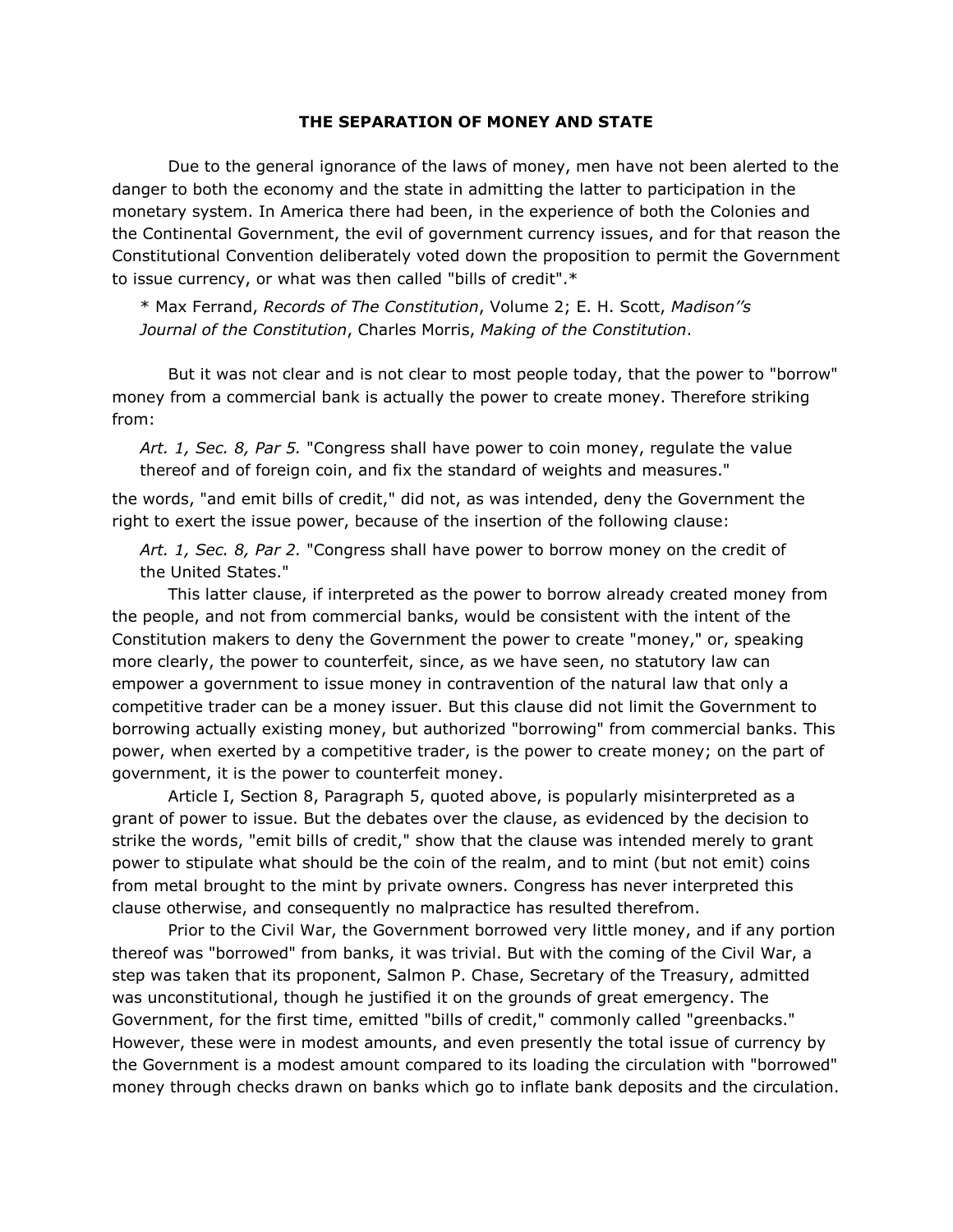We cannot, however, be precise as to the authorship of our 28 billions of currency, for as previously stated, the identity of the issuer of currency is lost in the process of transforming a check draft into currency. We cannot know what part sprang from checks that were drawn against deposits created by Government "borrowings" from banks, but we do know that the part that bears only the Government's name (mostly silver certificates) is only about four billion dollars. The balance are Federal Reserve notes which, though bearing the Government's "guarantee," are nevertheless the liability of the Federal Reserve banks whose name they bear. The common mistake is to count only currency bills and coins as money, whereas the total money supply includes all bank deposits, commercial and savings. Money springs from a ledger account on the books of a central bookkeeper under the present system, a commercial bank, and its initial form is a check, from which currency springs. Because only the lesser portion of business is transacted by currency, the greater amount of the money supply remains in bank deposits and is transferred by means of checks.

At the beginning of this chapter, we stated that the two essentials for a money issuer are limitation of issue and competitive trading, and we also stated that governments give nothing in exchange for their issue. That there is no limitation to government issues, and that it does not bid in the market for the redemption of money, is patent. But the reader may take exception to the statement that it gives nothing in exchange for the money (taxes) it collects. Government "service" consists mostly of disservice, but whatever its actual service may or may not be, it does not offer it in exchange, i.e. the citizen has no option to take it or leave it. Since there is no way to determine what constitutes service except by voluntary, competitive exchange, and since governments are not subject, in their performance, to such a test, we have no way of separating government service from government disservice.

Therefore the relation between a government and its citizen is not an exchange, but an exaction, and exaction or confiscation is no substitute for competitive bidding. The latter is an absolute essential to qualify a money issuer, because competition is a process of valuation, and it is only in this way that equivalent value can be assured in the redemption or recapture of money equal to that received in its issue, and hence assure the stability of the monetary unit.

Nevertheless, the evil of government "money" issue would not be so bad if the state recovered in taxes a sum equivalent to its issue, i.e. balanced its budget. But the practice of issuing is so seductive as to virtually rule out such a possibility. It is a disguised and secret method of taxation that is a great danger to both the economy and the state. Instead of being obliged to tax the citizenry by the obvious method of extracting money sufficient to meet its expenses and thereby encountering a wholesome resistance, the state appears before the electorate not as an extractor of money, but as a supplier. Thus has come about the idea that by spending on any project, worthy or otherwise, the government "increases the money supply" and benefits the economy.

In the absence of citizen resistance, there is an Open Sesame to all manner of spending, lending and subsidizing schemes, leading to the subversion not only of democratic government, but of that greater and more vital democracy, the personal enterprise system. Neither can survive if the state employs a surreptitious system of taxation such as "money" issuance and, thus, confounds the electorate on the actual cost and abuses of government.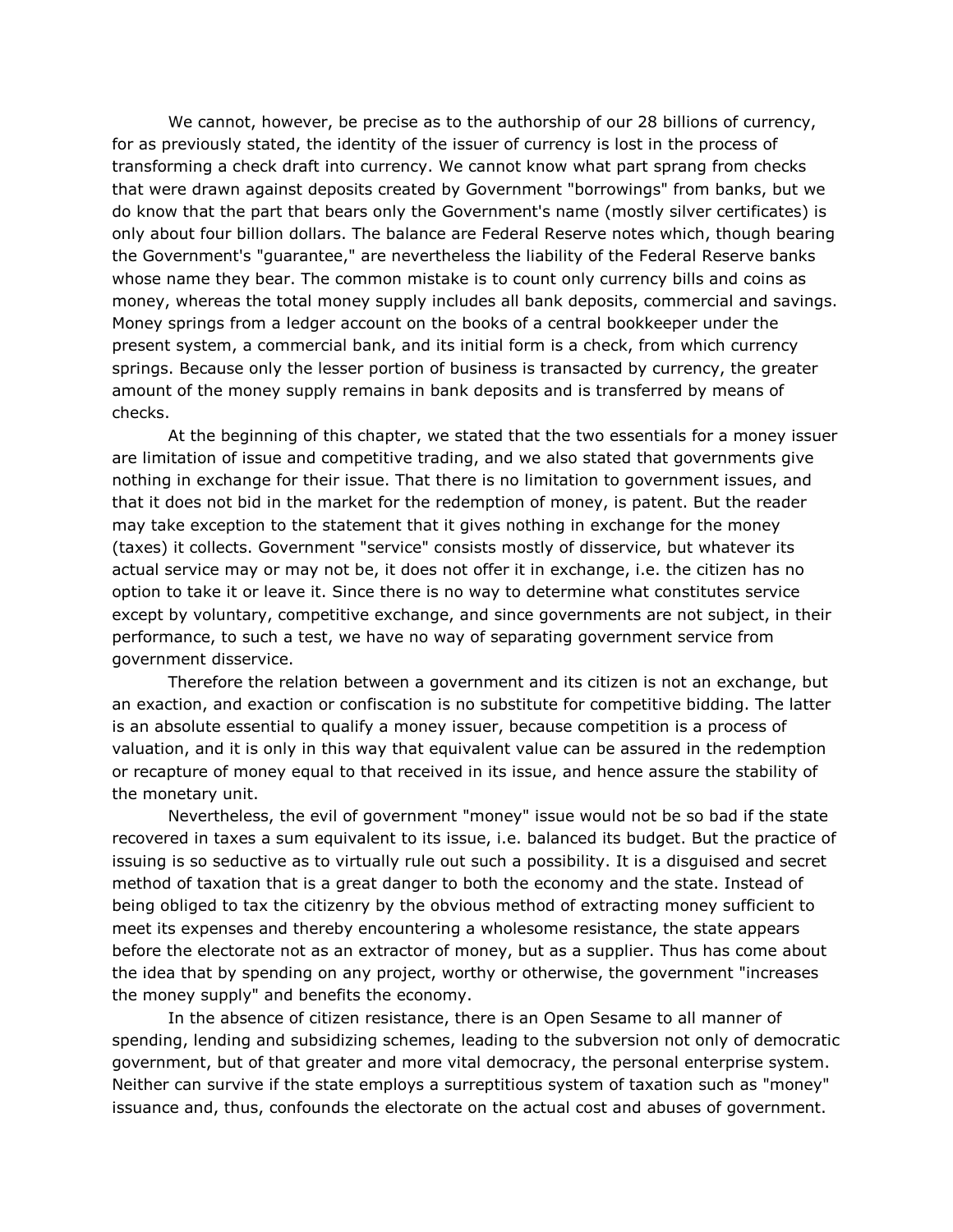The history of money is a record of miscarriage resulting from the sometimes perfidious and often naive cooperation between bankers and politicians. Invariably, it has produced economic disaster. As long as political monetary systems exist, such alliances will continue and the evil fruit thereof prevail. The separation of money and state will render impossible any coalition of political planners and financial schemers, national or international. The clear stream of wholesome monetary practice will no longer be clouded by fallacy and intrigue. Instead of basing money upon political laws and license, the nonpolitical monetary system will rest upon principle, governed by natural law, in which no delegated powers will be subject to capture by either fools or knaves, leaving to the people the full and free exercise of their inherent powers of production and exchange.

### THE MONETARY UNION OF PEOPLES

The spirit of brotherhood among all men keeps pressing for union. This aspiration, with its ideal of peace and prosperity for all, seeks its realization through universal political government which, however, cannot be accomplished without diminishing the sovereign powers of existing national states. As previously pointed out, the state, regardless of the ideals of its founding and the belief in its protective function which lies deep in the minds of all peoples, is nevertheless the agent of exploitative groups who invoke it to thwart the operation of natural laws. It is not, as now operating, the upholder of law and the protector of society, but the breaker of law and the enemy of the social order. Yet this has not come about by the conscious design of any evil geniuses. The state is itself the victim of a maladjustment as a result of the general ignorance of money.

If it were possible to federalize the existing nations, nothing would be accomplished if the present political monetary system continued to be operated by the constituent states or even exclusively by the federated state. The new structure would still be an instrument for special interests against the public interest, since it could and would still exert its power to counterfeit money and, thus, demoralize the industry of the people, leading to civil wars perhaps more destructive than wars between nations.

If, as all advocates of world union realize, federalization cannot be accomplished unless the several nations surrender powers believed to be provocative, it is pertinent to inquire whether the present states' provocative and pervasive power could not be taken from them without transferring such power to a federated state. We believe that this can and must be done, and when done, will accomplish far more than world political government. It involves merely the recognition that world government already exists on the economic plane, and that all political governments are arrayed in attack upon it far more serious than their interstate wars. In fact, the latter are but the result of the former.

Everyone in the world is interested in exchange and eager to participate therein. There is no conflict of ideologies here, nor any difference in motives. But there is a confusion of tongues, in that the government of each people compels its citizens to use a national monetary language which not only necessitates translation one into another, but requires constant changes in the interpretation of each internally as the state destabilizes the monetary unit through counterfeit issues. Thus the states effect both international separation and internal confusion.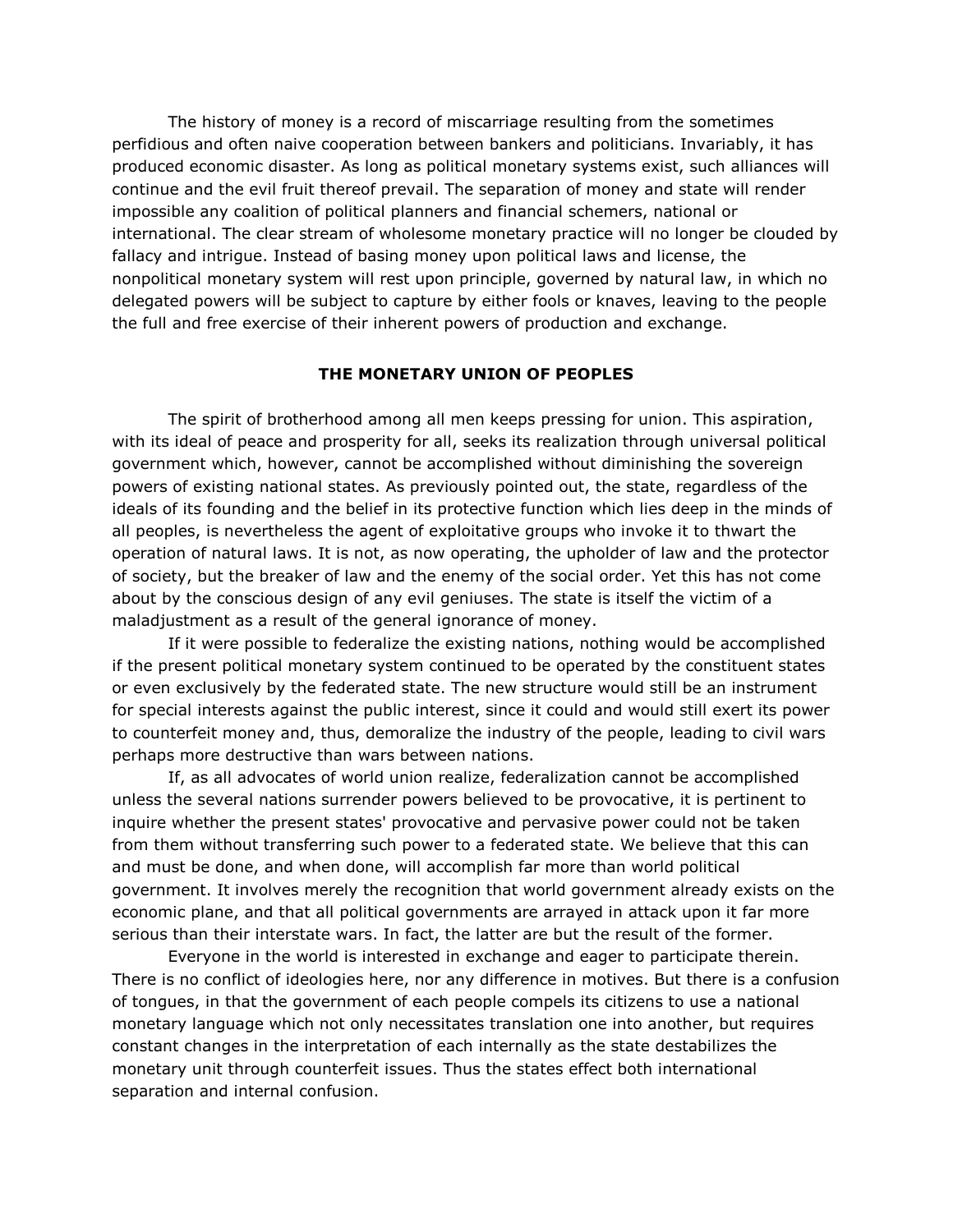When the people of the world have a common monetary language, completely freed from every government, it will so facilitate and stabilize exchange that peace and prosperity will ensue even without world government. With the state denied its money diluting power, the ills that lead to strife and war will be removed. A union of peoples rather than a union of political governments is what this world needs.

The natural government that tends to unite rather than separate exists under the natural laws of the personal enterprise system, namely, specialization of labor, exchange, and competition. It is operative without any enactment. It becomes mal-operative only when governments intervene to bias it. Hence we need no man-made laws to establish it or control it; we need only the absence of such laws to give it full sway. It happens that there are no political statutes prohibiting the liberation of the natural government of man. Therefore, we may proceed with this act of liberation without asking political action for either the repeal or the enactment of statutes.

To implement the natural government of man, we need but establish a potentially universal monetary language that has no national or political complexion, and that is available to enterprisers in all parts of the world. Once such a nonpolitical monetary system is in existence, it can depend upon the appeal to self-interest to attract participants everywhere. Just to the extent that traders do business through the nonpolitical system, will they diminish their transactions in the political monetary system. By this process will political moneys be abolished and the nonpolitical system triumph and society be united on the economic plane. In other words, we need only invoke the law of competition by giving enterprisers the opportunity to choose between a national money and a universal one, between instability and stability, between infidelity and fidelity, between hazard and surety, between impediment and facility of exchange.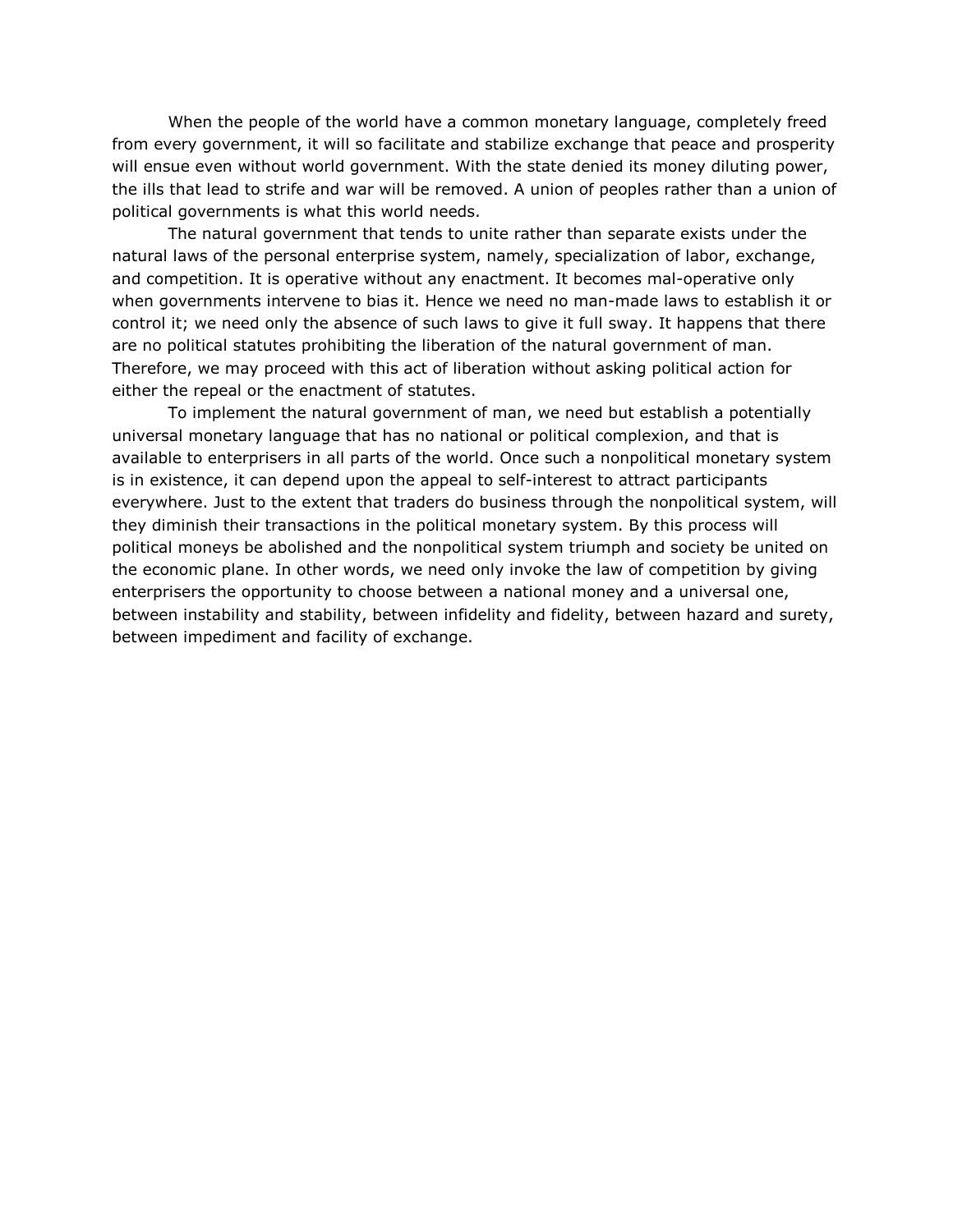## CHAPTER 4

#### The Money Power of Men

MONEY CANNOT OPERATE without competition to determine values. Such process of determination of values is the only means of assuring money acceptors that value equivalent to that surrendered will be available to them in turn. It follows that the stability of the monetary unit depends upon the spontaneous action and reaction of all participants in competitive exchange, and not upon the creditability of the issuer who, though known to the bank or central bookkeeper, is unidentified with his issue in the actual circulation. This disposes of the idea that the issue power must be exercised only by the wealthy.

Nor should the credit from which money springs be confused with ordinary commercial credit. Commercial credit involves the promise to deliver money or goods to the creditor. It is defaultable by intent, and is more rigidly structured than money-creating credit, since it stipulates a specific creditor and date of maturity. Money-creating credit is not subject to intentional default. The issuer is eager to redeem the sum of his issue, since to do so involves only getting money rather than giving. This eagerness on the part of everyone to gain money by selling goods or services is the security back of money-creating credit. Therefore, since it exists universally, the criterion of the money creating power is not one of moral responsibility of the issuer, but of his exchange capacity.

In other words, the qualifying determinant of the would-be money issuer is not his moral or material responsibility, but his capacity to deliver value to the market in exchange for the money which he eagerly desires. In short, anyone who has marketable goods or services is qualified to issue money to the extent of such capacity. Everyone is so dependent upon money, the medium of exchange, that he needs no moral persuasion to give his goods or services for it. That is what he is in business for.

In fact, need of money is a condition precedent to the issue thereof. To issue money, one must be without it, since money springs only from a debit balance on the books of the authorizing bank or central bookkeeper. N o money can spring from a black ink balance, because such balance indicates that the holder stands as creditor to the economy, having obviously delivered more value to the market than he has taken out. This statement does not mean that on his own ledger he is in a creditor position, because therein is involved also the weight of his commercial credit. But if on the books of the bank or central money bookkeeper he stands as creditor to the economy, he cannot be a money issuer without first establishing a red ink balance.

The statement that a would-be money issuer must be impecunious requires the qualifying explanation that this does not include currency held, as, obviously, there is no record of this on the central bookkeeper's account. Nor does it mean that a "loan" may not be executed to one who has a black ink balance. But the "loan" does not constitute issue, and before the depositor can write new money, he must exhaust his black ink balance. Nor does "red ink balance" mean an overdraft as shown on the depositor's account. It means a deficit when the sum of the note representing the "loan" is taken into account. The fact that only those without money can be money issuers shows that the adequacy of money circulation requires adequacy of issuers, and that the supply can never be adequate for a healthy economy when the number of issuers is restricted.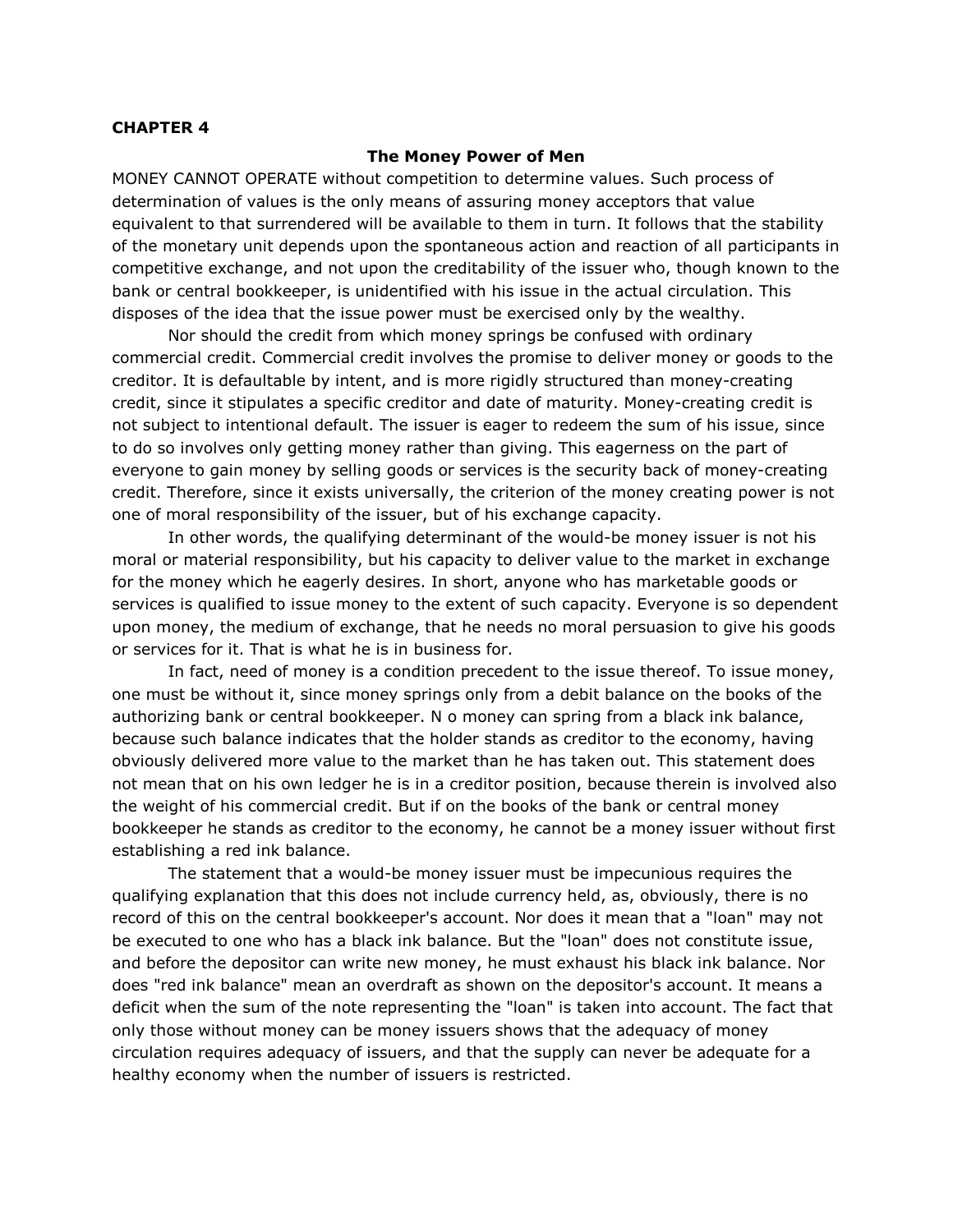Since moral responsibility is not a qualification for a money issuer, and only the impecunious can be issuers, we must give up the idea that money issuance is the prerogative only of the elite and the wealthy. All money springs from those who have none, and just to the extent that the money issuing policy is governed by snobbish and aristocratic ideas will the economy be starved and restricted.

We must also recognize that firms or corporations are more likely to be disappointed in their ability to garner money through sales than salary and wage workers. Business institutions are limited to the marketing of specific items, which the market may turn from between the time that they have issued money and the time that they undertake its recapture by sales, whereas wage and salary workers deal in the raw material, labor, which can be switched to the production of any commodity for which there is demand. This flexibility of labor application makes money redeeming power less speculative on the part of employees than employers.

For example, take a manufacturer with a thousand employees, and compare the issuance of 100,000 money units by the employer with the same sum as issued by the employees in average lots of 100 each. Suppose the enterprise should fail and the corporation go out of business. The employees would still be in business, since they could sell their labor to other employers even if the product of their previous employment were unmarketable by their erstwhile employer. Man, the manufacturer of human energy, is less of a speculative enterpriser than an employer who has converted that energy into a specific commodity. The marketability of the latter is confined to a particular category of commodities, whereas the former is the raw product of all commodities.

Labor, as services, is indeed the sole commodity dealt with in exchange, and its value is determined by exchange. Now if money is based upon value, and the only value lies in human services, mental and manual, it may be seen that all money is service money. Does it not follow that man, the fountain of all values, is the natural fountain of all money?

There inheres in every producer the power to issue the money necessary to negotiate his production in exchange. Therefore as we humanize our concept of money and exchange, we enlarge its power to advance the social and economic order. As we have seen, a money issuer initiates a money circle, and it is these circles that organize society into cooperatives. The more circle organizers the economy has, the greater its effect in elevating human standards. To be sure, not everyone can act as a money circle initiator at the same time since, as pointed out, one must be in a debit position to become a money issuer, i.e. one must be moneyless, and therefore those with money are naturally, as long as they hold that status, disqualified as issuers. But under the existing monetary system, many who are naturally qualified are artificially disqualified. This puts a limitation upon exchange initiators, and as exchange is limited, so must production be also.

Producers or potential producers must always be permitted to spark exchange and thus, in consequence, production, when it stalls by reason of a deficiency of money circulation. In other words, no producer should be dependent upon the money circles initiated by others. When all circles fail to include him and he is left impecunious, he serves not only himself but the economy by starting a circle himself. For if he does not, he must stop buying, and thus he reduces the demand for the production of others and spreads the contagion of unemployment. By buying, he absorbs materialized labor, thus creating demand for more, which will react upon him, since when we buy of others we indirectly buy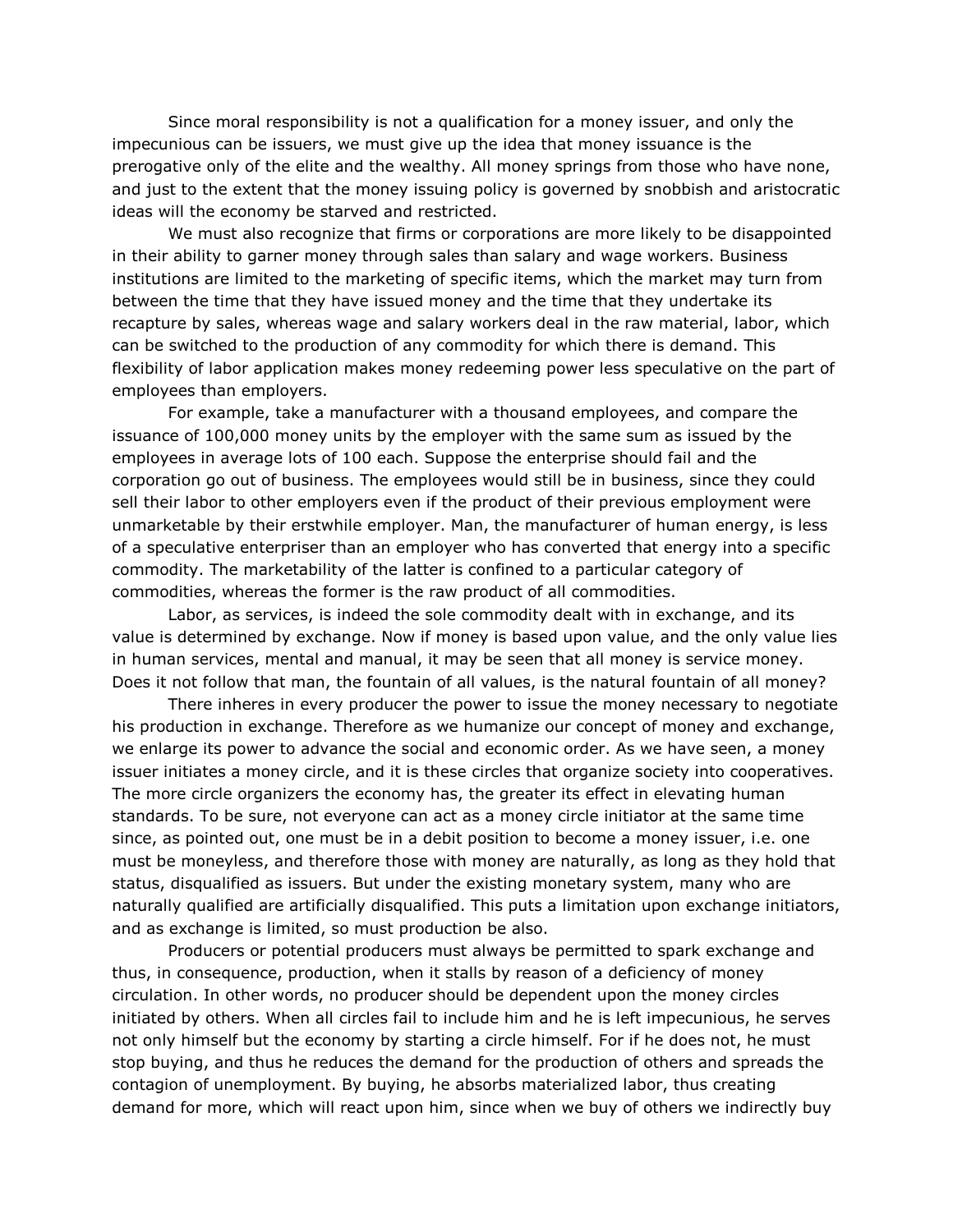from ourselves. This is the security against unemployment and depression. It requires but the recognition that every man is his own employer and must not be denied the opportunity of employing himself by employing others, i.e., buying the production of others.

Two misconceptions plague our ideas of money. One is that which admits governments——which have not and cannot be invested with money issuing power——to the money circulation, and the other is that which bars those who by nature are qualified to issue. Thus money and exchange and production suffer from a deficiency of true money and a burdening of the false.

To solve our politico-economic problems, we must eradicate these two evils. Our inventive genius, so marvelous in mechanics, must be turned toward contriving a monetary system that will liberate invention in the industries, since without a facile and faithful exchange system, further progress is stymied and industrial invention is rendered useless.

The key concept in the organization of a new and adequate monetary system must be the recognition of the dignity of man as the producer and provider of the means of exchange. The individual must be viewed as the elector in the economic democracy who determines by his monetary ballot the course of both the economy and the state, and he must never be denied the use of such ballot. If these provisions are respected, the economic democracy will dissolve within its operation the evils that now exist and thus progressively confine the state's activities and diminish its interventions in the economic affairs of the people.

Political democracy is a delusion and a snare when it undertakes to reflect the public will in the field of economics. The ballot is too infrequent and, even then, involves special effort. It undertakes to secure the delegation of power to resolve legislative and executive action on a myriad of questions, some of which were not even contemplated at the time of polling and all of which are abstract, requiring objectivity and a presumed understanding of the complex interaction of forces that neither the elector nor the elected possesses.

Economic democracy, on the other hand, using the money ballot, permits the elector to cast his ballot subjectively and frequently in the regular course of his living as he pursues his happiness. Furthermore, he is not subject to the will of the majority. He may vote for and secure what he desires even if he is in the minority.

To seek liberation from our limitations not through political democracy, which at best can only negative the state's invasion of natural rights, but to pursue it by positive measures through the mastery of money, utilizing it as an untrammeled ballot in an economic democracy that knows no political boundaries——this is the new approach to freedom and human fellowship.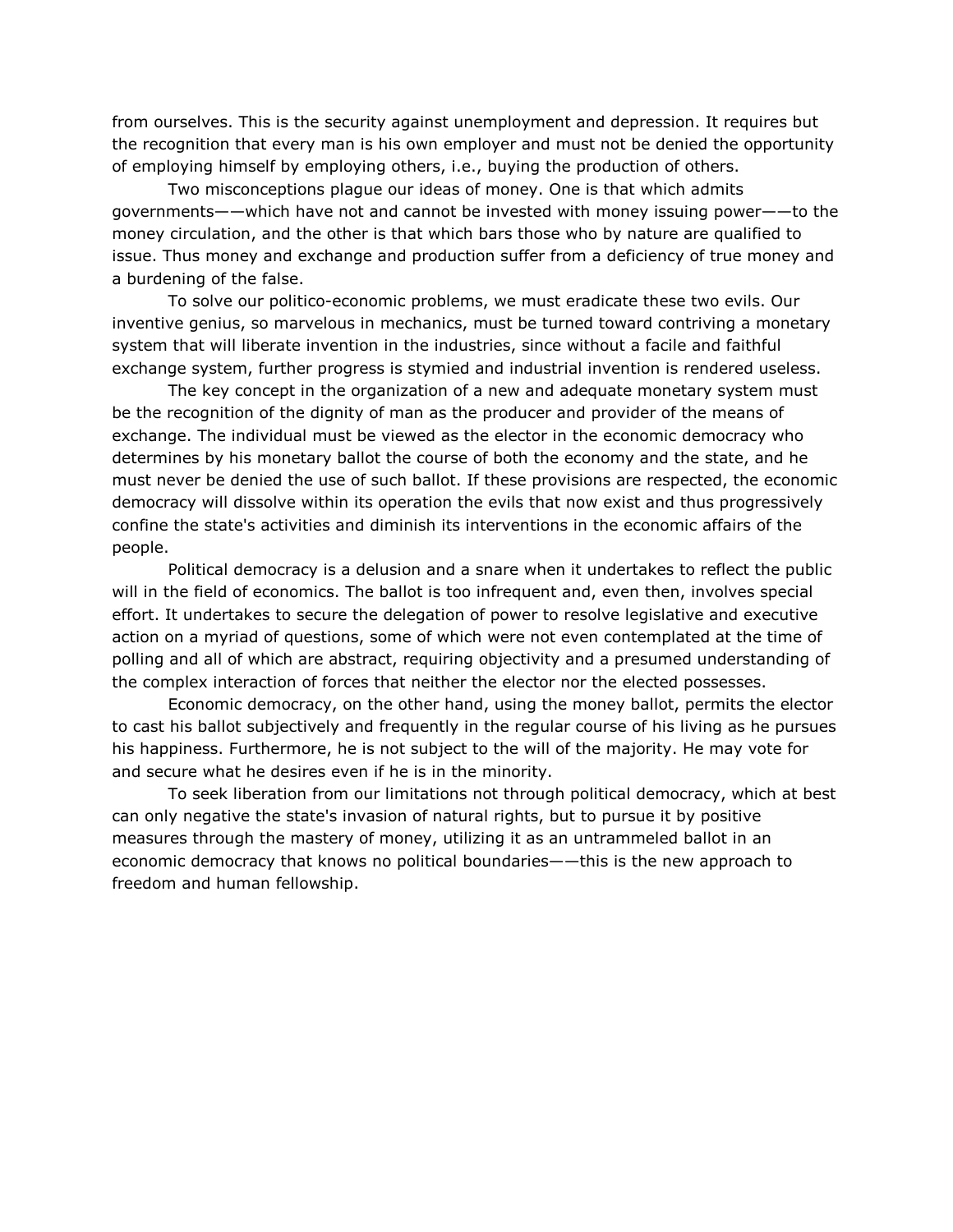## APPENDIX

### Design Requirements for a Personal Enterprise Monetary System

FOR THE REALIZATION of its ideal, any design for a nonpolitical, universal monetary system must depend upon demonstrated merit in winning participants to it from the political monetary systems and, by the test of competition, prove itself worthy of universal acceptance by personal enterprisers. Such a system can involve no monopoly powers. If it does not respond to the needs and preferences of all people, it will face competition by one or more other systems.

The unit of such a system might be called the "valun" (value unit), and the system the "valun system." When a valun system develops, it will be operated through departments of existing banks or other corporations or by individuals or groups of individuals, capitalized or not. There will be latitude for private initiative and freedom of participation by all classes in the operating service as well as in the utilization of the facilities of such a system.

Participation will be entirely voluntary. No legislation will be enacted or repealed. It may start in a local area, but subsequently, having no political character and thereby being anational, it will be able to extend anywhere and become universal, progressively displacing all political monetary units. While there might very well be competing systems in the beginning, sooner or later one of them likely will become universal, as trade naturally tends to unify and adopt a single monetary language.

Governments, national, state and local, will participate in the use of valuns as acceptors and transmitters, but not as issuers. The practice of legal counterfeiting of the exchange media, now indulged by all national governments in the political monetary system, will be impossible in a valun system.

Although money, insofar as it is genuine, has always sprung from personal enterprise, the first valun system will be the first monetary system to assert the control of money as the exclusive prerogative of its true issuers, repudiating the idea of the state as a contributory factor and rejecting its intervention therein. That is why the valun concept is the first concept of money that can be rationalized.

The lack of monetary rationale and the universal confusion on the subject existing throughout society from the grass roots to the academies and parliaments is due to the acceptance of a basic error, namely, that money is a creation of the state and must have a legal tender status and political regulation. If one accepts this false premise, only confusion can result, as has resulted in the entire literature and jurisprudence of money. If we reject this postulate, we free our mental processes and can easily master the subject.

It should not take much thought, once the proposition is posed, to realize that money is a device of traders, that it flows out of purchase and sale transactions, and that anyone who is not a trader cannot qualify as a money issuer. How can a government possibly be an exception to this rule?

Some will answer that governments render services and thus contribute something to the market. But is government service rendered to the market? Is it purchaseable? True, governments render a mélange of service and disservice, but there is no way of pricing the good and rejecting the bad. The only way to separate service and disservice and to evaluate the former is by the test of pricing in the free, competitive market——by voluntary purchase. Citizens are not sold government service; they are coerced into paying taxes,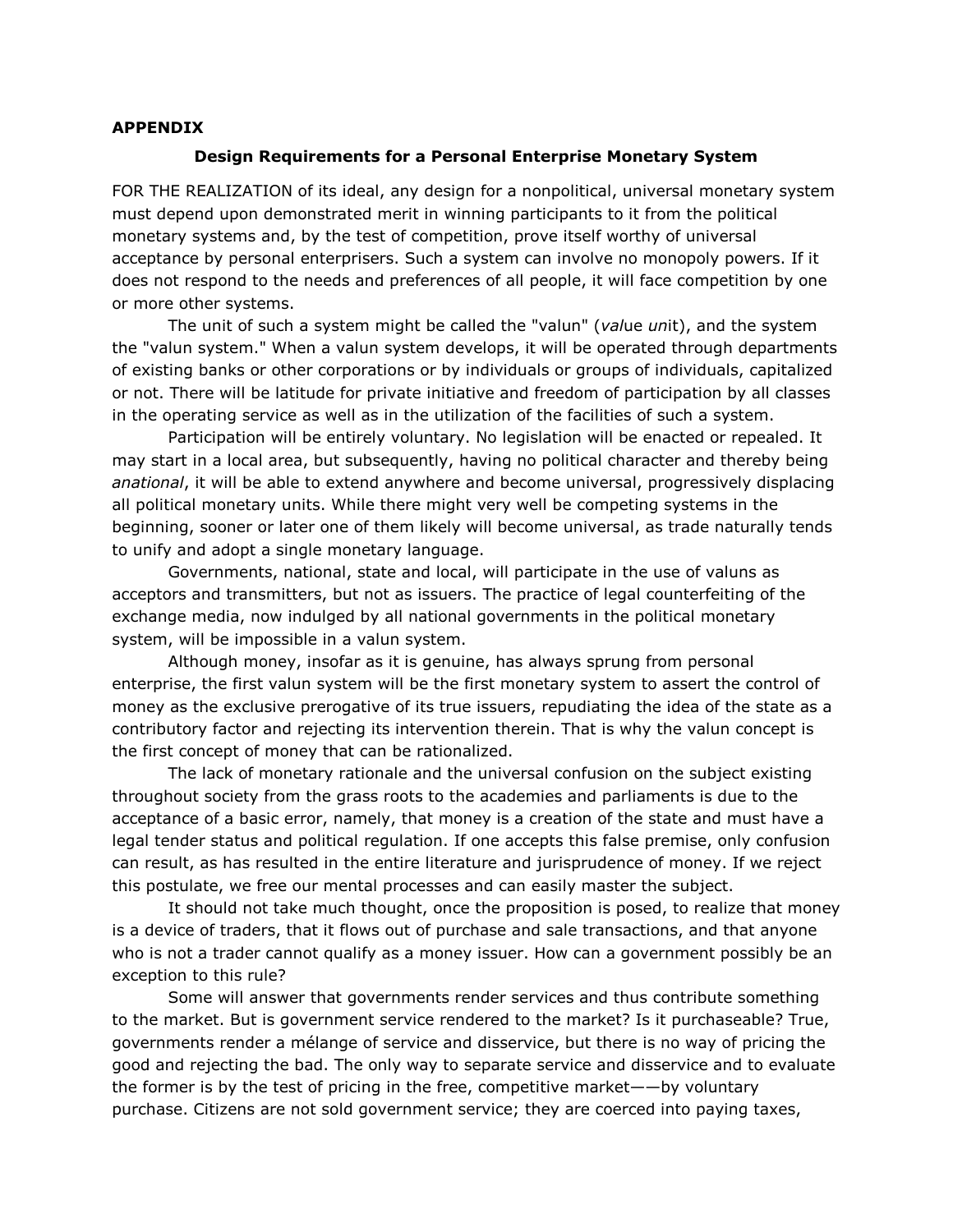which is merely confiscation. Money is for the voluntary exchange of goods and services. It has no coercive element and no deceptive devices, and therefore has no place for tribute takers, taxers and counterfeiters. A racketeer could not justify his counterfeit money issues on the pretext that he extorted it all for the "service" or "protection" he rendered.

Until some way can be found for government service to be offered on an over-thecounter basis, the citizen must bear taxes table d'hôte and resist them as best he can. But he cannot resist or even comprehend his taxes if government is admitted to credit in monetary exchange and thus allowed to issue mock money into the money stream, thereby making every merchant a surreptitious tax collector and bearing in the eyes of the deluded citizenry the onus for higher prices through inflation.

Tax collection must operate outside and not within the money credit system. Government must be obliged to get its taxes the hard way——above board, where the citizen can be conscious of them and can offer the appropriate resistance. We cannot govern government and stabilize exchange until we end the political money counterfeiting power. Counterfeit money, if the counterfeiter is active enough, can destroy the whole social, economic and political order. Thus we come to the first cardinal principle of a sound and honest monetary system:

# Governments, and all others that do not buy and sell goods or services in competitive trade, must be excluded from undertaking the money issuing power.

Stepping back now from the urgency of the political inflation crisis to examine the lesser, though more frequent, private bank credit crises known as business cycles, we inquire, how come? We find that these crises arise by reason of a double meaning given the word dollar. By the bank "loan" process the borrower creates checkbook dollars that the banker agrees to convert into currency dollars on demand, while he, the banker, is under legal restrictions in the amount of' currency dollars he can make available. With the rise in the number of check-book dollars, the amount of possible claims for currency compared to the amount actually available becomes more disparate, and with the precipitation of the crisis, the potential claims turn into actual demands, with resulting defaults of banks and borrowers in the downward trend of the cycle into depression.

We need not here go into the question of what precipitates the crisis. It is sufficient to realize that they could not be precipitated if the word *dollar* in the borrower transaction had not a different meaning from the word *dollar* as used in the bankers' liabilities to their depositors. In serving the needs of the commercial community, the banker is obliged to promise more of something than he can possibly deliver. Like the cheating goldsmith banker who issued more promises of gold than he could fulfill, the modern banker promises what he does not have, not because he chooses to, but because he is obliged to do so to fulfill his function under the political monetary system.

The political monetary system is thus fraught with a speculative factor that would not exist in a true monetary system. By its elimination, the business cycle could be eliminated. Thus we come to cardinal principle number two of a valun system: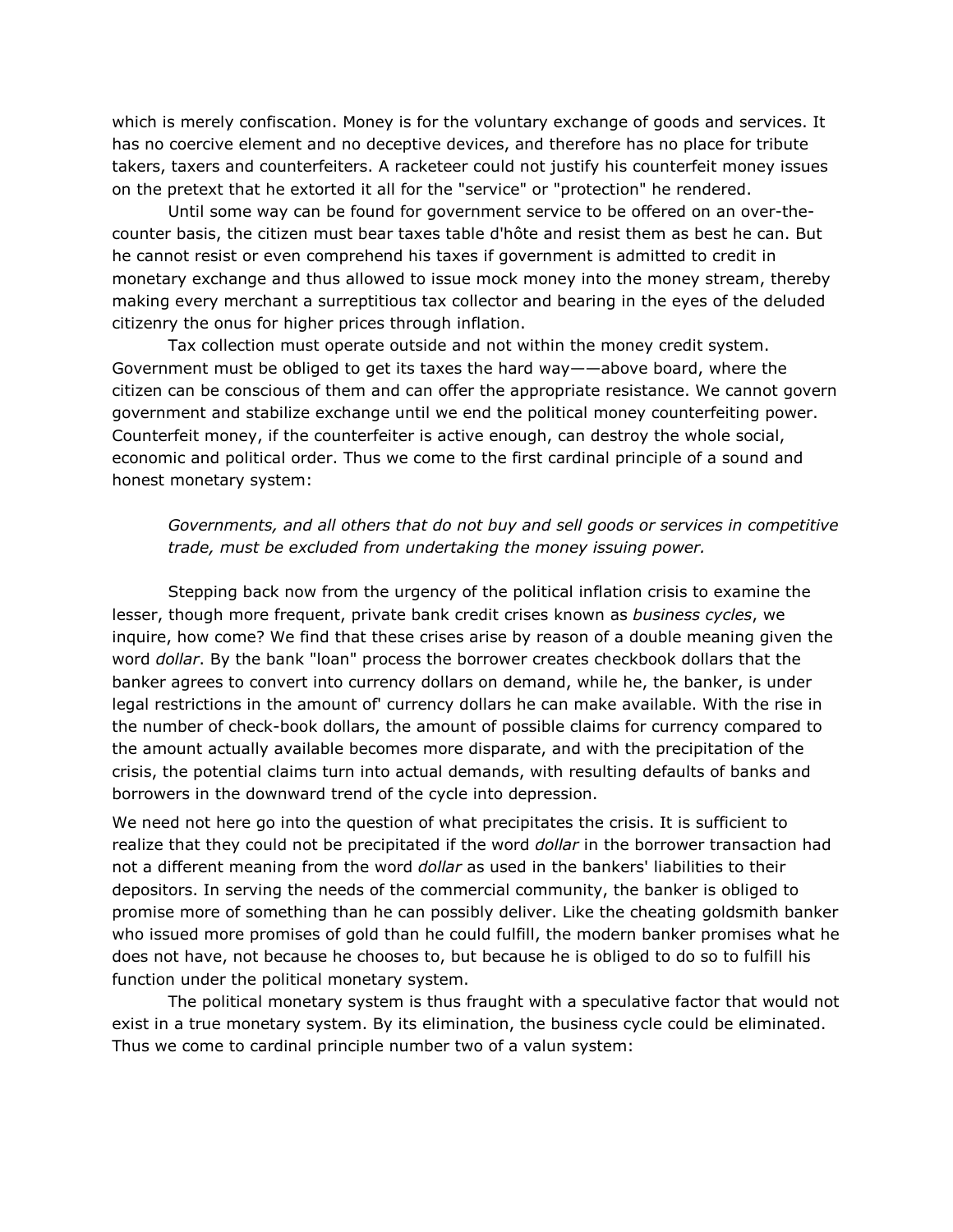There must be no distinction as to volume or interchangeability between check valuns and currency valuns. The check issuing power and the currency issuing power must be coextensive.

These two are the only indispensable and unalterable principles in a genuine monetary system. All else is a matter of preference to be worked out in the crucible of practice.

Any who accept these two cardinal principles are, regardless of their opinion on other matters of policy, qualified to participate in the task of projecting the valun system, for the system contemplates the solution of all collateral questions by the infallible process of competition among banks, which will be free to follow any preferred policy outside the two cardinal principles above stated.

Flexibility of policy could be provided by the simple device of requiring each bank to adjust, to its own performance, its reserves against defaults. Such reserve, as well as overhead expenses, would, of course, impose a cost upon its account holders, and thus the most successful policy would reap its competitive advantage by reason of lower operating expenses.

For instance, take the two questions of policy that are the subjects of the greatest amount of controversy——the standard and the credit base.

The "standard " advocates argue that a monetary unit, to have substance and win acceptance, must specify a measure of a specific commodity deliverable on demand. The opposed group, of which the writer is one, holds that this is entirely gratuitous. It holds that the merit of money is that it is exchangeable for any commodity in whatever sum the market, by competition, ordains, and that price fixing (which is essential to the standard idea) is anathema to free exchange.

On the question of the credit base, the traditional school holds that realized wealth is the proper base. Emphasis is thus put on past performance, and hence this view is backward-looking, aristocratic and conservative. The opposed school, to which the writer adheres, bases credit on prospects. It believes that the purpose of money is the generation of new wealth from human energy and that realized wealth is no generator of money. This view is Foreword-looking, liberal, democratic and dynamic.

Here, then, we have opposed views on two vital questions that can be debated in theory 'til Kingdom come without a solution. If we allow such issues to occupy our minds at this time, we merely frustrate ourselves, whereas, if we leave them to practical test, they will be resolved by the all-solving process of competition.

We should remember that the valun concept supplies, for the first time in world history, the opportunity to develop a monetary science by purely voluntary processes. No legislation and hence no coercion is involved. The widest latitude is given to initiative, in that any person or group may open a valun bank and conduct it on whatever policy seems most scientific or most popular and have the opportunity of proving it by competition.

Likewise, once the valun system is operating, it must itself win the competitive test with the existing political polyglot monetary system. If its cardinal principles be right, it or one like it must ultimately unify all business in the world on a personal enterprise monetary unit.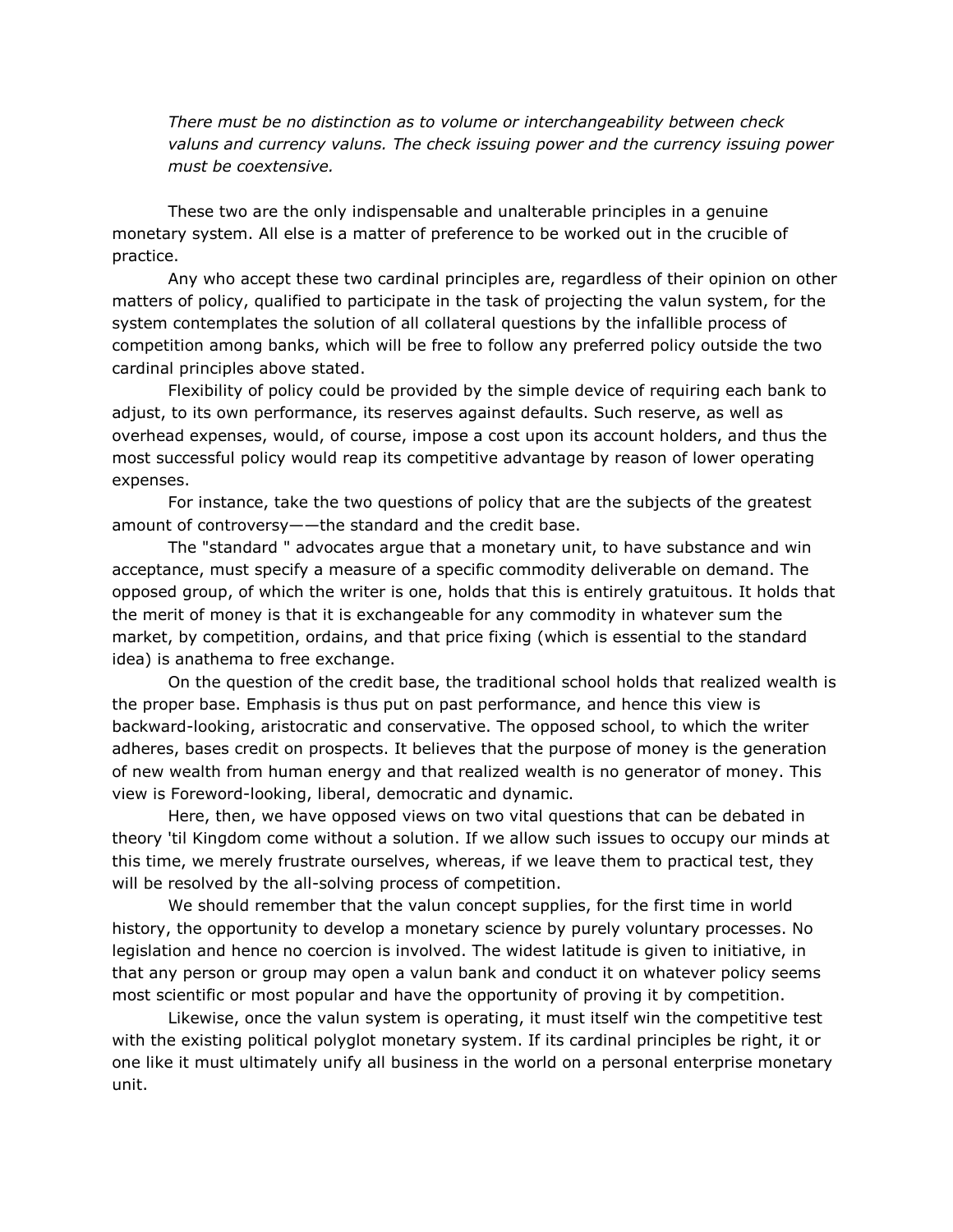Let us, who favor personal enterprise money, concentrate our whole thought upon the cardinal principles of the valun system, making sure that they are sound, and leave all else to empirical processes.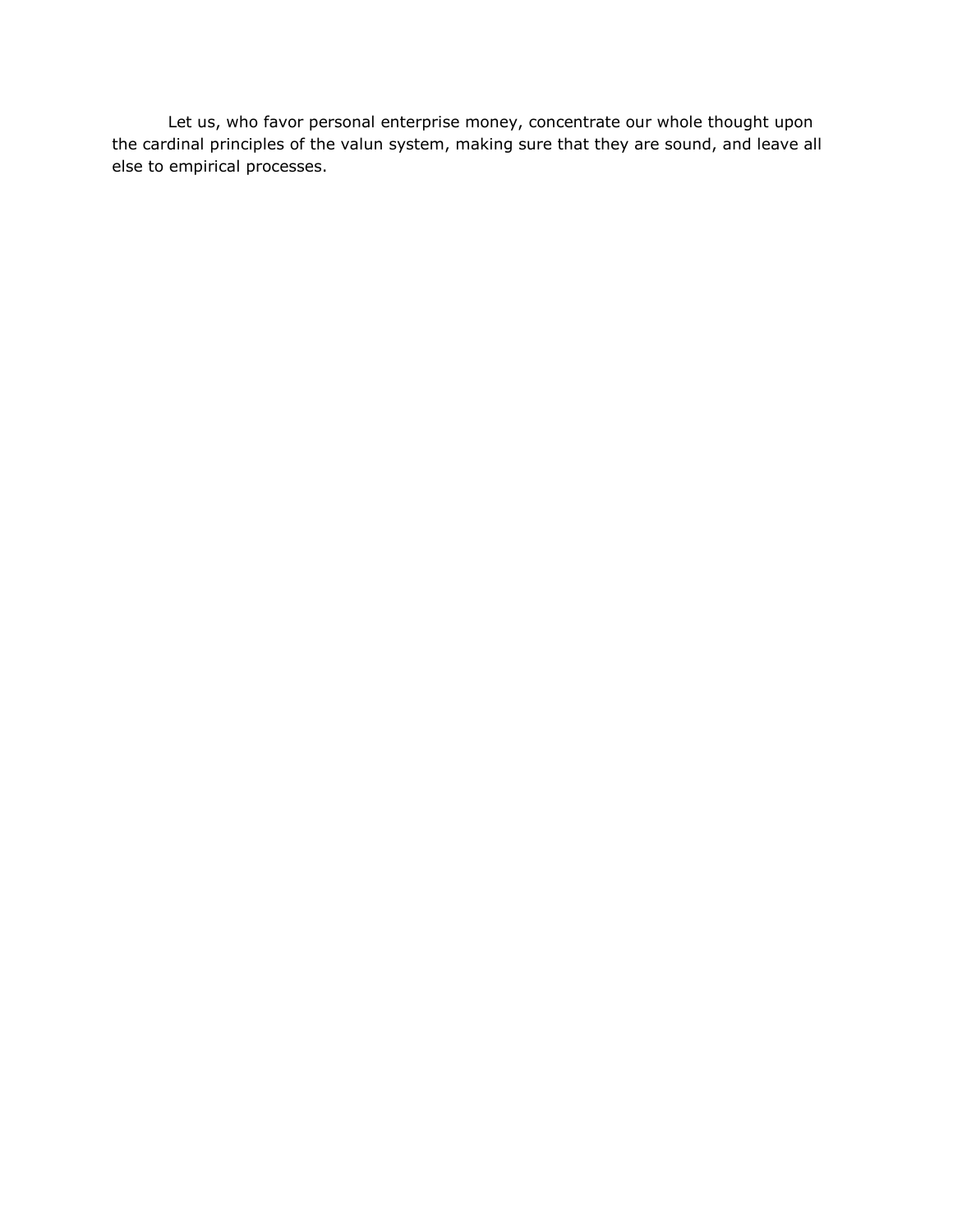## Essays

Civilization, or culture, is fundamentally commercial and only superficially political. Politics has been superimposed, and man has become politically disposed, because he has fallaciously believed that, as a money sponsor and issuer, the state is necessary to the commercial intercourse upon which his life depends. When he learns that he can have a monetary system without political authority and unconfined by political boundaries, he will cast off his political shackles and develop, through commerce, a civilization far higher than any attainable or dreamed under political dictates.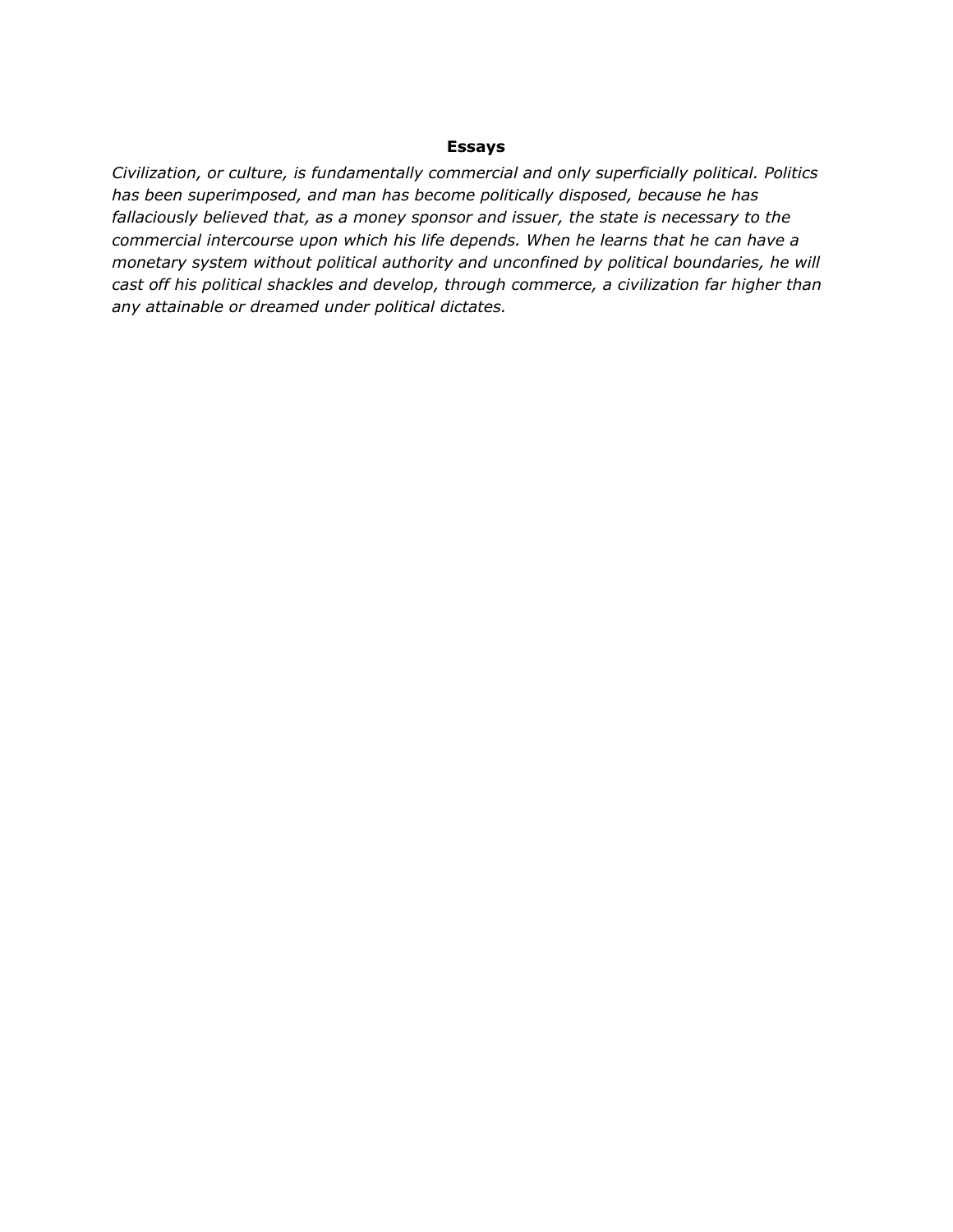### The Money Pact

IF MONEY is but an accounting instrument between buyers and sellers, and has no intrinsic value, why has there ever been a scarcity of it? The answer is that the producer of wealth has not been also the producer of money. He has made the mistake of leaving that to government monopoly.

If you wish to trade one thing for another thing, even Steven, you need only the consent of the other party, do you not? This shows that trading is essentially a private affair. Now if you wish to acquire something from another and give a receipt therefore, it is still solely up to you both, is it not? A receipt, of course, is not money, but we are getting warm. Keep thinking about yourself and the other fellow and don't bother about any outside power.

Suppose the other fellow says, "I'll accept your receipt if I can give it to someone else in exchange for something I need." What would you do? Take your time. It took our ancestors several centuries to figure that one out.

Our ancestors hit upon the scheme of depositing gold and silver and other valuable things with goldsmiths and silversmiths, who in their turn gave the depositors warehouse receipts, which they could sign over to someone else, who could assign it to another, and so on. Later they got to making the receipts out to bearer, and that obviated the need for signatures. Thus the receipts circulated without coming back to the warehouse. Most holders were not interested in the metal in the warehouse, but everyone wanted a medium of exchange. This was the birth of currency money.

Now the warehouseman had some inside dope. Said he to himself, "Since most of the receipts never come back, why can't I issue some without deposits?" He tried it, and, by golly, it worked. That was the beginning of "phony" money. The tradesmen were giving actual values in exchange for the receipts, and this kept them sound. But the warehouseman put them out with nothing back of them, and, thus, invented inflation.

That initial dishonesty was but the first of an unbroken chain of perfidies that have been perpetrated down to the present day in the record of money, both while money was a private affair and after it became a political monopoly. But this history of deception demonstrates that anything that people believe is money serves as money as long as it is believed. Thus were men intrigued out of barter into money exchange by illusions, and even today a monetary system need not be sound to cause it to be used.

After these side remarks, we come back to the unanswered question——what would you do if the other fellow wanted a receipt that he could pass along? Of course we want an honest solution this time, not a tricky one. You must write your receipt so that it will be acceptable to a third party whom you don't know and who wants to pass it to another, and so on. Obviously, you cannot write the receipt in terms of things, because the other fellows might not want those things. What's that? You say you'll have to talk it over with the other fellows? That's just what the valun plan proposes. The valun proposal is merely a plan for a convention wherein a sizable number of traders get together and agree among themselves how to write receipts for goods and services to be exchanged among them and then set up the machinery for bookkeeping and clearing those receipts. It merely means carrying out private agreements and understandings without bothering about politics or any power outside the traders themselves.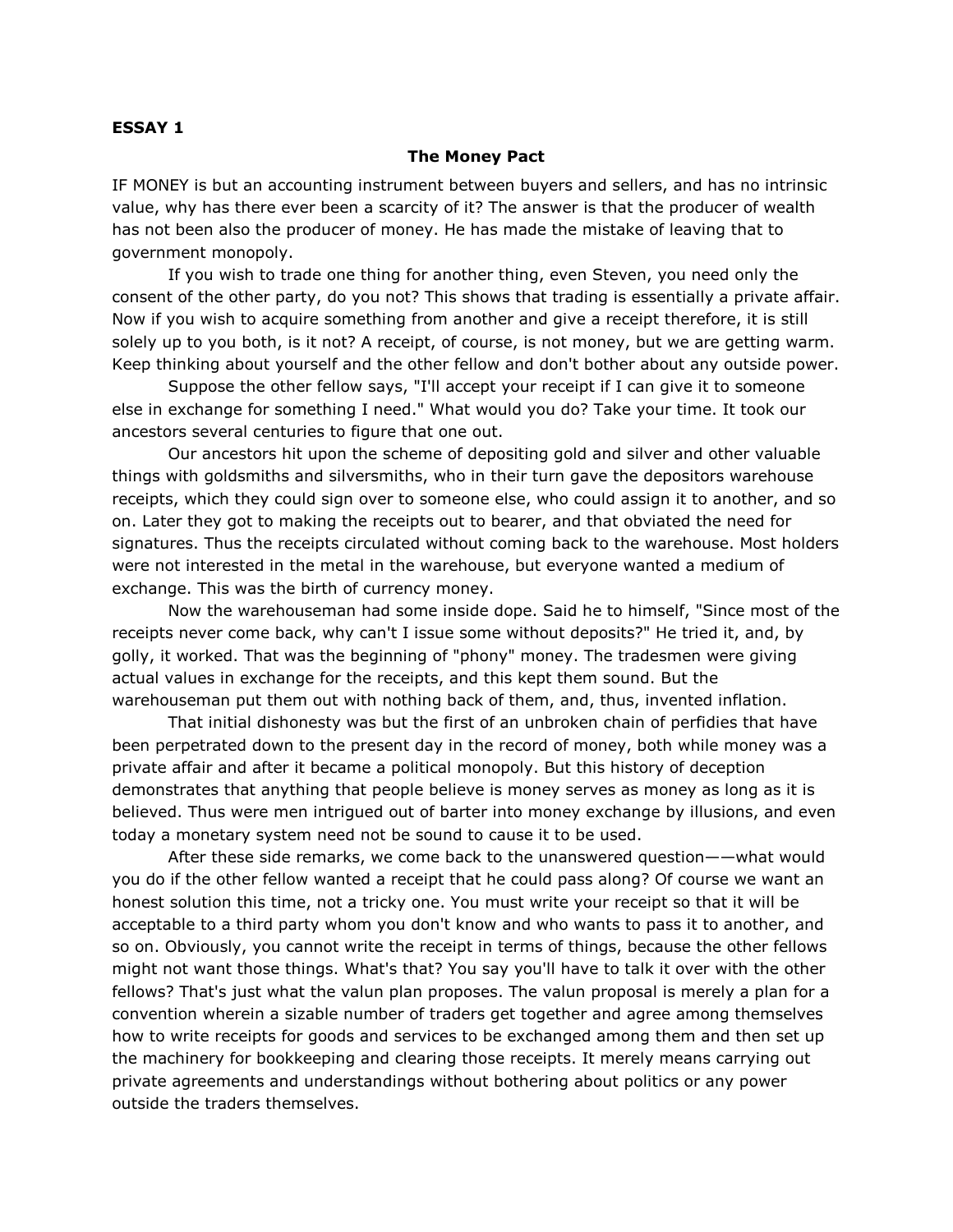If, now, you are disposed to get together with other persons to build a personal enterprise monetary system, you may have concluded already that the basis of a true monetary issue is not a promise to pay, but a promise to accept. The purpose of money is to permit buying. therefore it can spring only from a buyer and, to be consummated, must be accepted by a seller. Obviously, there must be some agreement involved. The only pledge the buyer can make, and therefore the only one a monetary transaction can imply, is that the buyer will accept the money in exchange for his goods or services at the best price he is able to get when, as a seller, it is tendered to him. No price for such goods and services can be agreed upon, since the buyer does not know the condition of the market for his goods when he shall be called upon to sell, nor does he know who the buyer may be. The buyer merely pledges, when he issues money, that he will in turn accept it in exchange for his goods or services at the best price he can get when it is tendered to him. This common pact among all traders in a monetary system is the only pact underlying money. Nothing further is needed and nothing can be added.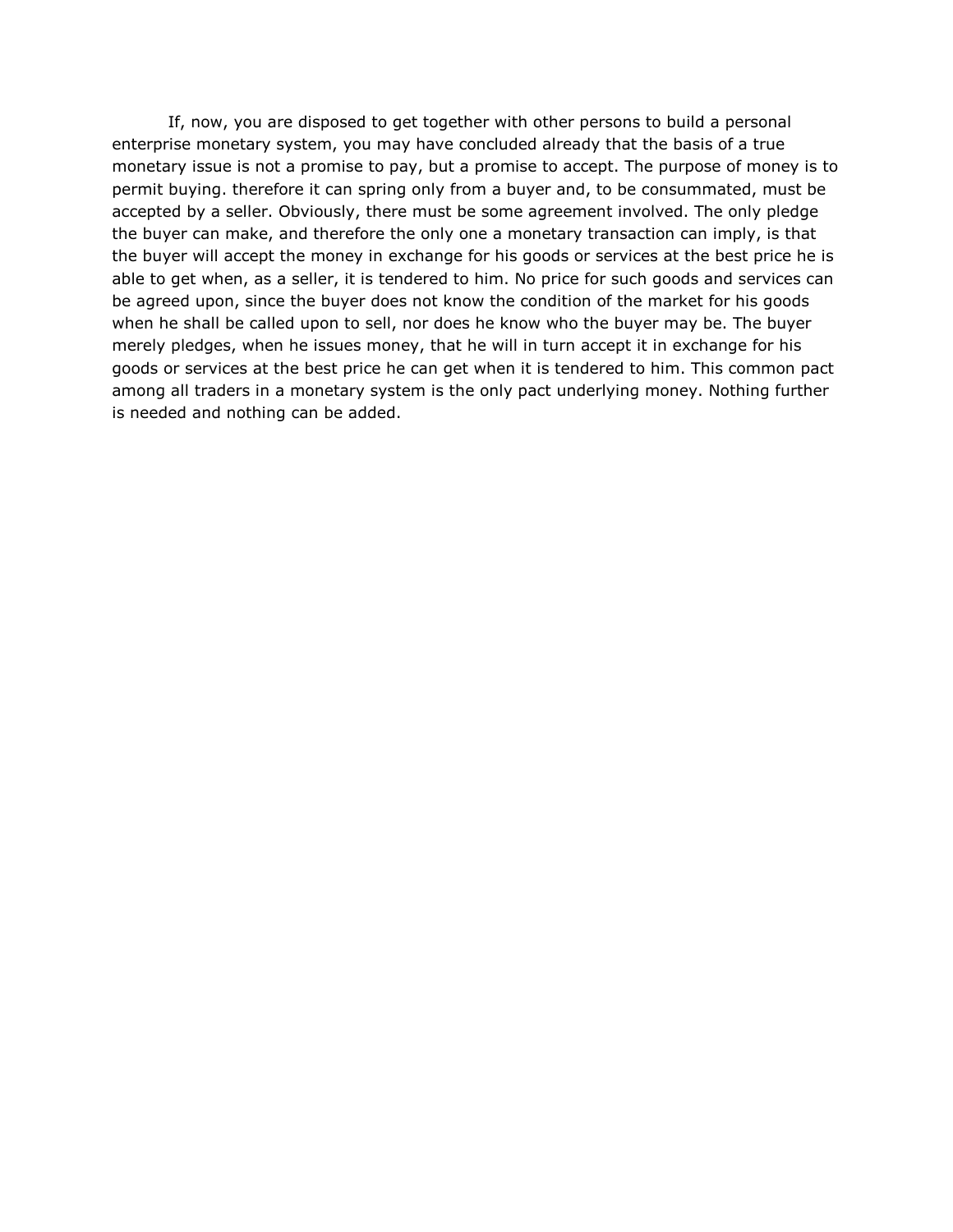### Ignorance of Money

WRITING to Thomas Jefferson in 1787, John Adams said, "All the perplexities, confusion and distress in America arise from downright ignorance of the nature of coin, credit and circulation." Downright ignorance is the proper term, and it still abides with us. It applies to our academies, our counting houses, our legislatures, and the man in the street. We do not know what money is, what its virtues or vices spring from, what are the natural laws governing it, nor its influence in determining the trend of a people toward democracy or dictatorship.

Two forces are now pressing for its solution. One is the increasing specialization of labor, which requires man to make more exchanges in ratio as he reduces his selfsufficiency. In other words, the more man reduces his part in the production of the whole product, the more exchanges are necessary and hence the greater use of money. The other force making the solution of the money problem imperative is the growth of dictatorship and the contraction of democracy in ratio as governments exert the money issuing power.

Herbert Spencer, writing in Social Statics, said:

That laws interfering with currency cannot be enacted without the reversal of state duty, is obvious; for either to forbid the issue, or enforce the receipt of certain notes or coin in return for other things, is to infringe the right of exchange——is to prevent men making exchanges which they otherwise would have made, or is to oblige them to make exchanges which otherwise they would not have made.

### And further:

So constantly have currency and government been associated, so universal has been the control exercised by the law givers over monetary systems, so completely have men come to regard this control as a matter of course, that scarcely anyone seems to inquire what would result if it were abolished. Perhaps in no case is the necessity of state superintendence so generally assumed, and in no case will the denial of that necessity cause such surprise.

In Spencer's day, the specialization of labor and the need of free monetary exchanges had not been so highly developed as in our day. His challenge to government money power therefore passed unnoticed. But we must heed it now. Let us dare to question the propriety of government money power——and let us speculate on "what would result if it were abolished.""

Another Englishman, Arthur Kitson, writing in 1894 in A Scientific Solution of the Money Question, said:

To the average man, a currency that has not the authority or stamp of government is inconceivable; and yet there is no good reason why communities should not create and control their own currency without the aid or intervention of governments, just as they incur debts or liabilities without such aid or intervention.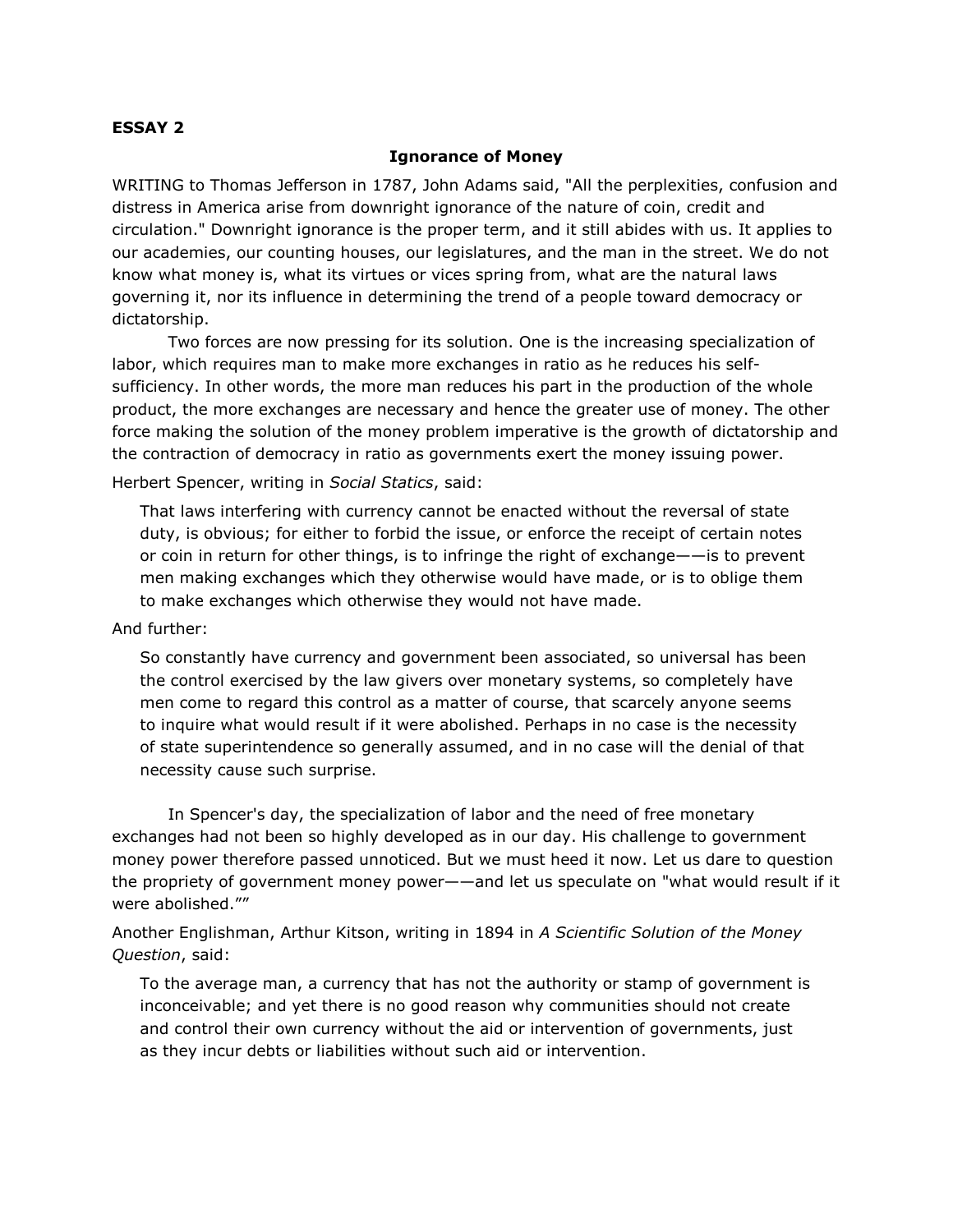Is it true that, in the language of Spencer, "to forbid the issue, or enforce the receipt of certain notes or coin is to infringe the right of exchange?" And is it further true that, in the words of Kitson, "there is no good reason why communities should not create and control their own currency?"

Freedom of exchange is now so imperative, and centralization of political power so threatening, that it behooves us to inquire whether our economic and political ills and the threat to peace are not due to misplacement of money power in the state——and whether and how that power might better be exercised by the people for progress, prosperity and peace.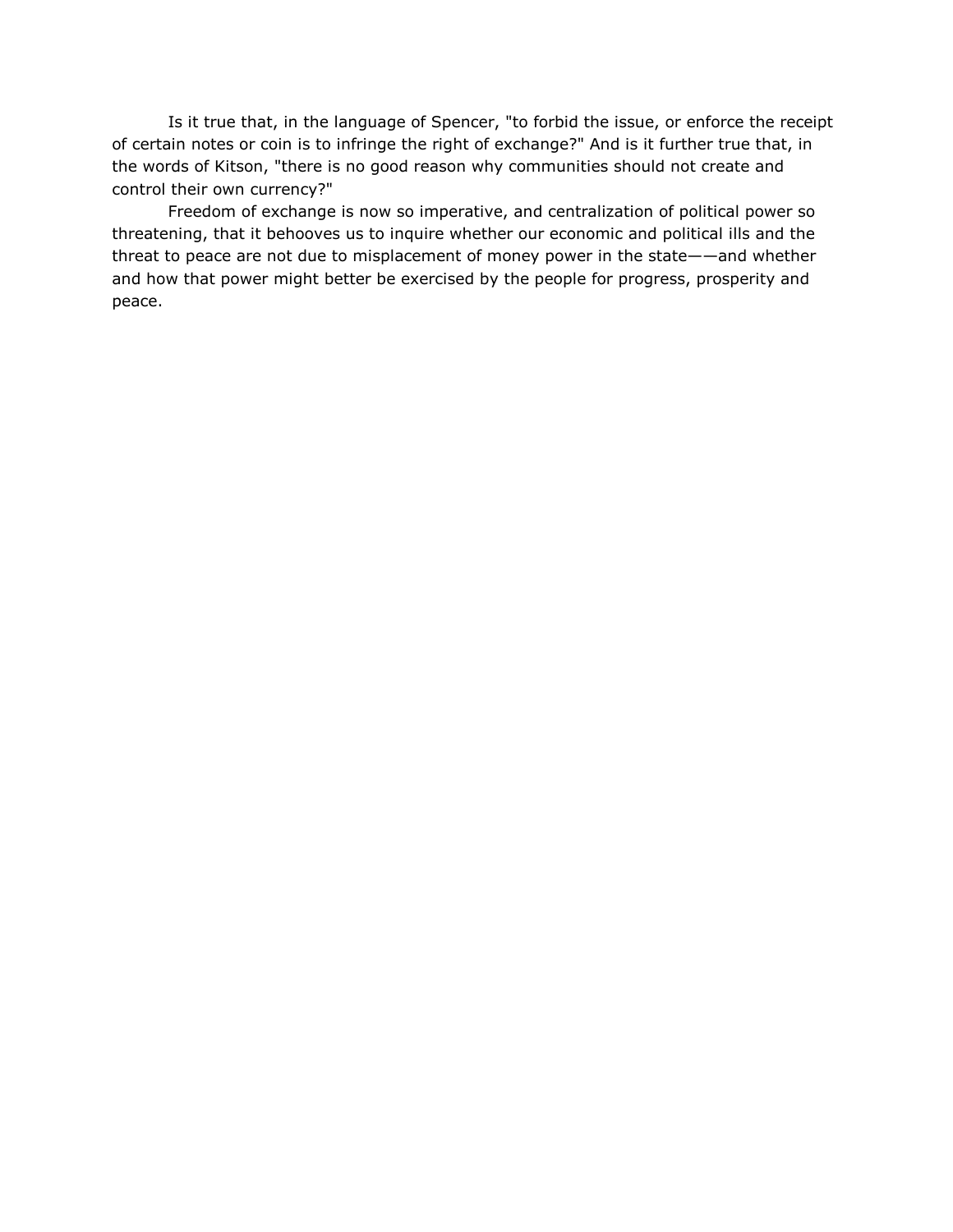### The Right-Wing Socialists

THERE ARE three classes of socialists: the left-wing, or Marxist, group, who believe that the government should own and control everything; the middle-of-the-road socialists, who believe the government should own and operate public utilities; and the right-wing socialists, who believe that the government should control only the monetary system.

The right-wing socialists are by far the most dangerous, because they are not known as socialists and call themselves *capitalists, individualists, private enterprisers*, etc. They even believe themselves to be anti-socialist and profess full faith in private enterprise. They are not only numerically the largest group of socialists but are also individually the most influential. Among them are the leading industrialists and mercantilists and bankers and statesmen.

The right wing socialists believe that with production and distribution facilities in the ownership and operation of private interests, and with monetary facilities in the hands of government, we can have free enterprise. They might as well believe that if a man owns an automobile, he need not worry about who or what controls the gas.

Private enterprise means the right among men to come to voluntary agreement on the exchange of their goods and services. These agreements, some written, some oral, some implicit, some explicit, run into the millions, and upon their fidelity rests the entire social structure. In a money economy, all these contracts are expressed in terms of the monetary unit, which is itself based upon a contract——the basic contract which is the foundation of the entire pyramid of contracts.

What is the money contract that makes possible or impossible the faithful performance of every other contract? Ask any businessman, banker, lawyer, economist or statesman, and you will find that his idea is not only vague, but that it involves legislation. In other words, he believes that money is a political product.

In contrast with this universal belief, the truth is that the state is incompetent to legislate money and powerless to issue it. The substance of money is supplied entirely by private enterprise. The state's intervention in money is at best an impediment to private enterprise, and with the assertion of the issue power, it becomes the active agent of socialization. Thus those who believe in or accept political money power——and their number is legion——are the most dangerous, though innocent, socialists.

While the great mass of people have no ideology, those who think on the issue between private enterprise and socialism are virtually all socialists of the three classes named. This is a startling fact that we must recognize before the final battle lines are formed. The would-be friends of private enterprise must be made real friends, instead of innocent fellow travelers with those who would destroy our liberties.

Private enterprise, to survive, must control its three facilities, namely, the means of exchange, the means of production, and the means of distribution. To control the means of exchange, we must have separation of money and state.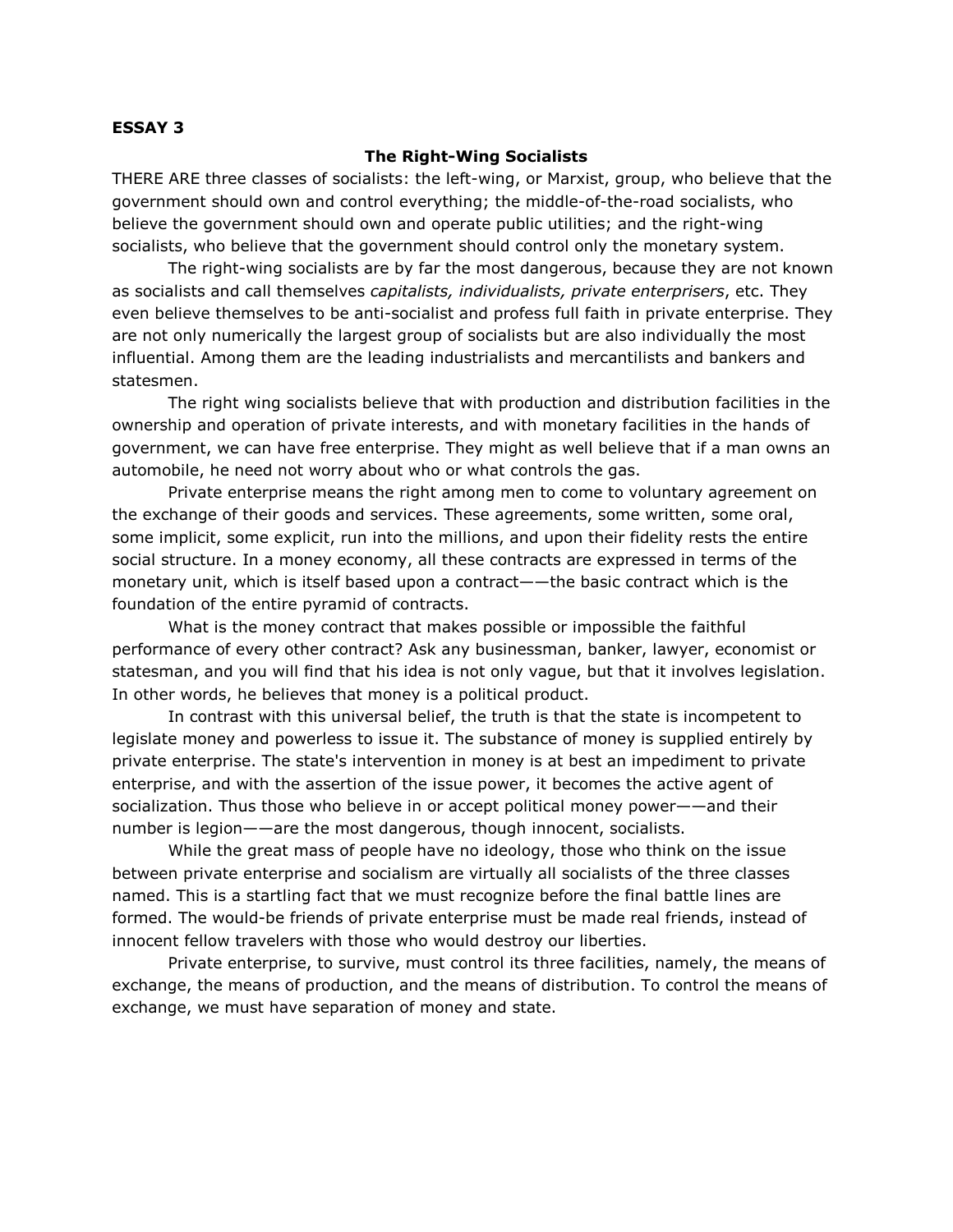### Beclouded Revolution

PEOPLE everywhere associate revolution in the twentieth century with the dramatic events that occurred in Russia during World War I. But there occurred a still greater revolution of which most people are unaware. This was a revolution more gradual, more subtle, and more far-reaching in its consequences. It was a revolution in government fiscal policy, which not only has underwritten the socialist developments in this century by the revenues it has provided the state, but has further promoted these developments through the debilitation and demoralization of personal enterprise that has followed.

The power of any government to make paternalism seem practical, and thus insidiously to socialize the economy, lies entirely in the belief that it can and does issue money. This is the foundation error from which all socialistic projects receive their unsuspected sustenance. To attribute to government the power to issue money, makes of it an apparent fountain of wealth that strikes the ground from under all opposition to the welfare state. If government has the power to issue real money, what can possibly be wrong with paternalism and the socialistic ideology?

The practice of deficit financing seductively turns the minds of the people from the economic means of attainment to the political. For, obviously, when government can continuously take out without putting in, it strengthens itself and commensurately weakens personal enterprise, with the result that the people develop a growing respect for and dependence upon government and a contempt for enervated personal enterprise. This conditions them for progressive socialization and dictatorship. The secret of this process lies overwhelmingly in the Government's power to dilute the money stream. Ideologies have little to do with it; they are an accompaniment more than a cause.

This revolutionary shift in government finance has come about, in the United States, since 1931. Here is the historic record of war deficit financing and of subsequent debt reduction:

|                    | Total Deficit | Reduced to     | Βγ   |
|--------------------|---------------|----------------|------|
| REVOLUTIONARY WAR  | \$75 millions | $$45$ millions | 1812 |
| <b>WAR OF 1812</b> | 127 millions  | п              | 1836 |
| CIVIL W AR         | 2.8 billions  | 961 millions   | 1893 |
| FIRST WORLD WAR    | 25.5 billions | 16 billions    | 1930 |

It is evident that the Government's traditional practice was to run deficits under the stress of war and to reduce them during the succeeding peace. Government money issue power was therefore curbed by fiscal policy. The creation of money was normally the function of private businessmen, and the banking system remained largely the servant of personal enterprise. In the depression year of 1931, however, peacetime deficits were instituted for the first time. Soon thereafter, the policy was adopted of treating the depression as a war and ameliorating it by public borrowing and lending and spending. These deficits, greatly expanded during World War II, have become an established habit that constitutes a veritable politico-economic revolution. Credit is now controlled by the Government, the banks are but branches of the Treasury, and deficit financing is established policy.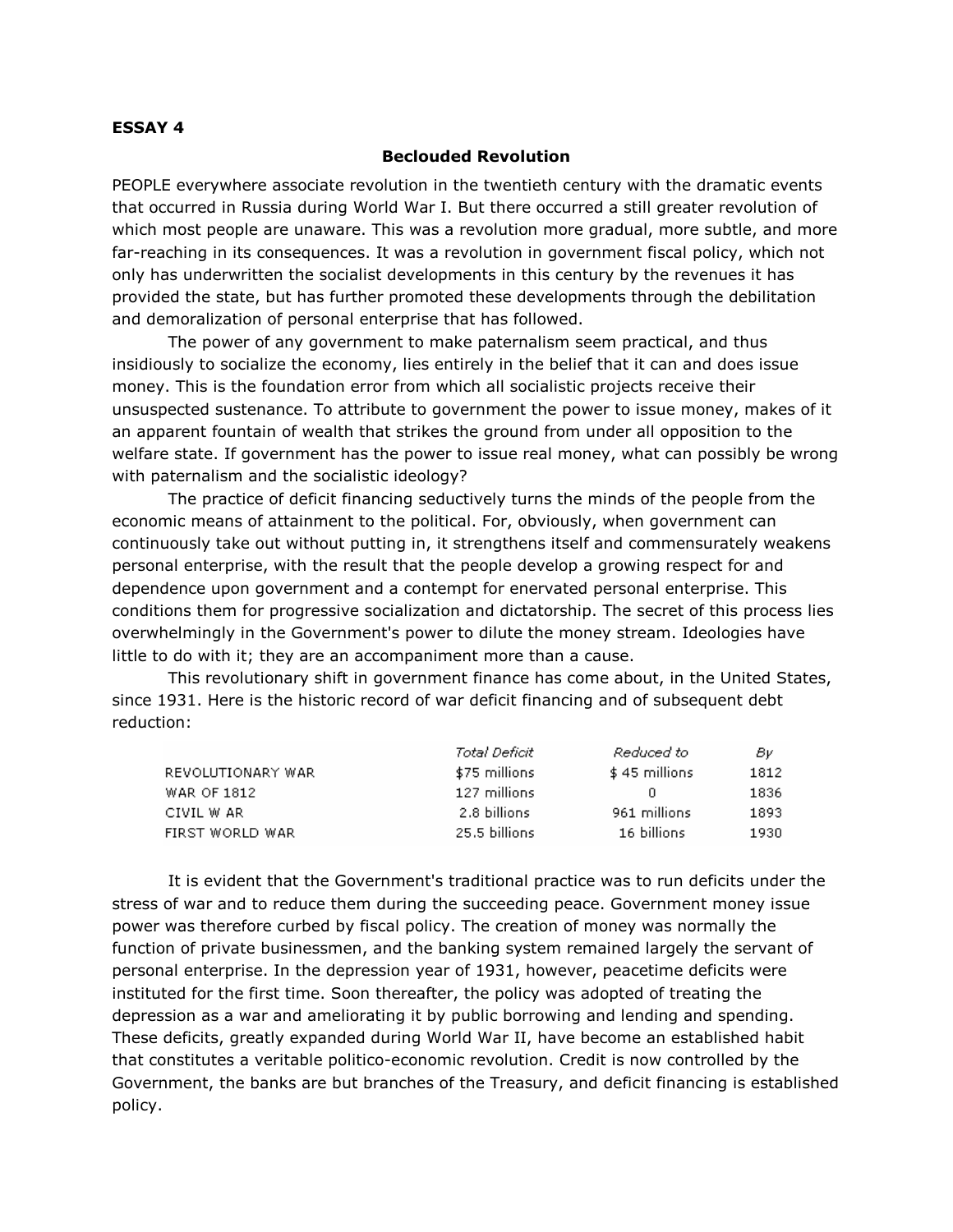Such a policy by a government is, in all innocence, the beginning of a process which culminates in communism, which is but the receiver for bankrupted personal enterprise. By issuing monetary units, government acquires the people's labor and substance, and gives them nothing in return. Simultaneously, exchange, upon which personal enterprise depends, is destabilized, and by this sabotaging process the people, in desperation, are finally compelled to petition the government to go into the production and distribution of the necessities of life. In other words, the process of issuing monetary units, without giving anything in exchange for them, ultimately brings a public demand that the government return something for its issue. With this, the people petition themselves into communism. For when government enters production and distribution, free exchange and, therewith, all freedom, ends.

Lenin reputedly said, "the surest way to overturn the social order is to debauch the currency." Certainly a major instrument of the Bolshevik revolution was the extensive counterfeiting of the Czar's currency with this objective in mind. This deliberate policy is memorialized in the following curious passage translated from the Russian: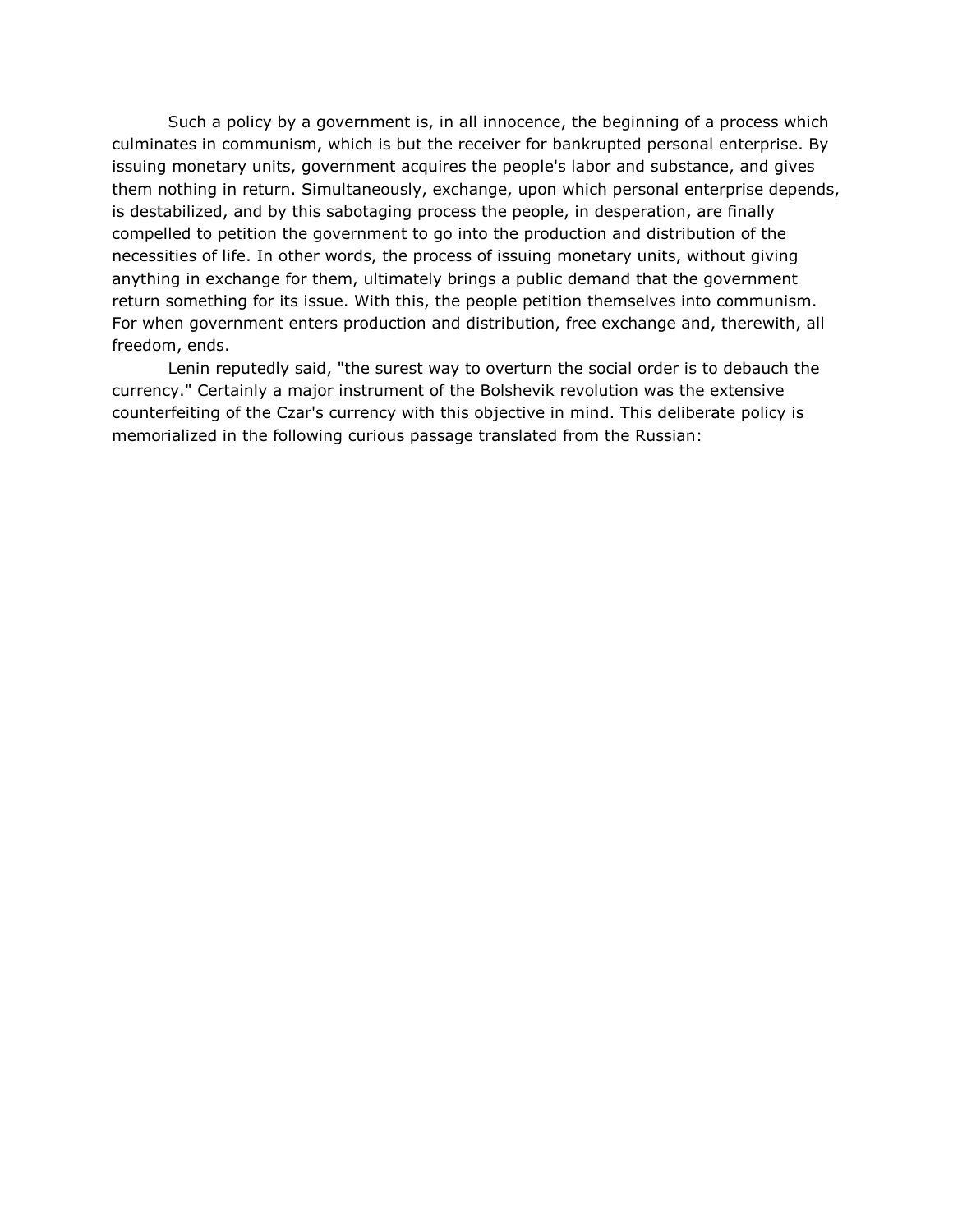"I would like to dedicate this imperfect work of mine to the one who, by the perfection of his own work and its unbounded abundance gave me the impulse to write these pages. I refer to the printing press of the People's Commissariat of Finance. The revolutionary government of France managed to exist and to wage war thanks to paper issues; the 'assignats' saved the Great French Revolution. The paper money of the Soviet Republic supported the Soviet Government in its most difficult moments, when there was no possibility of paying for the civil war out of direct tax receipts. Glory to the printing press! To be sure, its days are numbered now but it has accomplished three quarters of the task. In the archives of the great proletarian revolution, alongside the modern guns, rifles, and machine guns which mowed down the enemies of the proletariat, an honorary place will be occupied by that machine gun of the People's Commisariat of Finance which attacked the bourgeois regime in its rear——its monetary system——by converting the bourgeois economic law of money circulation into a means of destruction of that same regime and into a source of financing the revolution."\*

\* Preobrazhensky, Eugeny A., Bumazhnyeden'gi v epokhu Proletarskoi dictatury [English translation: Paper Money During the Proletarian Dictatorship.] Moscow, State Publishing House, 1920, page 4.

Money, the hated device of capitalism, was found, however, to be indispensable to progress, and since the revolution, the dictators of Russia have been trying to restore this instrument of the social order. Thus they have been forced into the position of trying to regain the principal instrument of capitalism——without too obviously retreating from their ideology. In frustration they have turned to robbing their neighbors under the pretense of ""liberation"" and ""democracy.""

The non-communist governments, while innocent of any intent to destroy their monetary systems, are nonetheless proceeding by gradual steps to attain the same ends that the communists did by plan——and the means of accomplishment is the same, namely, counterfeiting, albeit of the legalized variety. Thus are the non-communist governments proceeding blindly toward collapse. The communist governments, for their part, are striving to avert collapse by desperate attempts to steal that which the former in their ignorance are sabotaging. Hence the *capitalism vs. communism* confrontation is false. It is a fog obscuring the real issue, which is fiscal policy. The real issue is between counterfeit and genuine money.

Socialization, which now threatens every nation in the world and is really unwanted in every nation, is being forced upon every people and every government as the result of deficit financing, which is the Lorelei of the do-gooder politician. She promises relief to the distressed without cost to anyone. This illusion, once accepted, requires more courage to renounce than the politician can muster, and thus the ship of state is led to the rocks. I see no escape but for the people to declare the separation of money and state, and thus forever end unbalanced budgets with their impulsion to socialization and interference with personal rights.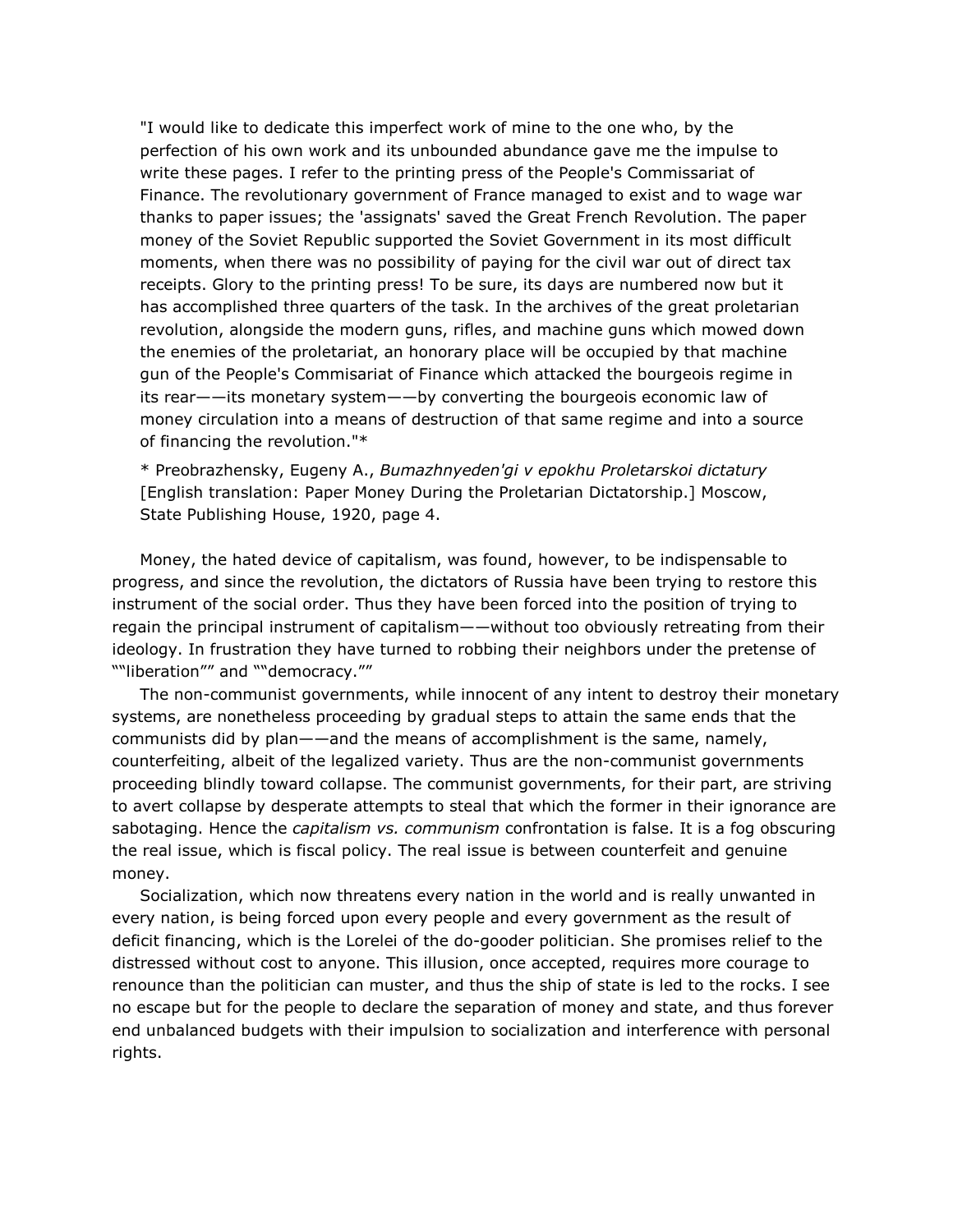#### Warfare

IT SHOULD be obvious to even a superficial observer that it is politicians that create wars, and from this observation the logic should be developed that politics has an affinity for war. War is the escape for political frustration and the steppingstone for ambition. It deflects responsibility for the evil consequences of mal-administration and averts the eyes of the people from embarrassing facts.

While war serves the purposes of politicians, it never serves any purpose of peoples except defensively. Therefore, the war-making power must be taken out of the hands of government and reside with the people. To do this, we must deny to government control over the essential implement of war, which is the money power. If the money power is reserved to the people, they hold the veto power over war, for no war expenditures can be made without their consent. With no money power under his control, the politician has no assurance that the money will be forthcoming and no means of propagating the war spirit.

It is not a matter of much import to examine the various reasons that politicians have had for plunging nations into war, and to attempt to limit this or that cause. It is, however, essential that we detect and remove the means by which it is accomplished. John T. Flynn points out in his As We Go Marching that Mussolini and Hitler controlled their nations and ultimately involved the whole world in war through the money power that automatically fell into their hands with the capture of government.

This money power is invariably the power to conduct deficit financing. No war has ever been fought on a cash basis. And when we examine the deficit power, we find it is simply the power to issue counterfeit money. Thus the people are made to pay for the war under the delusion that they are being paid for conducting it. After the war, they fall into accusative factions, blaming each other for inflation with such epithets as *gougers, labor* racketeers, profiteers, chislers, robbers, black-marketeers, etc. The only complaint against the politician is for his failure to crack down on this or that group at the behest of its accusers. The politician, who is the author of the whole misery, escapes blame and is beseeched to be the deliverer.

The politician who would wage war successfully must first make war successfully on his own people, and to accomplish this, he deludes them through deficit financing. Having, under this delusion, made war appear profitable, he is able to marshal his people into military action. Every soldier and every soldier's wife and mother, every war worker, every war industrialist, every war banker, every bureaucrat, is "paid" for his services to the god of war. Yet, how can any of these be actually paid when they produce nothing and, on the contrary, only destroy? Destroy this delusion, and you destroy the politician's power to marshal the people for war.

Monetary nationalism is the only nationalism that is inimical to society. Once the power to alienate other nationals monetarily and to corrupt the money supply of a people by false money issues is abolished, lesser economic interferences will dissolve or cease to irritate. But as long as our governments are vast counterfeiting machines, Mars can laugh at peace projects.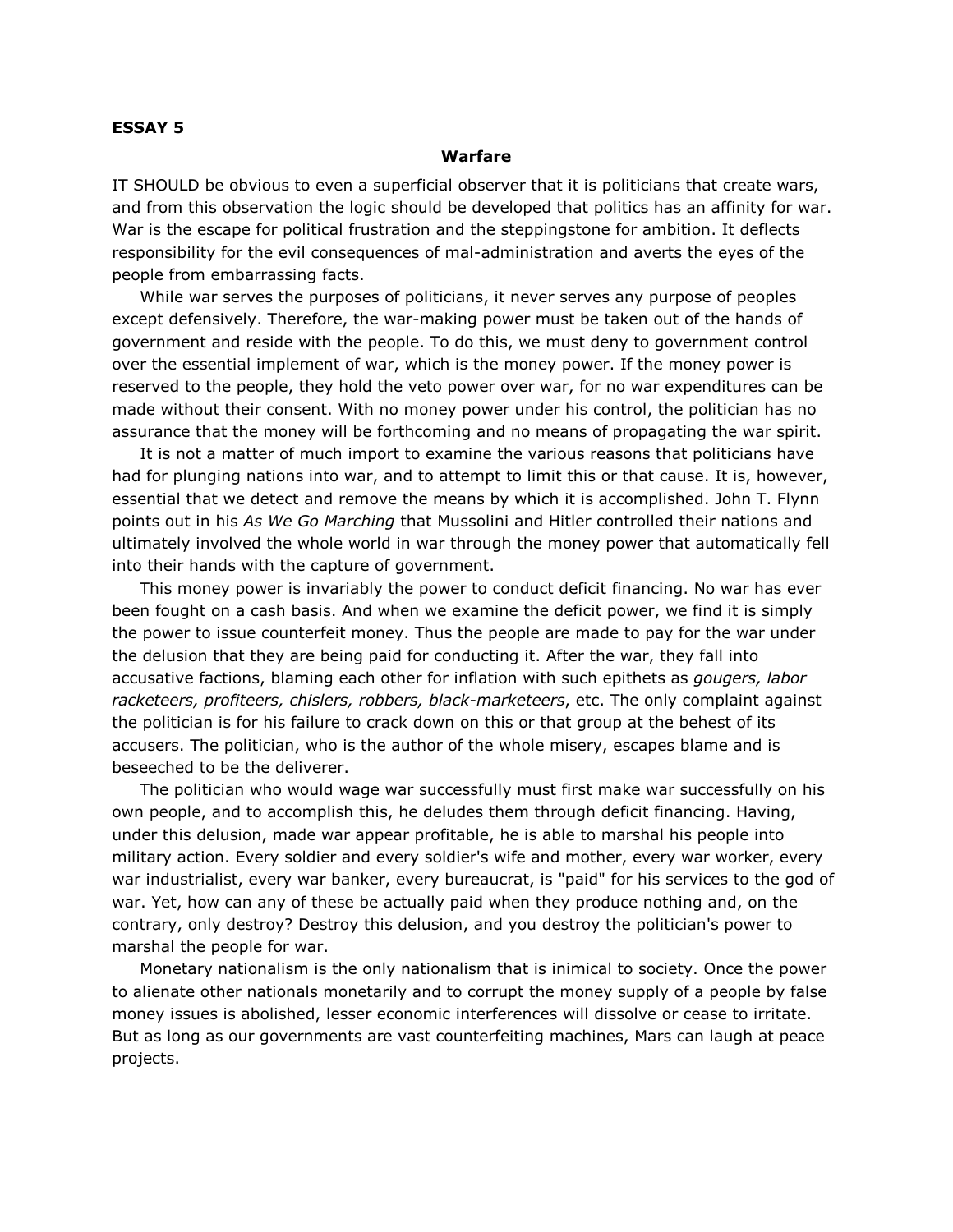#### The Naturalness of Competition

COMPLETE FREEDOM OF CHIOCE is brought about in exchange by what is known as competition, which is the process whereby selectivity operates and economic affinity is assured. This great and indispensable principle of life is often stigmatized as an evil, and is the victim if not the conscious object of all attacks by planned economy against the natural order. If we cannot hold the principle of free competition inviolate, there is no need to pursue the subject of free money, for money is but the handmaid of competition. Money facilitates competition, and if competition is to be restrained, pursuit of a true monetary system is a contrary aim.

Competition is inherent in exchange. Impediment to one is impediment to the other. Competition is the guarantor of our basic liberty, since without freedom to trade where one's need and preference are best served, all other liberties become atrophied. Competition is the scale that weighs the worth of the service of each man to his fellow man. If there is nothing to impede it, the greatest equity is attained, because each trader has received the acme of satisfaction.

This does not imply that all are assured equal rewards, but rather that all receive their just deserts. Nor does it exclude the action of good or ill fortune. One may, by good fortune, discover a natural value or improved method or possess a special talent that is of limited supply and hence priceable at a higher level. One may, through ill fortune or bad judgment or false effort, lose trading power and even suffer total loss. Competition inspires enterprise, rewards the good servant and punishes the poor one. It is the universal police system through which we all police one another's economic behavior. Through its operation, society ostracizes the bad and honors the good. It never errs; it is never unjust. It is infallible. Though we are dealing here only with man's business conduct, it is well to comprehend that so universal is competition that it is the natural governor of all human behavior.

There must not be read into this tribute to the rule of competition an assertion that competitors do not suffer handicaps that make the competitive system seem harsh. It does imply, however, that such harshness is the result of distortion in the economic system— mainly through the monetary branch——whereby some traders have escaped the salutary influence of competition and thus gained unnatural trading power, adverse to their competitors. The remedy for evil effects in competition is more competition, since it is but the lack of it that produces bias.

Nor must any implication be drawn that competition does not permit society to starve and kill that which is unwanted. How else could it permit progress; how else could it provide the means of punishment for the slothful, the vicious, and the unsocial? How else could it be democratic? The obsolete, the unfit, the unwanted must be eliminated. In life there is death; in death there is life. This is the law of progress. Competition is merely its channel.

Lastly, let it be clear that competition does not lessen the opportunity of any man to grow relatively rich, if such rewards come for services rendered and voluntarily paid. It merely permits society to defeat the extortioner. Nor does it save any man from being relatively poor. It merely secures him against poverty if he can and will render service to his fellow man.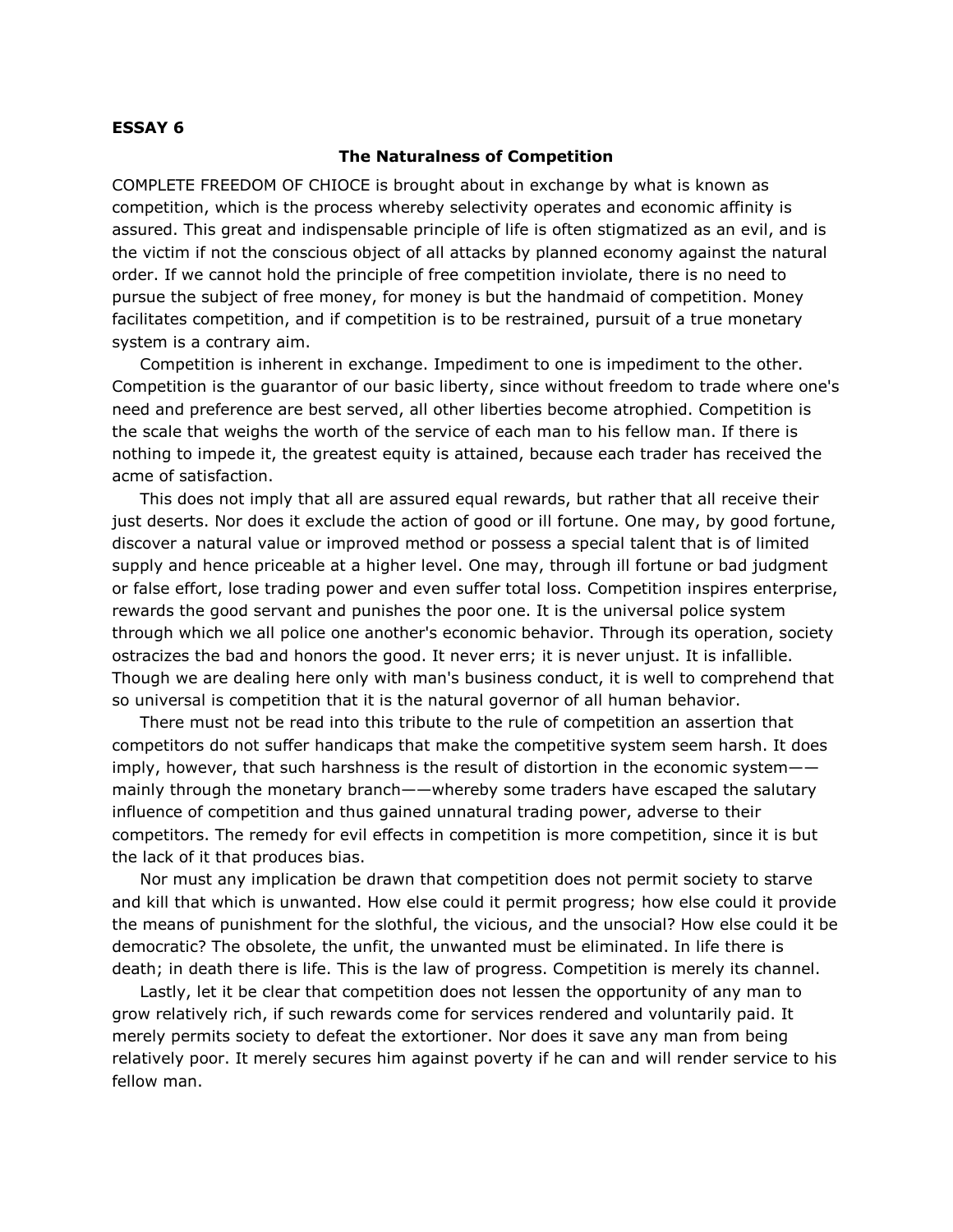### The Essential Capitalism

IN COMMON UNDERSTANDING, the capitalist system means the profit system. To bring sense into the discussion, we must clarify the concept of profit by distinguishing between profit and paper profit. A paper profit is a dream or forecast of power to enjoy wealth. Actual enjoyment or use of wealth is the only realized profit.

"Production for use" is but another way of saying production for profit. The profit system is therefore the use system, with which no one can quarrel. Capitalism is the system of guaranteeing use or profit by private ownership, and since there is no other way of gaining such security, there is no fault to be found with the capitalist system when clearly understood. The desire for use or profit is natural, ownership as a means of assuring it is natural, and free money as a means of conveying and acquiring ownership makes the third of a natural and wholesome trinity.

The effect of the valun upon the capitalist system will be to permit capitalism to be its natural self and to become known for what it really is, namely, the cultural developer of man through its facilitating the first and grandest law of nature, the law of selfishness. The most cooperative, the most social and the most elevating principle of life is selfishness, and capitalism is its handmaid. The impulse of acquisition, which is the driving force in enrichment, brings discontent through disappointment, but never through realization. Capitalism is never criticized when it works. Only its miscarriages bring grief and bitterness.

These disappointments have developed the queer logic of collectivism, which argues that since capitalism has not worked fairly for all, it should not work for any. The collectivists also overlook the fact that capitalism has not worked fairly because of the interference of collectivism. The sufferer from the biased operation of capitalism is the victim of collectivism without knowing it. The political money pretense and all political intervention in personal enterprise are collectivist schemes. True capitalism seeks and permits no political interference; its task is the organization of society on a purely economic basis with complete liberty of action therein assured to every individual.

Capitalism is life itself. There is no starting point in evolution beyond the impulse to live——the law of self preservation——and right there capitalism starts. Self preservation implies self advancement, and thus all life follows a consistent capitalistic line that is unalterable. Despite the handicaps of collectivism, therefore, capitalism functions because there is no other system that will function at all.

The capitalist system has been pushing the world along for several billions of years. He who would abolish it must start a new universe on a new principle.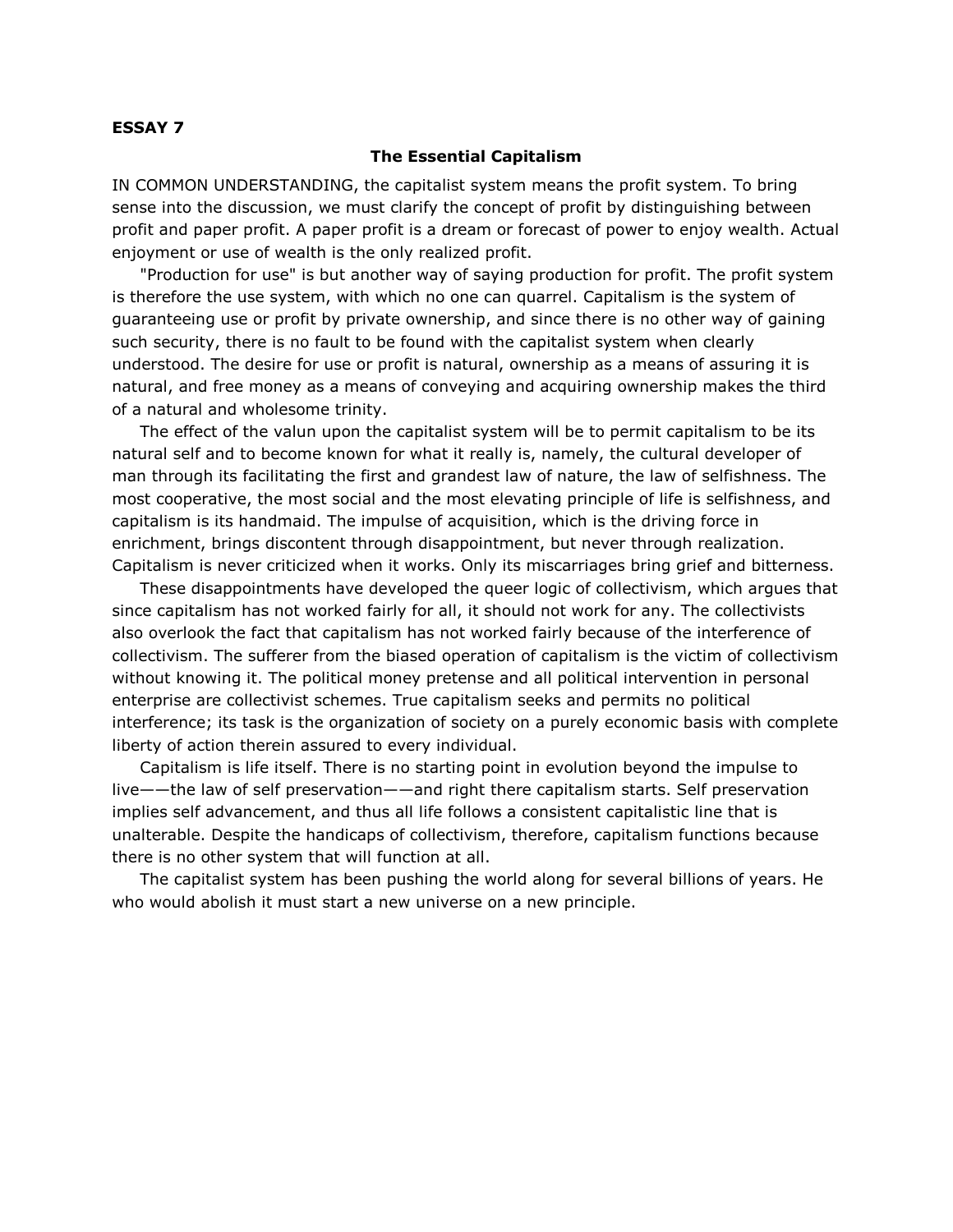#### Democracy Realized

## We must have a new pursuit of Democracyin the market places instead of the capitols of the world.

DEEP IN THE MORES of man has ever been the ideal of liberty and, linked with it, the social consciousness of equality of opportunity, or democracy. Democracy, the agent, would secure liberty, the ideal. How to implement democracy has been the problem of the centuries.

The implementation thus far has been political, and the method has been the consent of the governed. Obviously, unanimous consent cannot be hoped for, so recourse is had to the will of the majority. The rule of the majority is therefore the highest ideal conceivable in the political sphere. This leaves, at best, a tyranny over the minority. Is such an ideal worth striving for?

There is no choice on the political plane. We must either accept this ideal or turn from the political implementation of democracy to another. Fortunately, there is now the hope of economic democracy through a true monetary system that will realize the dream of democracy.

Money can be the perfect register of desire and appraiser of satisfactions. It is the means of keeping man ever attuned to his fellow man. It is a court of arbitration whereunder differences may be easily adjusted. It can be the steady uplifter of the social order. It can be the minimizer of taxation and political intrusions. It can be the preserver of peace. It can dissolve the bounds of social strata. It can make competition perfected cooperation. It can provide security. It can make every voter win the election. It can govern by the unanimous consent of the governed.

There are no majorities or minorities in a money election. The vote is unanimous, and it is all cast for the individual. He shoves his ballot across the counter and takes the winnings. Other individuals are doing the same; nobody is the loser. Everybody has his choice.

The election is constant. The campaign of advertising and sales appeal to the voter is incessant. The voting goes on every minute of the day.

The candidates are innumerable commodities and services, none of which can command the voters' continued support without continued satisfaction. There are no terms of election. There are no age, residence, or citizenship qualifications for the electors. There are no guarantees of permanence to the elected. All is in constant flux, responsive to the wish and whim of the elector. This is democracy idealized and realized.

But are not the ballots unfairly distributed? We are coming to that. The point is that money offers possibilities that can never even be dreamed of in the political realm. We must pursue this promise and turn from political action if we would realize democracy.

Granted a fair distribution of the money ballots, the monetary election system of exchange can realize the ideal democracy. Such fair distribution has never been accomplished. But it can be. If the smallest fraction of effort had been devoted to the pursuit of democracy in money that has been devoted to chasing the comparatively low ideal of democracy in the political realm, we would now be enjoying, through the monetary system, the ultimate democracy.